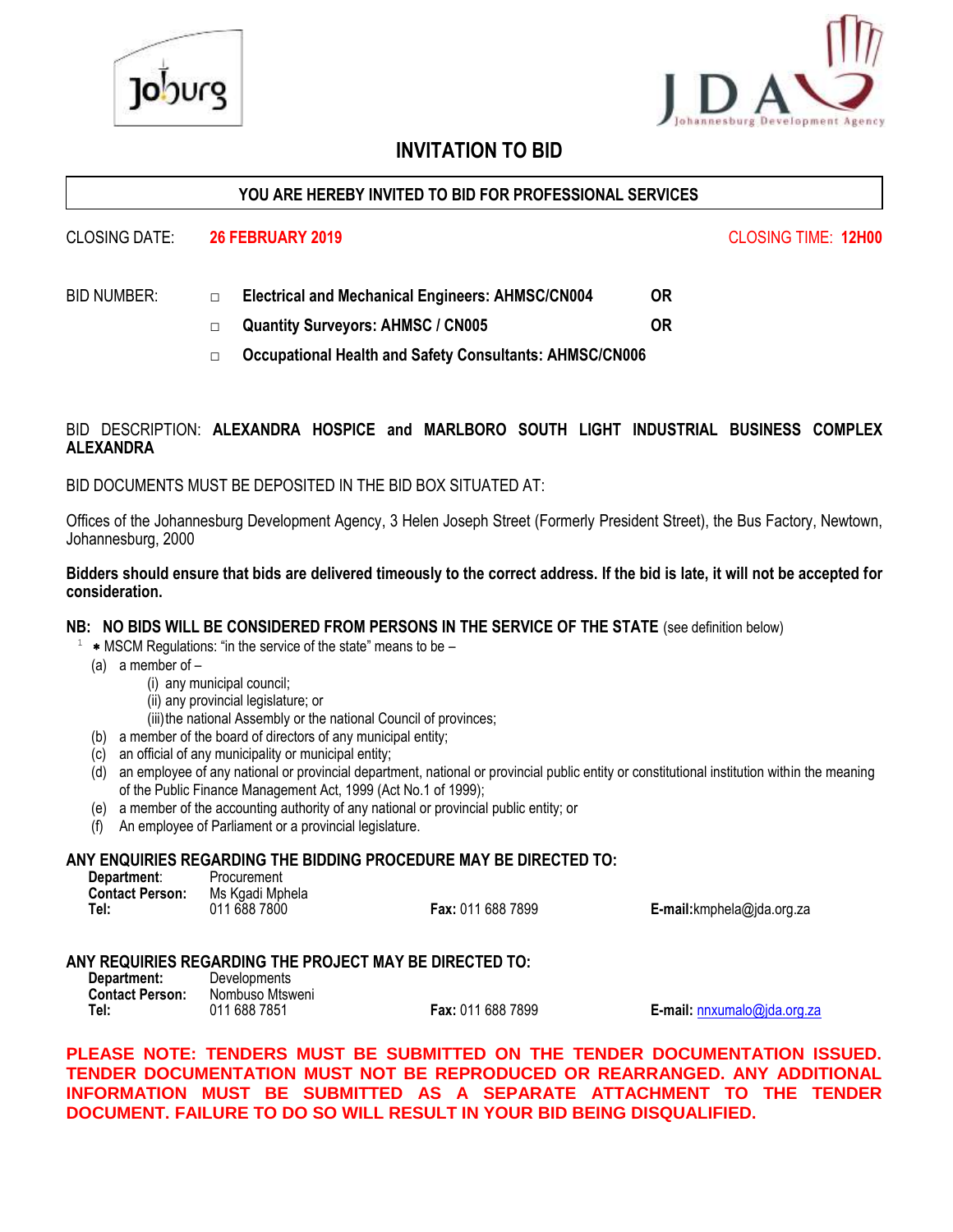# **OFFER**

# THE FOLLOWING PARTICULARS MUST BE FURNISHED **(FAILURE TO DO SO WILL RESULT IN YOUR BID BEING DISQUALIFIED)**

| NAME OF BIDDER                                                                                                                                                                           |  |  |
|------------------------------------------------------------------------------------------------------------------------------------------------------------------------------------------|--|--|
| <b>BID NUMBER</b>                                                                                                                                                                        |  |  |
| POSTAL ADDRESS                                                                                                                                                                           |  |  |
| STREET ADDRESS                                                                                                                                                                           |  |  |
| CONTACT PERSON                                                                                                                                                                           |  |  |
| TELEPHONE NUMBER                                                                                                                                                                         |  |  |
| <b>CELLPHONE NUMBER</b>                                                                                                                                                                  |  |  |
| <b>FACSIMILE NUMBER</b>                                                                                                                                                                  |  |  |
| <b>E-MAIL ADDRESS</b>                                                                                                                                                                    |  |  |
| COMPANY REGISTRATION NUMBER<br>NATIONAL CENTRAL SUPPLIER DATABASE NUMBER<br>VAT REGISTRATION NUMBER<br>TAX VERIFICATION PIN NUMBER<br><b>TOTAL BID PRICE</b><br>TOTAL BID PRICE in words |  |  |
|                                                                                                                                                                                          |  |  |
| SIGNATURE OF BIDDER                                                                                                                                                                      |  |  |
| CAPACITY UNDER WHICH THIS BID IS SIGNED                                                                                                                                                  |  |  |
| <b>DATE</b>                                                                                                                                                                              |  |  |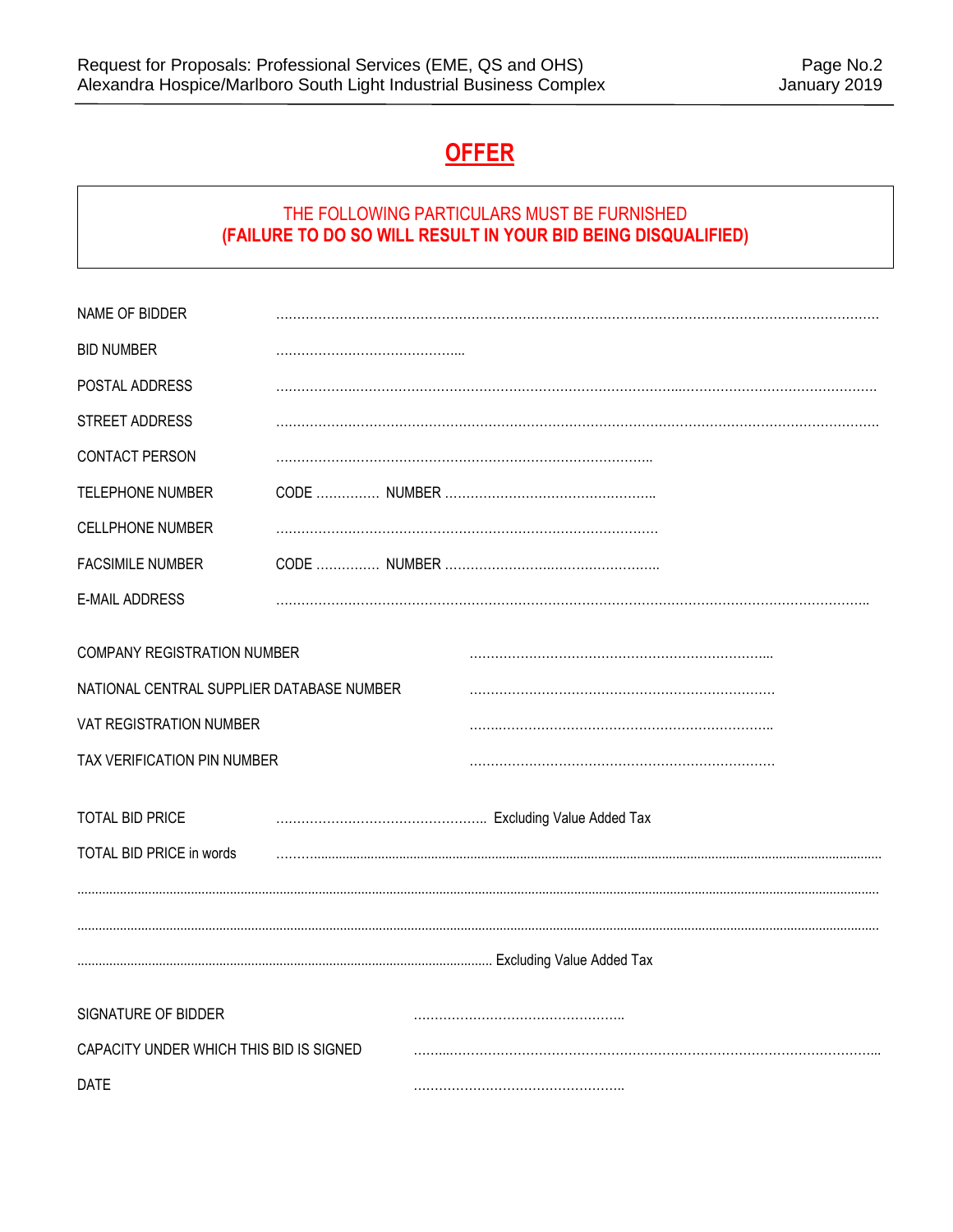## **SUPPLIERS DATABASE REGISTRATION**

National Treasury launched the National Central Supplier Database (NCSD) with effect from 1 September 2015.

This will enable prospective suppliers to register their companies on the following website [www.csd.gov.za](http://www.csd.gov.za/)

#### **Transitional Period (1 September 2015 to 30 June 2016)**

- 1. During the transitional period suppliers are requested to register on the website where all their essential information such as Tax Clearance Certificates, VAT, and Company Registration Numbers and CIPC business status will be verified.
- 2. When conducting business with the JDA, you will be requested to provide us with the following:
	- Supplier Number and;
	- Supplier Registration Security Code so we can print your real time information;
	- Banking details with bank Stamp and;
	- Certified BBBEE Certificate.

Once a supplier has registered on NCSD, it will no longer be a requirement to provide the JDA with an Original Tax Clearance Certificate.

#### **After Transitional Period 1 July 2016**

Effective 1 July 2016, the JDA will only award business to suppliers who are registered on NCSD and suppliers will no longer be required to provide information as stipulated above.

#### **For more information on registration, please:**

Ms. Kgadi Mphela on 011 688 7813 Mr. Mike Mabunda on 011 688 7811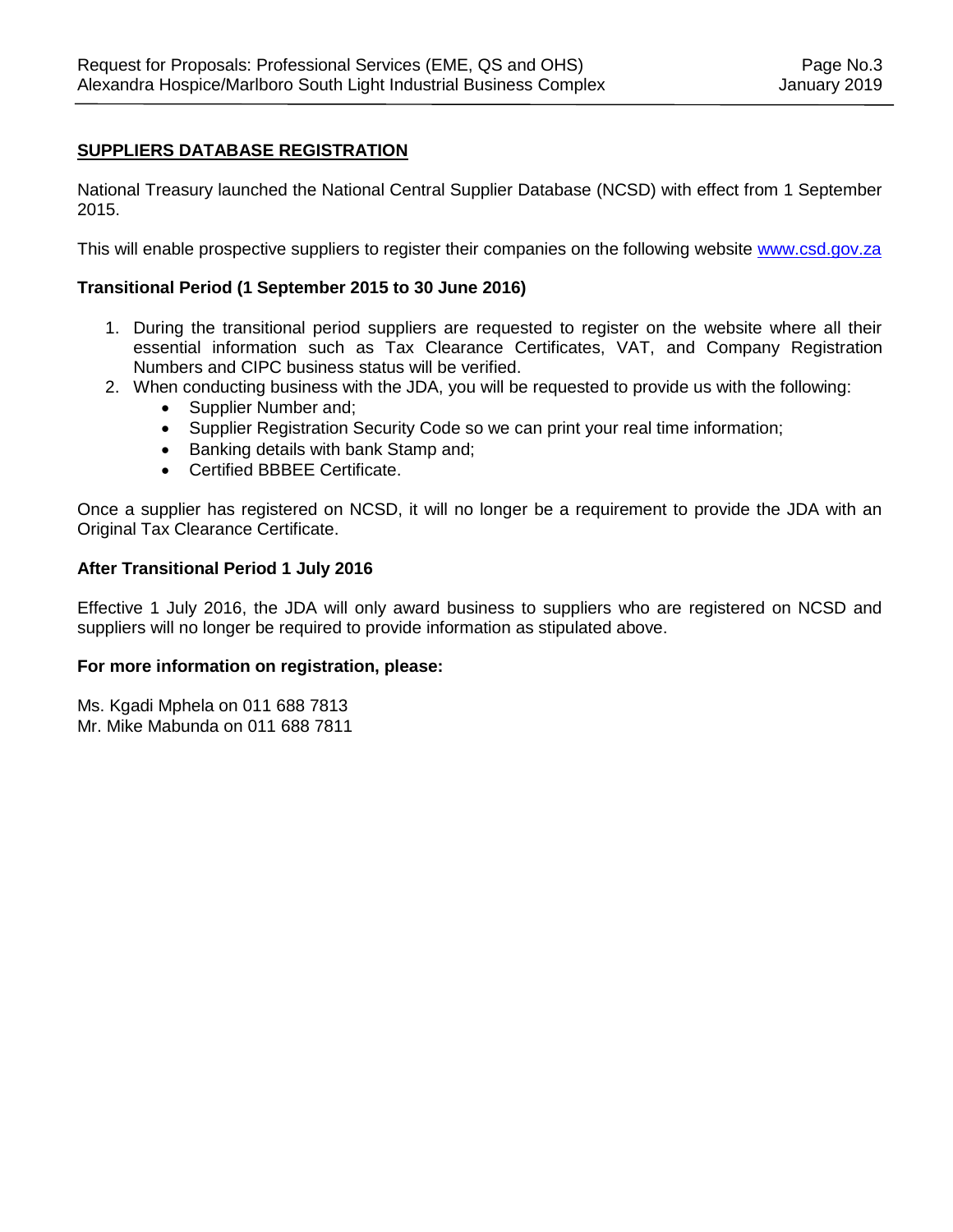#### **To all our stakeholders**

#### **RE: The channels of reporting fraudulent and Corrupt Activities**

The City of Johannesburg has a **zero-tolerance approach to Fraud, Theft, Corruption, Maladministration, and Collusion** by suppliers with employees. To reinforce this commitment, more channels have been added to report any Fraudulent and Corrupt activities.

Instances of corporate fraud and misconduct remain a constant threat to service delivery. The City of Johannesburg took a resolution to adopt strategic interventions aimed at combatting fraud and corruption. The City took a decision to centralize the reporting of fraudulent and corrupt activities through the establishment of an independent fraud hotline which is managed by independent service providers.

All people doing business with the Johannesburg Development Agency are encouraged to report any corrupt or illegal practice.

Employees are encouraged to report fraud, waste or other concerns suggestive of dishonest or illegal activities.

## **Anyone can report fraudulent and corrupt activities through one of the following channels:**

- Toll free number………………………………..0800 002 587
- Toll free Fax ………………………………………0800 007 788
- SMS (charged @ R1.50)…………………..32840
- Email Address:…………………………………..anticorruption@tip-offs.com
- Web site:……………………………………………www.tip-off.com
- Free post:…………………………………………Free post, KNZ 138, Umhlanga, 4320



Let's join hands to take up the Fight against Fraud and Corruption in our society.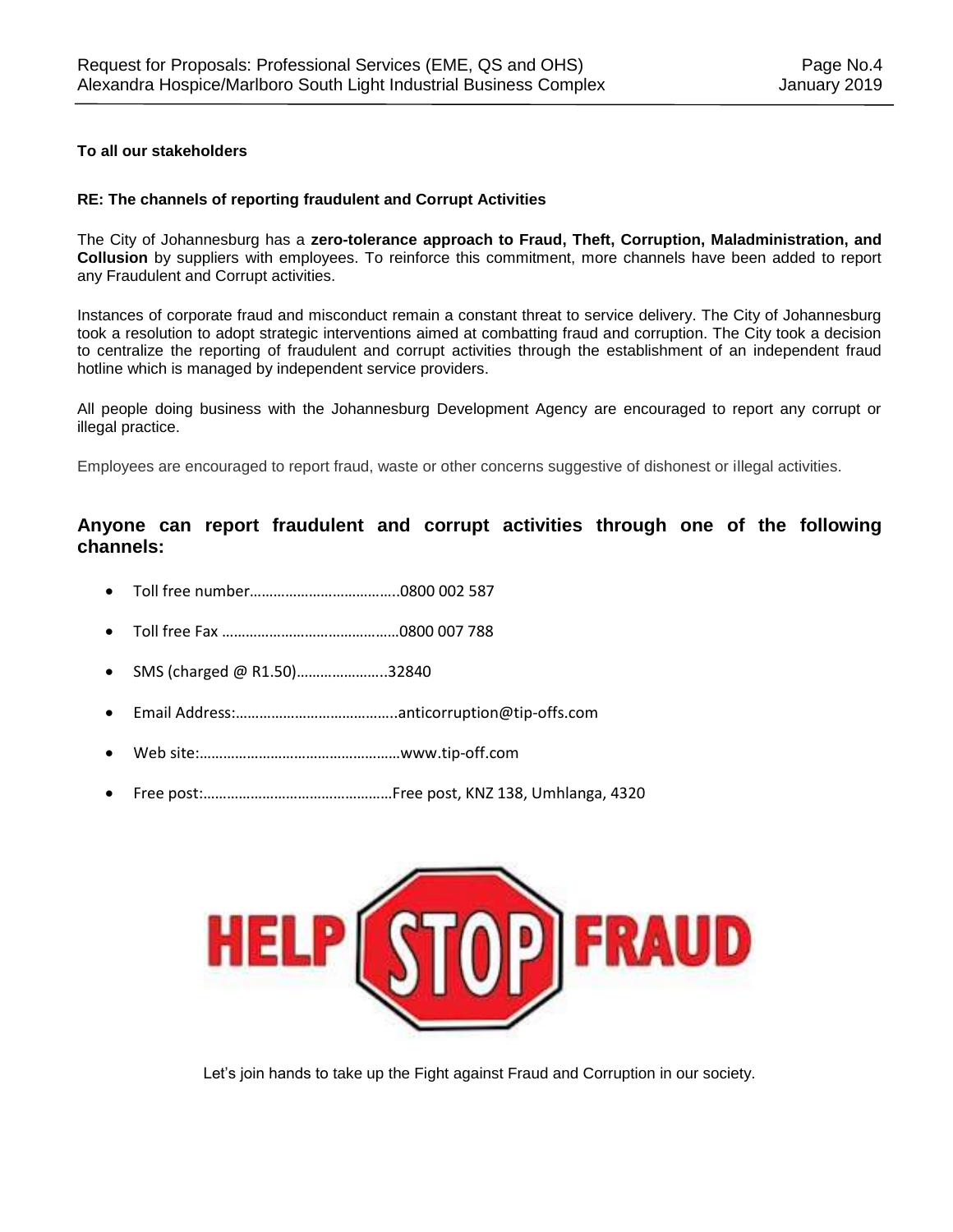# **ALEXANDRA HOSPICE & MARLBORO SOUTH LIGHT INDUSTRIAL BUSINESS HUB**

**Project Design & Implementation 2018/19 TO 2020/21**

# **REQUEST FOR PROPOSAL FOR:**

**1. Electrical and Mechanical Engineers** Contract Number: AHMSC / CN004

**2. Quantity Surveyors** Contract Number: AHMSC / CN005

**3. Occupational Health and Safety Consultants** Contract Number: AHMSC / CN006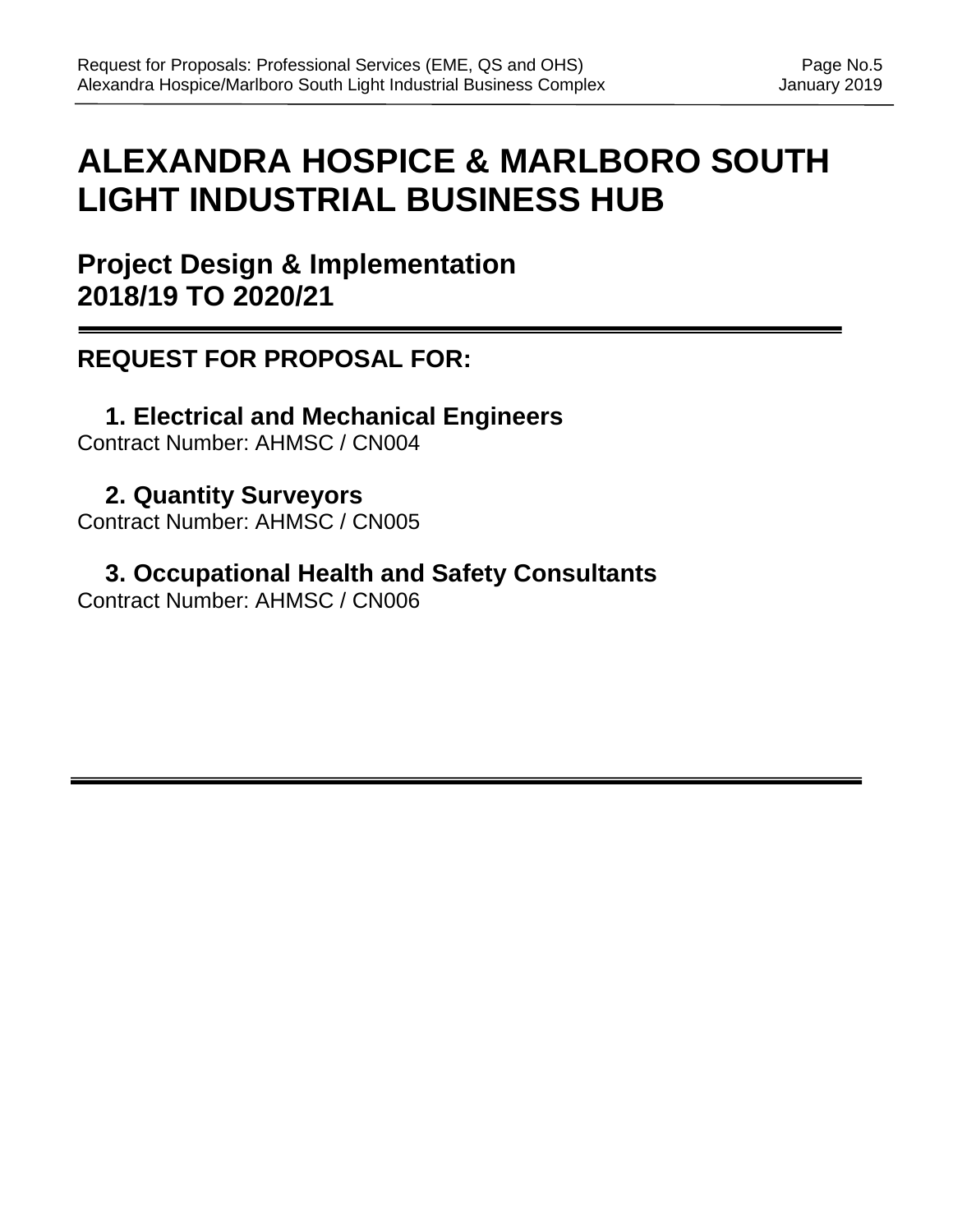## **TABLE OF CONTENTS**

|    | <b>COPY OF ADVERT</b>                                                                                                                      | Page No.                   |
|----|--------------------------------------------------------------------------------------------------------------------------------------------|----------------------------|
| 1. | <b>INTRODUCTION</b>                                                                                                                        | 8                          |
|    | 2. PROJECT INFORMATION<br>2.1. Background<br>2.2. Project Purpose<br>2.3. Project Location and Description                                 | 8<br>8<br>8<br>8           |
|    | 3. APPOINTMENT<br>3.1. Electrical and Mechanical Engineer<br>3.2. Quantity Surveyor<br>3.3. Occupational Health and Safety Consultants     | 10                         |
| 4. | <b>PRICING</b><br>4.1. Electrical and Mechanical Engineer<br>4.2. Quantity Surveyor<br>4.3. Occupational Health and Safety Consultants     | 12                         |
| 5. | <b>INDICATIVE PROGRAM</b>                                                                                                                  | 15                         |
| 6. | <b>PROPOSAL CONTENT</b>                                                                                                                    | 16                         |
| 7. | <b>ASSESSMENT CRITERIA</b><br>Compliance<br>3.1<br>Technical<br>3.2<br><b>Price and Empowerment</b><br>3.3<br>3.4<br><b>Risk Tolerance</b> | 18<br>18<br>19<br>24<br>26 |
|    | 8. CLOSING DATE, TIME AND VENUE FOR SUBMISSIONS                                                                                            | 27                         |

#### **8. ANNEXURES**

- A : Business Declaration<br>B : Declaration of Interest
- Declaration of Interest
- C : Declaration of Past SCM Practices<br>D : Particulars of Contracts Awarded by
- D : Particulars of Contracts Awarded by an Organ of State<br>E : MBD9 Certificate of Independent Bid Determination
- E : MBD9 Certificate of Independent Bid Determination<br>F : Form of Agreement for Appointment of Consultants -
- F : Form of Agreement for Appointment of Consultants For information only, NOT for completion G : Appendices to contract
- G : Appendices to contract<br>H : Demo Tax Compliance
- Demo Tax Compliance Status Pin Letter
- I : Organogram
- J : Schedule of similar completed contracts<br>K : Declaration on state of municipal accoun
- Declaration on state of municipal accounts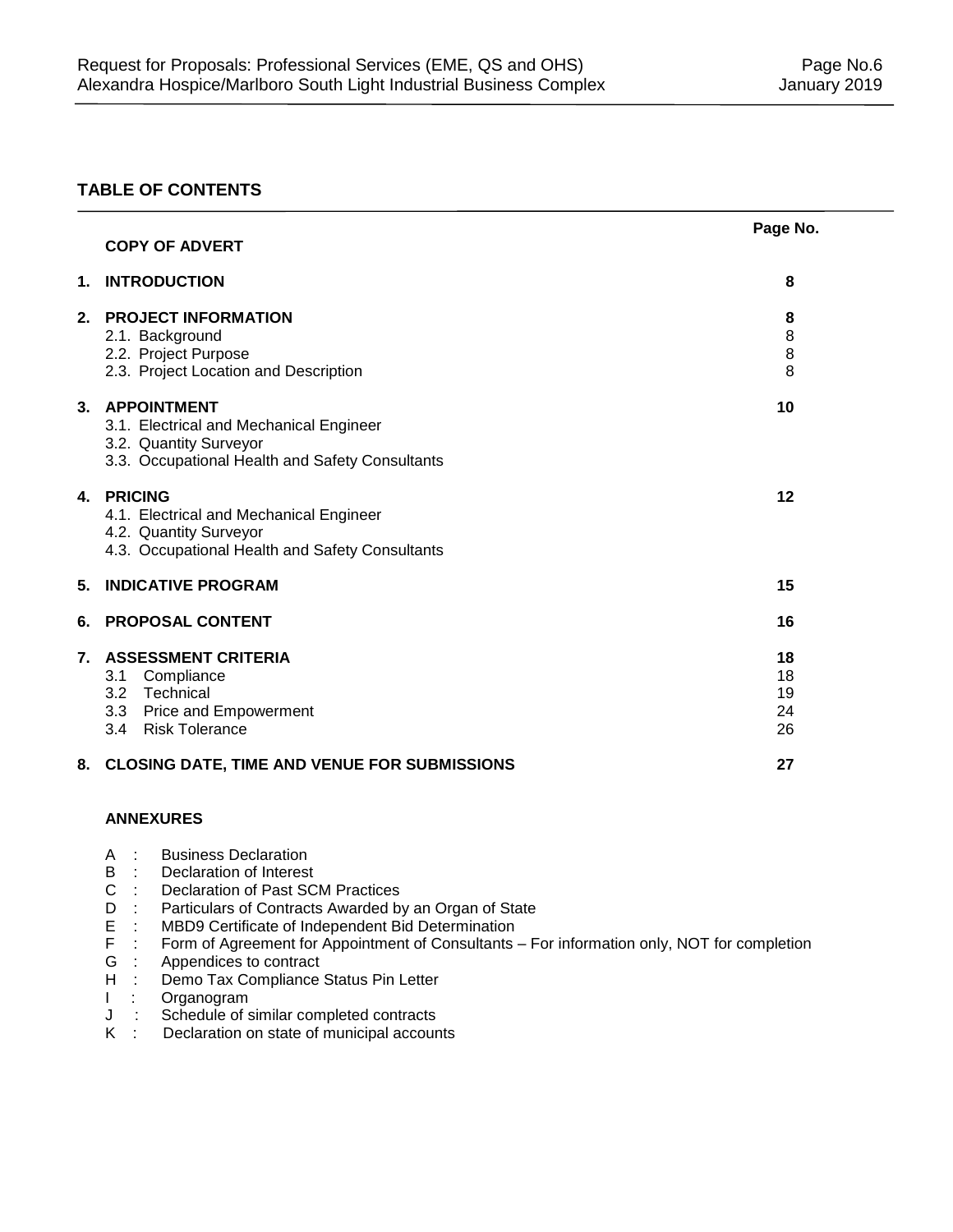#### **COPY OF ADVERT**

**TENDERING PROCEDURES Tender Notice and Invitation to Tender** 

**1. Electrical and Mechanical Engineer Contract Number: AHMSC / CN004**

**2. Quantity Surveyor Contract Number: AHMSC / CN005**

**3. Occupational Health and Safety Consultants Contract Number: AHMSC / CN006**

**for the planning, design and implementation of the Alexandra Hospice and Marlboro South Light Industrial complex in 2018/19 to 2020/21**

**The JDA is requesting proposals from experienced companies and joint ventures to render professional Electrical and Mechanical Engineering, Quantity Surveying and Occupational Health and Safety consultant services required for the planning, design and management of the implementation of the** *Alexandra Hospice and Marlboro South Light Industrial complex* **project over three financial years.** 

**The documents will be available on the JDA website www.jda.org.za as well as the e-Tenders portal [www.e](http://www.e-tenders.gov.za/)[tenders.gov.za](http://www.e-tenders.gov.za/) from 12:00 on 25 January 2019.**

**Queries relating to the issue of these documents and procurement related issued may be addressed to Kgadi Mphela at tel: (011) 688 7800 or email [kmphela@jda.org.za](mailto:kmphela@jda.org.za)**

**Technical queries or queries relating to the project may be addressed to Ms Nombuso Mtsweni at (011) 688 7800; or e-mail: [nnxumalo@jda.org.za](mailto:nnxumalo@jda.org.za)**

**A compulsory Clarification Meeting with representatives of the Employer will take place at the Johannesburg Development Agency, The Bus Factory, 3 Helen Joseph Street, Newtown on Friday 1 February 2019, starting at 11h00.**

**The closing time for receipt of tenders is on the 26th February 2019 at 12h00pm**

**Telegraphic, telephonic, telex, facsimile, e-mail and late tenders will not be accepted.**

**Tenders must only be submitted on the tender documentation that is issued. The retyping of the tender document is not permitted.**

**Requirements for sealing, addressing, delivery, opening and assessment of tenders are stated in the Tender Data.**

**The JDA's selection of qualifying tenders will be at the JDA's sole discretion and will be final. The JDA does not bind itself to accept any particular tender and correspondence will be entered into with successful tenderer.**

**"WE ENCOURAGE ALL PEOPLE DOING BUSINESS WITH US TO REPORT ANY CORRUPT OR ILLEGAL PRACTICE, USING THE ANTI-FRAUD HOTLINE NUMBER: 0800 002 587"**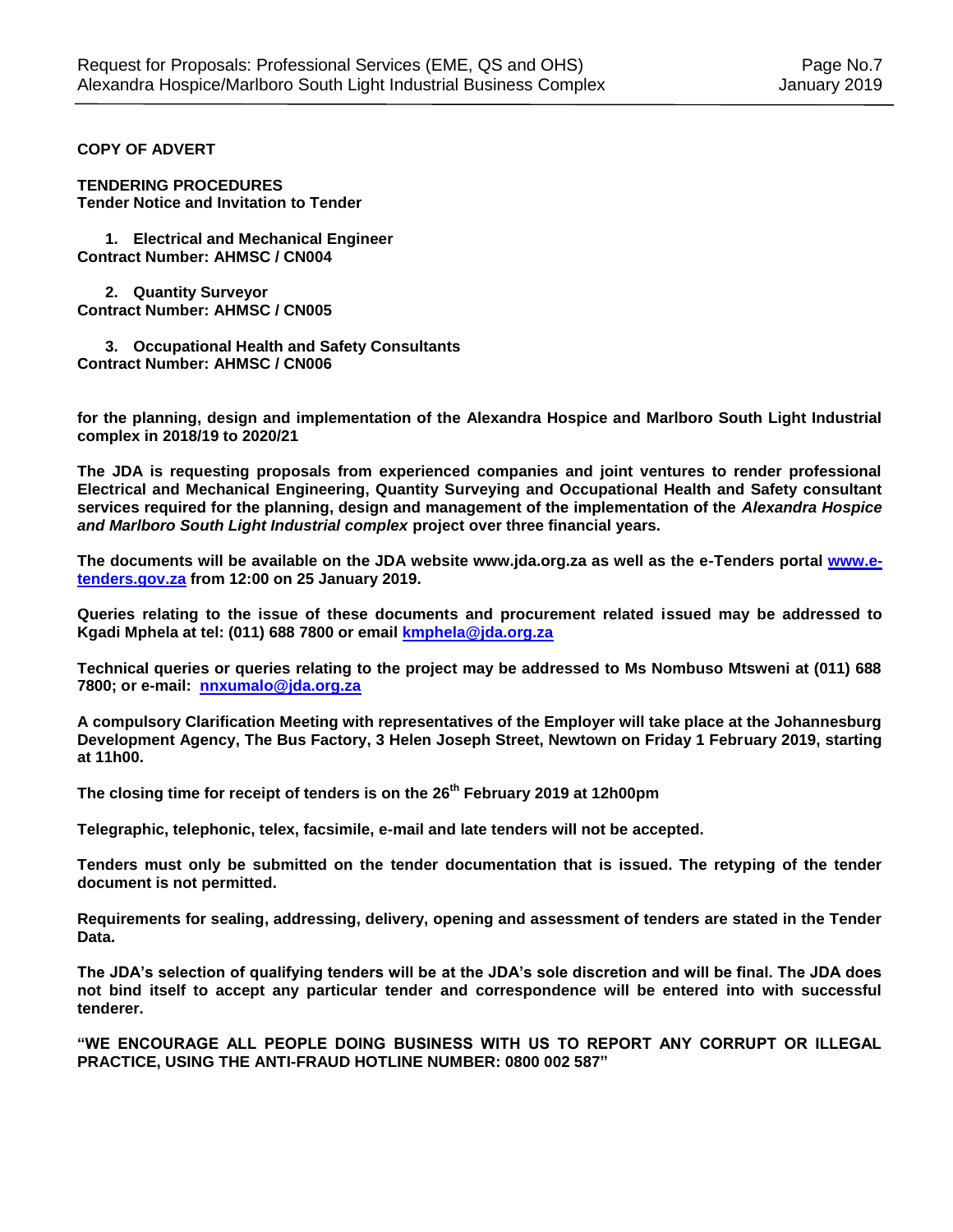## **1. INTRODUCTION**

The JDA is requesting proposals from experienced consultant companies and joint ventures to render Electrical and Mechanical Engineering, Quantity Surveying and Occupational Health and Safety consultant services for the design and implementation of the Alexandra Hospice and Marlboro South Light Industrial complex over three financial years.

## **2. PROJECT INFORMATION**

## **2.1 Background**

- 2.1.1 *Alexandra Hospice:* The Alexandra Hospice and rehabilitation centre, previously known as the Banakekeleni Hospice is located in Alexandra and takes care of 30 terminally ill patients. The facility is currently, and will continue to be run by an NPO, but on City owned land and the project is funded by the city. The JDA has budgeted for 3 financial years develop a new hospice on erven 3361/3362 in the Far East Bank. This project is ready for concept and detailed design implementation.
- 2.1.2 *Marlboro South Light Indutrial Business Complex:* The JDA is finalising a study the Marlboro South Priority Economic Zone Investment Strategy - with town planners which will to identify the best possibly intervention to unlock the potential of Marlboro South. While not to pre-empt the outcome of the study, there has also always been a proposed Marlboro South Industrial Park that would seek to facilitate the consolidation of the value chain of SMME's in various the industrial sectors and the City is currently in discussion with possibly land swop for this purpose. Additional investments include the upgrading of the linkages / barrier to Alex, encouraging mixed use and following a phased approach that existing CoJ investments in the area can adopt. Based on the outcomes of the study and budget, this project will proceed with the recommended interventions.

More information on the study will be made available after the compulsory briefing.

#### **2.2 Project Location**

The site identified for the Alexandra Hospice is the Far East ban, Alexandra on erven 3361 and 3361, a vacant site as shown below.

The Marlboro South Light Business Skills complex sites are to be determined based on the outcomes of the studies currently underway.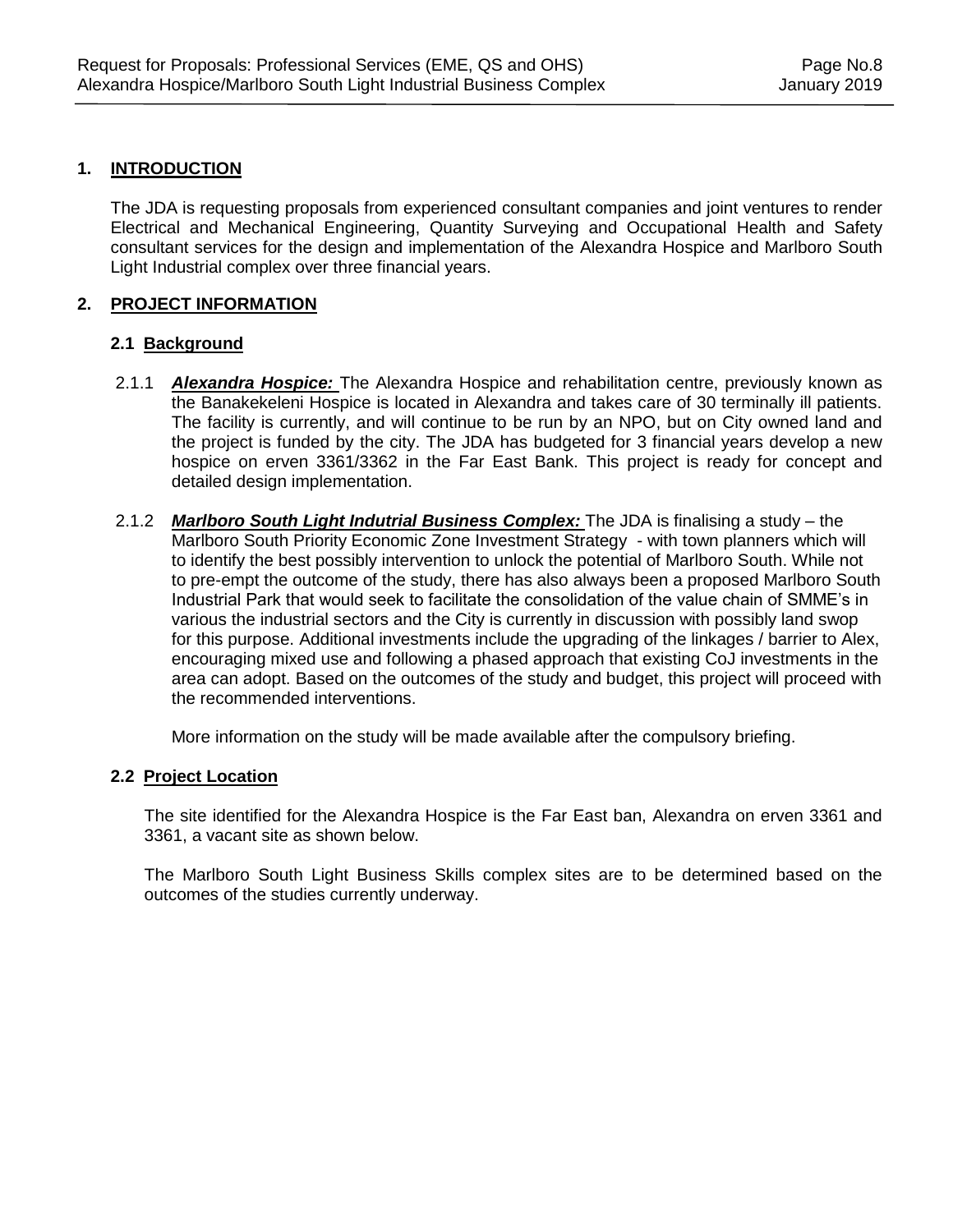

#### **2.3 Project scope**

The Alexandra hospice scope includes, but is not limited to; design development of the hospice inclusive of

- Buildings
- Parking
- Medical wards
- Frail care

The Marlboro South Light Business Industrial complex scope will be determined based on the outcomes of the study, however will most likely include an element of public environment upgrades and builldings

#### **3. APPOINTMENT**

The JDA is requesting proposals from experienced companies and joint ventures to render architecture, project management and civil and structural services required for the planning, design and implementation of the Alexandra Hospice and Marlboro South Light Industrial complex over three financial years i.e. the year 2018 to June 2021.

#### **2018/19 Implementation**

A detailed concept of the development is required. Said study must comprise the following components: status quo/conditions assessment, options investigations, a budget estimate, an implementation plan and concept designs.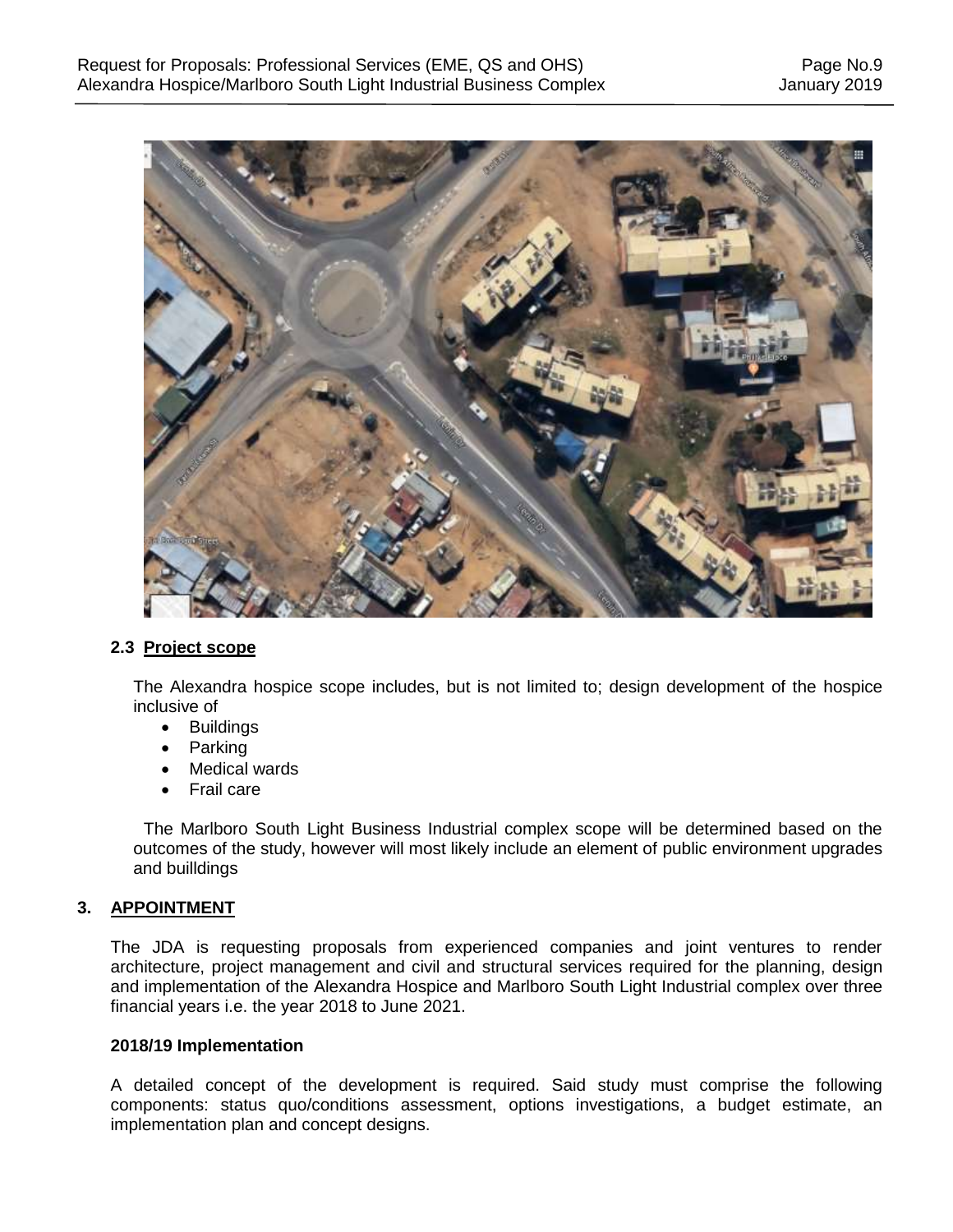On approval of the concept designs, professionals will be required to produce detailed designs and tender documentation for the procurement of a main contractor.

Construction is envisaged to commence in 2019/20 and completed in the final year. Professionals will be required to render services for construction monitoring and / or contract administration for a period of approximately 12 calendar months.

On completion professionals will then be required to render services for project close-out.

The professional services required are outlined per discipline below. This is followed by **item 3.4 which ALL applicants are required to take careful note of.**

#### **3.1 Electrical and Mechanical Engineer**

The engineer is required to be registered with an appropriate professional body (ECSA), and to have the relevant skills, experience, and capacity to deliver the scope of work within the required time frame. Also refer to pages 23-24 for detailed requirements for the individuals proposed as well as company experience required for consideration.

#### 3.2 **Quantity Surveyor**

The quantity surveyor is required to be registered with an appropriate professional body (ASAQS), and to have the relevant skills, experience, and capacity to deliver the scope of work within the required time frame. Also refer to pages 23-24 for detailed requirements for the individuals proposed as well as company experience required for consideration.

#### 3.3 **Occupational Health and Safety Consultant**

The OHS consultant is required to be registered with an appropriate professional body (SACPCMP), and to have the relevant skills, experience, and capacity to deliver the scope of work within the required time frame. Also refer to pages 23-24 for detailed requirements for the individuals proposed as well as company experience required for consideration.

#### **The electrical and mechanical engineer must allow for Level 4 construction monitoring.**

#### **Important Notes for Engineers:**

**BOTH electrical and mechanical engineering services MUST be provided for in one bid document. If both of these services cannot be provided in-house (ie. by one company), then bidders MUST form consortiums or joint ventures. FAILURE TO PROVIDE AN OFFER FOR BOTH Electrical AND Mechanical ENGINEERING SERVICES IN ONE BID WILL RESULT IN THE BID BEING DISQUALIFIED FOR NON-COMPLIANCE.**

In the event of a consortium or joint venture, (for any discipline being tendered for) the requisite documents and / or information requested in items 6.4-6.9, 6.11-6.12, and 6.14 herein MUST be supplied for EACH MEMBER of the consortium or joint venture.

The project organogram requested in item 6.13 herein must be provided for this project and not per company. It MUST therefore indicate the consolidated project team proposed for this project ie. it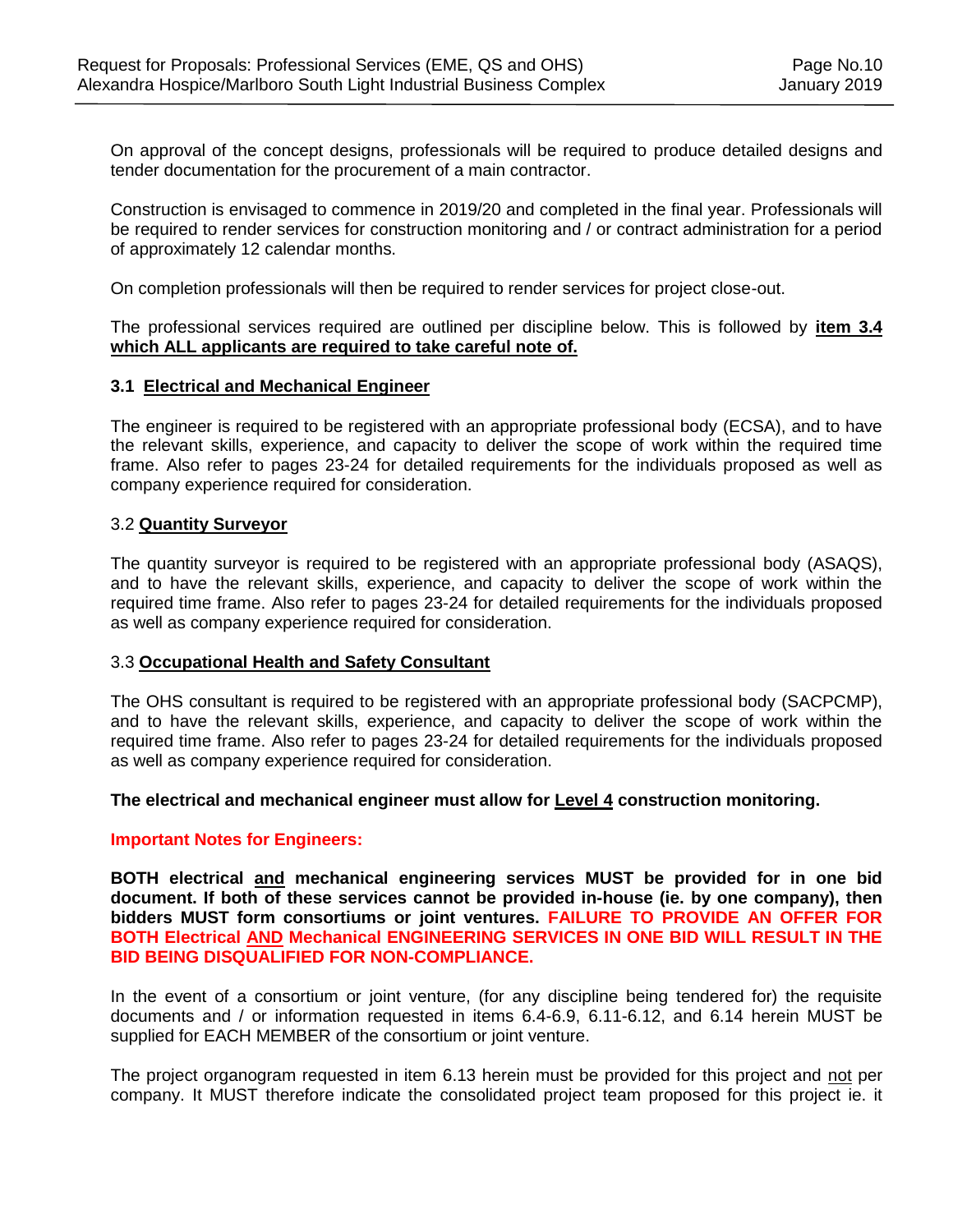must indicate all the persons to be deployed on this project for BOTH the required engineering services.

#### **3.4 Notes**

- 3.4.1 **Appointments for the 2019/20 and 2010/21 financial year will be dependent on satisfactory performance and budget availability. Addenda letters will be issued at the commencement of each new financial year.**
- 3.4.2 Packaged proposals to render more than one service will **NOT** be accepted.
- 3.4.3 Bidders are however free to submit **separate** proposals for more than one discipline but will only be appointed for one
- 3.4.4 If bidders choose to tender for more than one discipline, they are required to purchase a document for **each** discipline.
- 3.4.5 Bidders are to ensure that they have adequate resources to undertake the work under stringent timeframes.
- 3.4.6 Bidders are required to take cognisance of the role of the other professionals as described in this proposal call and work coherently with them where required.
- 3.4.7 The JDA reserves the right to ask tenderers to replace any member/s of the proposed team if they do not meet the JDA requirements.
- 3.4.8 Successful tenderers will be required to sign the JDA's Standard Form Agreement upon appointment, the appendices of which are attached as Annexure F *for information purposes*.
- 3.4.9 Tenderers must note that they will be required as and when necessary to attend (a) presentations to JDA, COJ, and stakeholders; (b) design, progress / site meetings and inspections; and (c) consultations with relevant persons and authorities including site visits. This needs to be taken into consideration in the tenderer's fee proposal.
- 3.4.10 Tenderers must also note that revisions to the feasibility studies and / or designs may be required following feedback received from relevant stakeholders and / or approving authorities which may necessitate some rework, additional presentations, and meetings. This needs to be taken into consideration in the tenderer's fee proposal. Disbursements are not separately priced.
- 3.4.11 No tender will be awarded to a bidder whose tax matters are not in order with SARS.
- 3.4.12 No tender will be awarded to a bidder who is not registered on CSD.

#### **4. PRICING**

The **estimated** total construction value is R40m excluding Value Added Tax (VAT) for the Alexandra Hospice.

The **estimated** total construction value is R36m excluding Value Added Tax (VAT) for the Marlboro South Light Industrial Business complex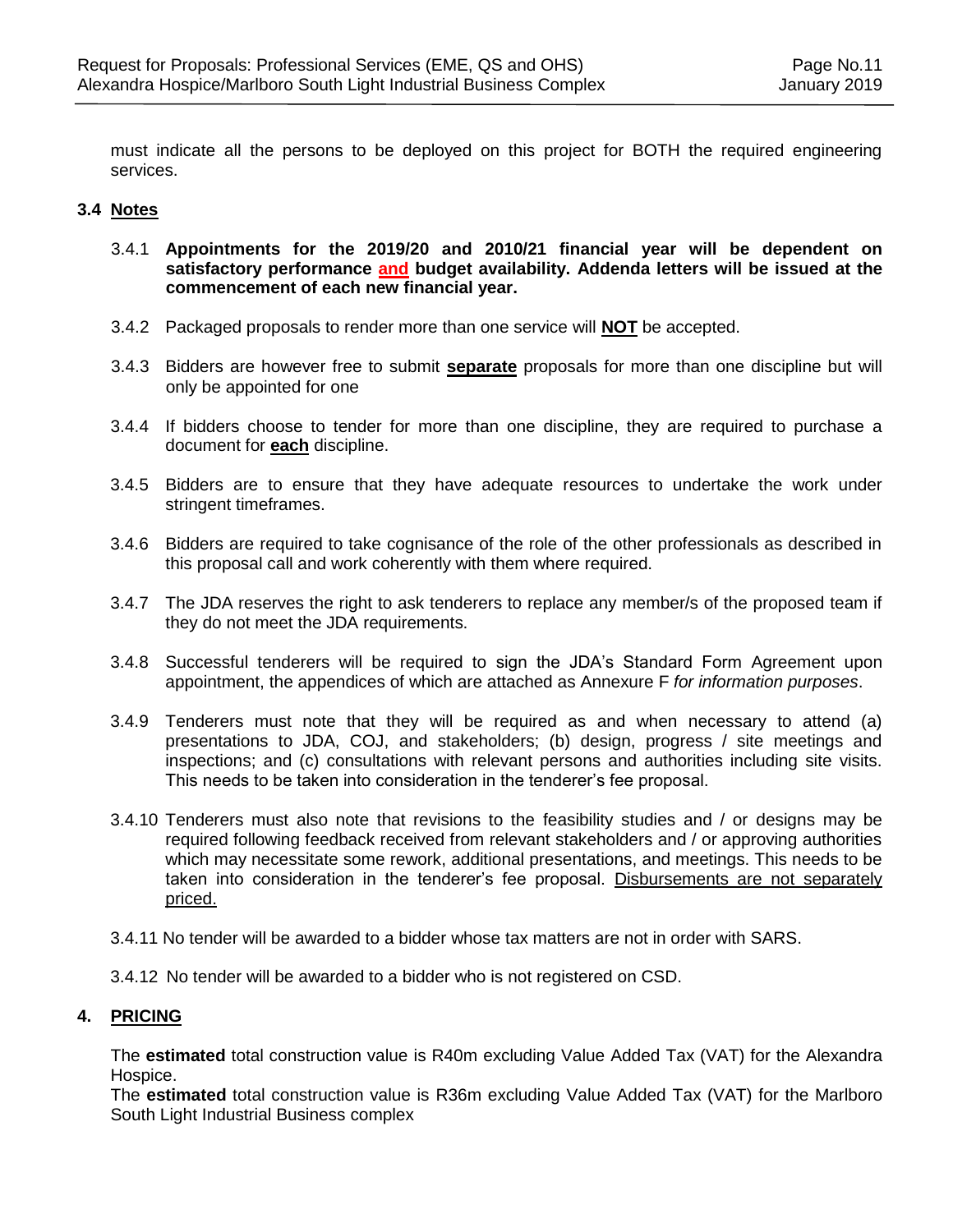The **estimated** construction period is 12 calendar months.

Detailed below is information upon which fees must be based for each discipline. This is followed by **item number 4.3 which ALL applicants are required to take careful note of.**

## **4.1 Electrical/Mechanical Engineer**

The Electrical/Mechanical Engineer must submit their fee proposals to render the full scope of services as outlined in 3.1 above and in Annexure G. Said proposals must be based on the estimated cost of works of R40m, and R36m as stated above. *2015 Guideline fee scale to be used, fees to range from 10% to 13% of the cost of works as stated in the 2015 Guidelines.*

**Tenderers are to replicate the table below and submit as part of their detailed fee proposal and the total fee for the full scope of services must be carried to the "Offer" page. The detailed fee proposal must indicate the fee scales used and the method of calculation used to determine the fee including any discounts applied if applicable. Failure to (i) replicate the table, (ii) carry the total to the offer page, and (iii) provide a detailed fee proposal** (which indicates the fee scales used and the method of calculation used to determine the fee including any discounts applied) **will result in the tender being disqualified for non-compliance. Fees based on an hourly rate will NOT be accepted.**

| <b>Electrical and Mechanical Engineer</b><br>Alexandra Hospice Estimated cost of works: R 40 000 000 excluding VAT |                               |  |
|--------------------------------------------------------------------------------------------------------------------|-------------------------------|--|
|                                                                                                                    | <b>FEE</b><br>(excluding VAT) |  |
| Stage 1                                                                                                            |                               |  |
| Stage 2                                                                                                            |                               |  |
| Stage 3                                                                                                            |                               |  |
| Stage 4                                                                                                            |                               |  |
| Stage 5                                                                                                            |                               |  |
| Stage 6                                                                                                            |                               |  |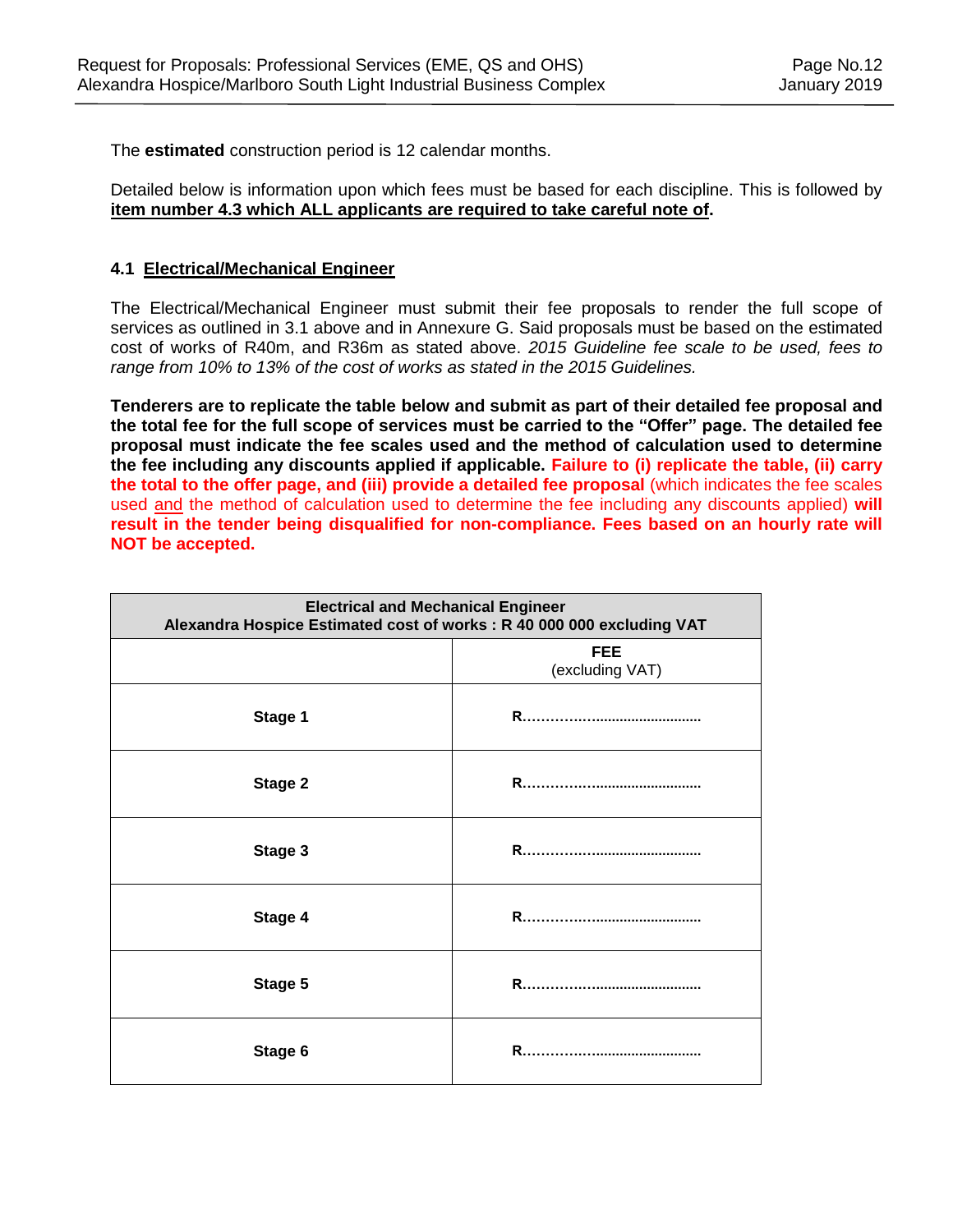| <b>Construction monitoring</b>                                                                      | R.,                        |
|-----------------------------------------------------------------------------------------------------|----------------------------|
| <b>Specialist studies provision</b>                                                                 | R 500 000.00               |
| Handling fee on provision above                                                                     | $\ldots$ % of R 500 000.00 |
|                                                                                                     |                            |
| Total (1) inclusive of fees, specialist studies<br>with handling fee and construction<br>monitoring |                            |

| <b>Electrical and Mechanical Engineer</b><br>Marlboro South Light Industrial Business Complex Estimated cost of works :<br>R 36 000 000 excluding VAT |                               |  |
|-------------------------------------------------------------------------------------------------------------------------------------------------------|-------------------------------|--|
|                                                                                                                                                       | <b>FEE</b><br>(excluding VAT) |  |
| Stage 1                                                                                                                                               |                               |  |
| Stage 2                                                                                                                                               |                               |  |
| Stage 3                                                                                                                                               |                               |  |
| Stage 4                                                                                                                                               |                               |  |
| Stage 5                                                                                                                                               |                               |  |
| Stage 6                                                                                                                                               |                               |  |
| <b>Construction monitoring</b><br>Rx12 months                                                                                                         |                               |  |
| <b>Specialist studies provision</b>                                                                                                                   | R 500 000.00                  |  |
| Handling fee on provision above                                                                                                                       | % of R 500 000.00<br>=        |  |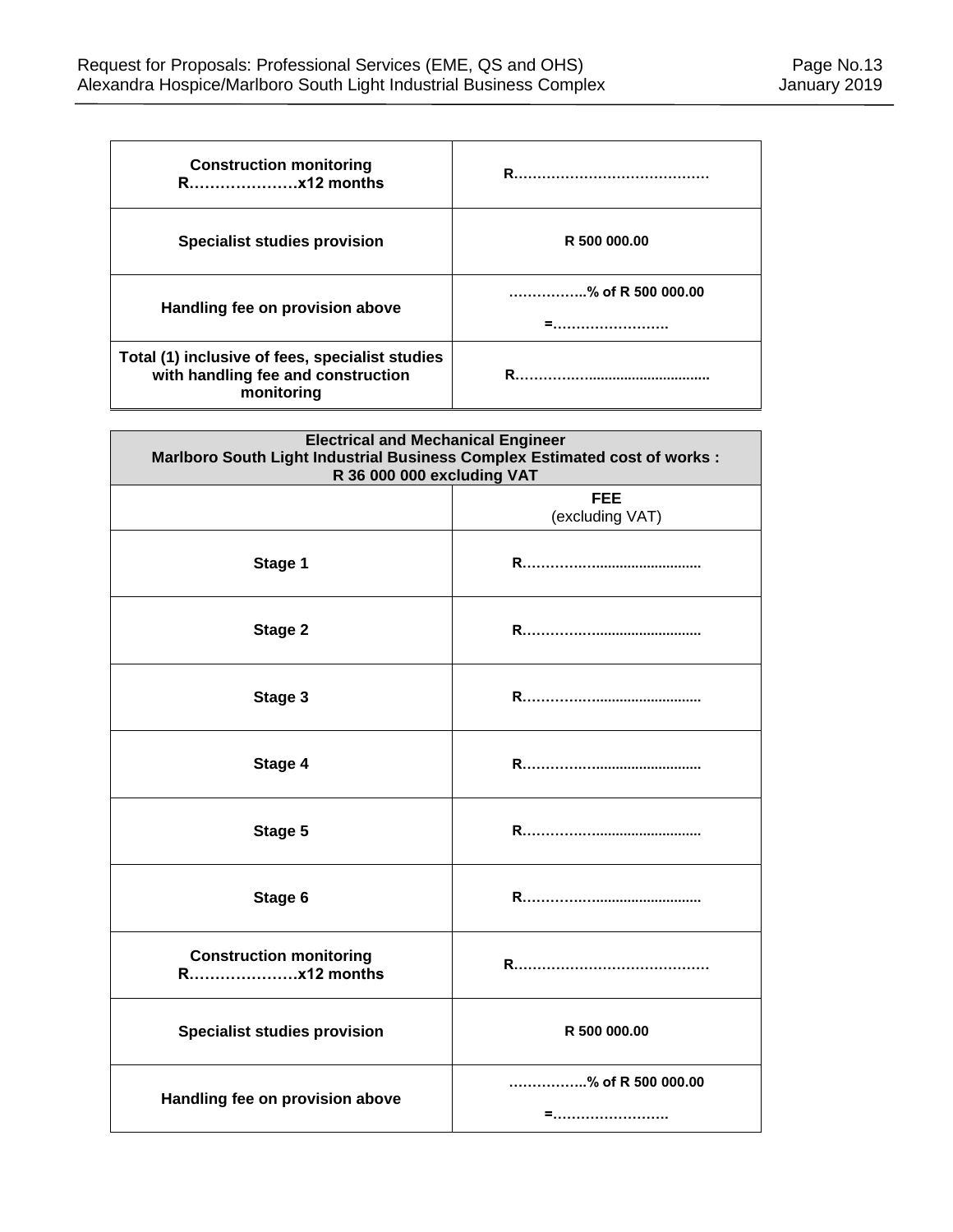| Total (2) inclusive of fees, specialist studies<br>with handling fee and construction<br>monitoring |  |
|-----------------------------------------------------------------------------------------------------|--|
|-----------------------------------------------------------------------------------------------------|--|

Total (1) and (2) to be carried to the offer page (excluding VAT)

R …………………………………………………………………..

## **4.2 Quantity Surveyors**

The quantity surveyor must submit their fee proposals to render the full scope of services as outlined in 3.2 above and in Annexure G. Said proposals must be based on the estimated cost of works of R40m, and R36m as stated above. *2016 Fee scales to be used*

**Tenderers are to replicate the table below and submit as part of their detailed fee proposal and the total fee for the full scope of services must be carried to the "Offer" page. The detailed fee proposal must indicate the fee scales used and the method of calculation used to determine the fee including any discounts applied if applicable. Failure to (i) replicate the table, (ii) carry the total to the offer page, and (iii) provide a detailed fee proposal** (which indicates the fee scales used and the method of calculation used to determine the fee including any discounts applied) **will result in the tender being disqualified for non-compliance. Fees based on an hourly rate will NOT be accepted.**

| <b>Quantity Surveyor</b><br>Alexandra Hospice Estimated cost of works: R 40 000 000 excluding VAT |                               |  |
|---------------------------------------------------------------------------------------------------|-------------------------------|--|
|                                                                                                   | <b>FEE</b><br>(excluding VAT) |  |
| Stage 1                                                                                           |                               |  |
| Stage 2                                                                                           |                               |  |
| Stage 3                                                                                           |                               |  |
| Stage 4                                                                                           |                               |  |
| Stage 5                                                                                           |                               |  |
| Stage 6                                                                                           | R                             |  |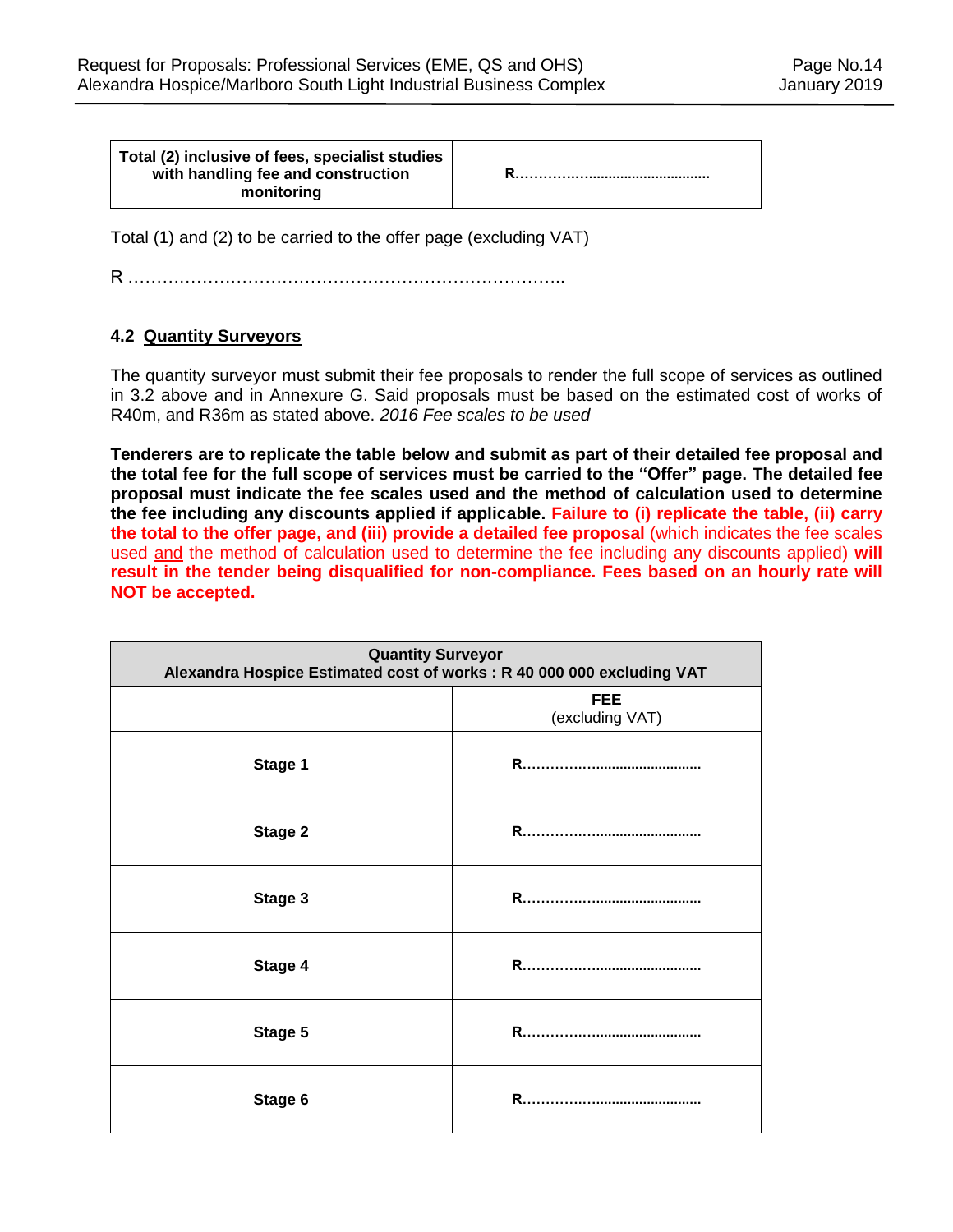| Total (1) |  |
|-----------|--|
|-----------|--|

| <b>Quantity Surveyor</b><br>Marlboro South Light Industrial Business Complex Estimated cost of works :<br>R 36 000 000 excluding VAT |                               |  |
|--------------------------------------------------------------------------------------------------------------------------------------|-------------------------------|--|
|                                                                                                                                      | <b>FEE</b><br>(excluding VAT) |  |
| Stage 1                                                                                                                              |                               |  |
| Stage 2                                                                                                                              |                               |  |
| Stage 3                                                                                                                              |                               |  |
| Stage 4                                                                                                                              |                               |  |
| Stage 5                                                                                                                              |                               |  |
| Stage 6                                                                                                                              |                               |  |
| Total (2)                                                                                                                            |                               |  |

Total (1) and (2) to be carried to the offer page (excluding VAT)

R …………………………………………………………………..

# **4.3 Occupational Health and Safety Consultants**

The OHS consultant must submit a fee proposal to render the full scope of services as outlined in the Annexures. Said proposals must be based on the deliverables stated in the document.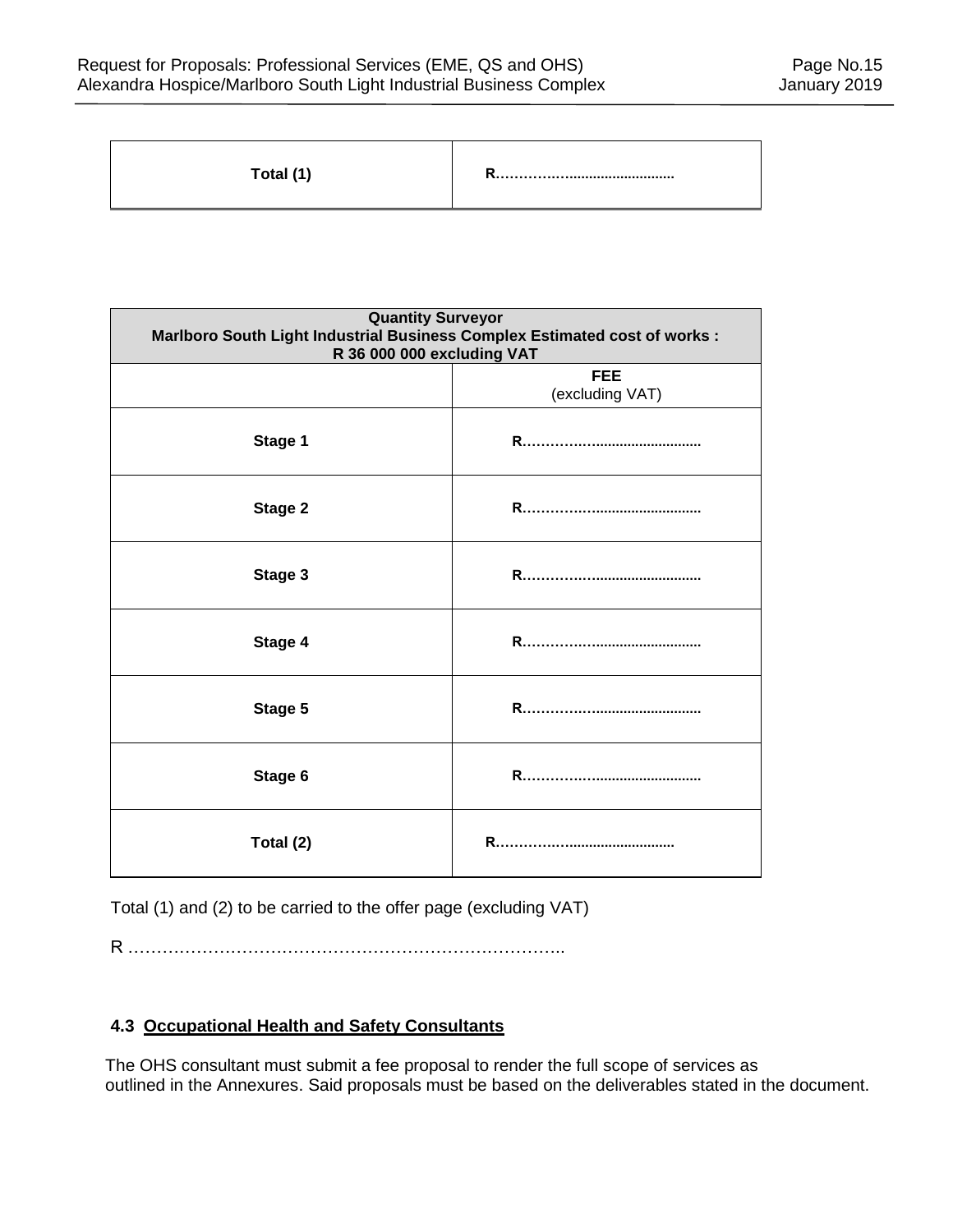**Tenderers are to replicate the table below and submit as part of their detailed fee proposal and the total fee for the full scope of services must be carried to the "Offer" page. The detailed fee proposal must indicate the fee scales used and the method of calculation used to determine the fee including any discounts applied if applicable. Failure to (i) replicate the table, (ii) carry the total to the offer page, and (iii) provide a detailed fee proposal** (which indicates the fee scales used and the method of calculation used to determine the fee including any discounts applied) **will result in the tender being disqualified for non-compliance. Fees based on an hourly rate will NOT be accepted.**

| <b>Alexandra Hospice</b>                                                                                                                                                     |             |
|------------------------------------------------------------------------------------------------------------------------------------------------------------------------------|-------------|
| <b>Item</b>                                                                                                                                                                  | Cost        |
| Assessment and analysis of potential risks attached to the<br>project (lump sum)                                                                                             |             |
| Attend professional design meetings to inform the professional<br>team of the risks to be considered during the conceptualisation<br>of the project. (Allow for 48 meetings) |             |
| Development of a project specific health and safety specification<br>for the project (lump sum)                                                                              | R           |
| Evaluation and approval of the contractor's health and safety<br>plan for the project (lump sum).                                                                            | R           |
| Site Visits and regular monitoring audits (48 visits and 48 audits)<br>Attend one technical meeting for presentation of the audit                                            | R           |
| report. (Allow for 24 meetings)                                                                                                                                              | R           |
| Assist the JDA to undertake independent investigations on any<br>accidents due to construction work undertaken. (Allow for 8<br>incidents)                                   |             |
| Conduct a final compliance audit on completion of project and<br>submit a close out report. (lump sum).                                                                      | R           |
| <b>TOTAL AMOUNT (Alexandra Hospice) (1)</b>                                                                                                                                  | R           |
| <b>Marlboro South Light Industrial Skills Complex</b><br><b>Item</b>                                                                                                         | <b>Cost</b> |
| Assessment and analysis of potential risks attached to the<br>project (lump sum)                                                                                             | R           |
| Attend professional design meetings to inform the professional<br>team of the risks to be considered during the conceptualisation<br>of the project. (Allow for 48 meetings) |             |
| Development of a project specific health and safety specification<br>for the project (lump sum)                                                                              | R           |
| Evaluation and approval of the contractor's health and safety<br>plan for the project (lump sum).                                                                            | R           |
| Site Visits and regular monitoring audits (48 visits and 48 audits)                                                                                                          | R           |
| Attend one technical meeting for presentation of the audit<br>report. (Allow for 24 meetings)                                                                                |             |
| Assist the JDA to undertake independent investigations on any<br>accidents due to construction work undertaken. (Allow for 8<br>incidents)                                   |             |
| Conduct a final compliance audit on completion of project and<br>submit a close out report. (lump sum).                                                                      | R.          |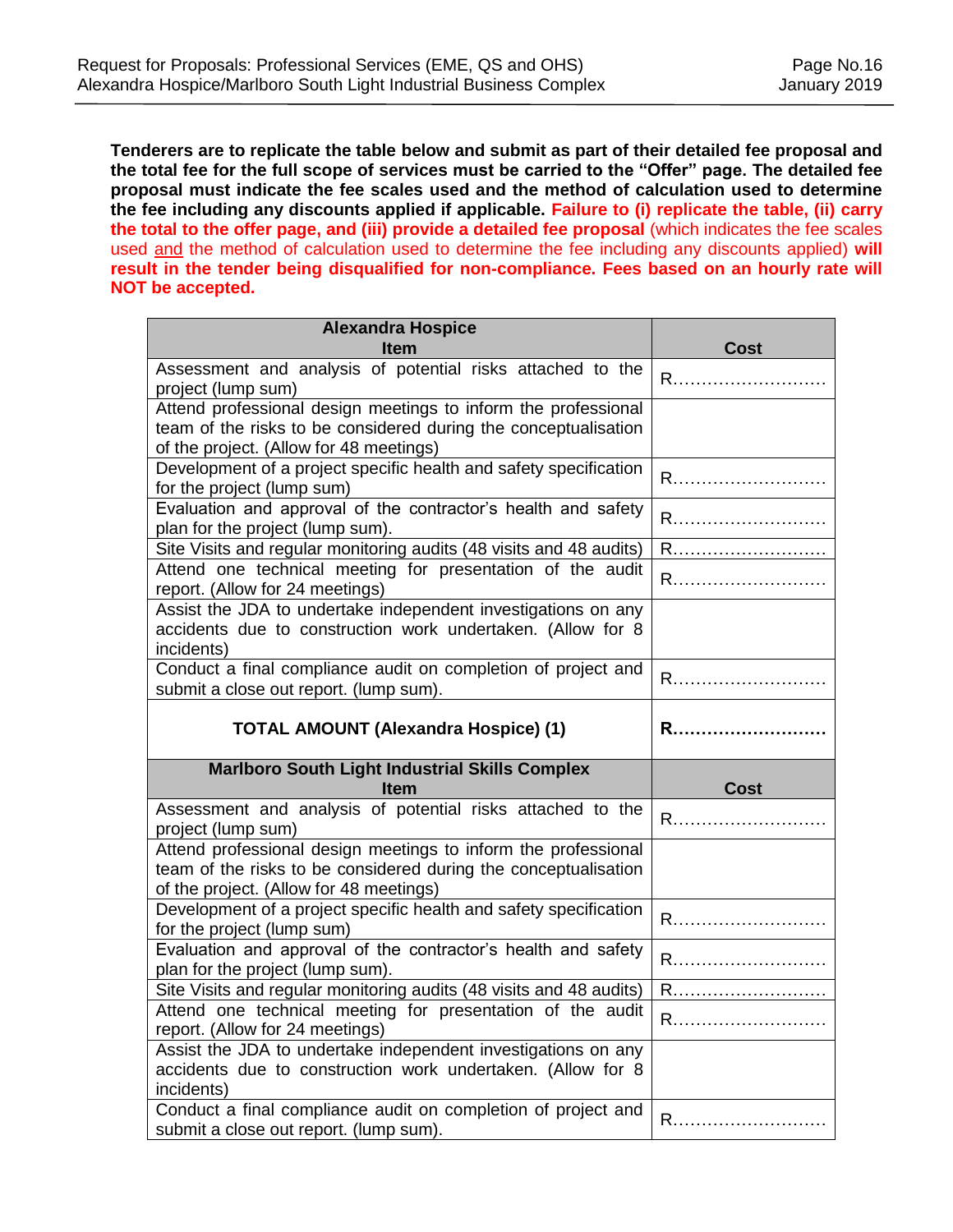#### **TOTAL AMOUNT (Marlboro South Light Industrial Skills Complex) (2)**

**R………………………**

Total (1) and (2) to be carried to the offer page (excluding VAT)

R …………………………………………………………………..

# **4.4 Notes**

- 4.3.1 **Tenderers must ensure that the final TOTAL FEE is correctly carried to the "offer" page. The value recorded on the offer page will be regarded as the tendered amount to render services for the complete project period. Failing to price as required will result in the tender being disqualified.**
- 4.3.2 All values are subject to change (increase or decrease) depending on the requirements of the project. However the fee calculation submitted by the tenderers on tendering will determine the fee due. **The calculation method** including the version of the fee scales applied at the time of tendering, as well as any percentage discounts are to remain fixed irrespective of an increase or decrease in construction value.
- 4.3.3 Fees **must** include standard disbursements such as typing, drawings, reproduction, copying, binding of documents, telephonic / electronic and facsimile communications, courier, local travel and accommodation, etc.
- 4.3.4 For every tangible deliverable, two hard copies and one electronic copy must be issued to the client [over and above the documentation required for submission to various authorities, to the contractor, etc.], the cost of which **must** be included.
- 4.3.5 Fees for consultation work required to produce deliverables and obtain approvals thereof is deemed to be included in the price (this also includes consultation work required to make revisions, resubmissions, updated presentations, etc. following feedback received from the relevant approving authorities).
- 4.3.6 Successful tenderers will be remunerated in accordance with JDA's Standard Form Agreement, Appendix 4 which is included under Annexure F for information purposes.
- 4.3.7 Disputes shall be settled in good faith between parties in an effort to resolve the dispute. If the dispute is not resolved at that meeting, the Parties will attempt to settle it by mediation.

#### **5. INDICATIVE PROGRAM**

The table overleaf outlines the indicative completion dates of certain milestones for the project:

| <b>Milestone</b>                        | Date         |
|-----------------------------------------|--------------|
| 1. Professional team tender publication | January 2019 |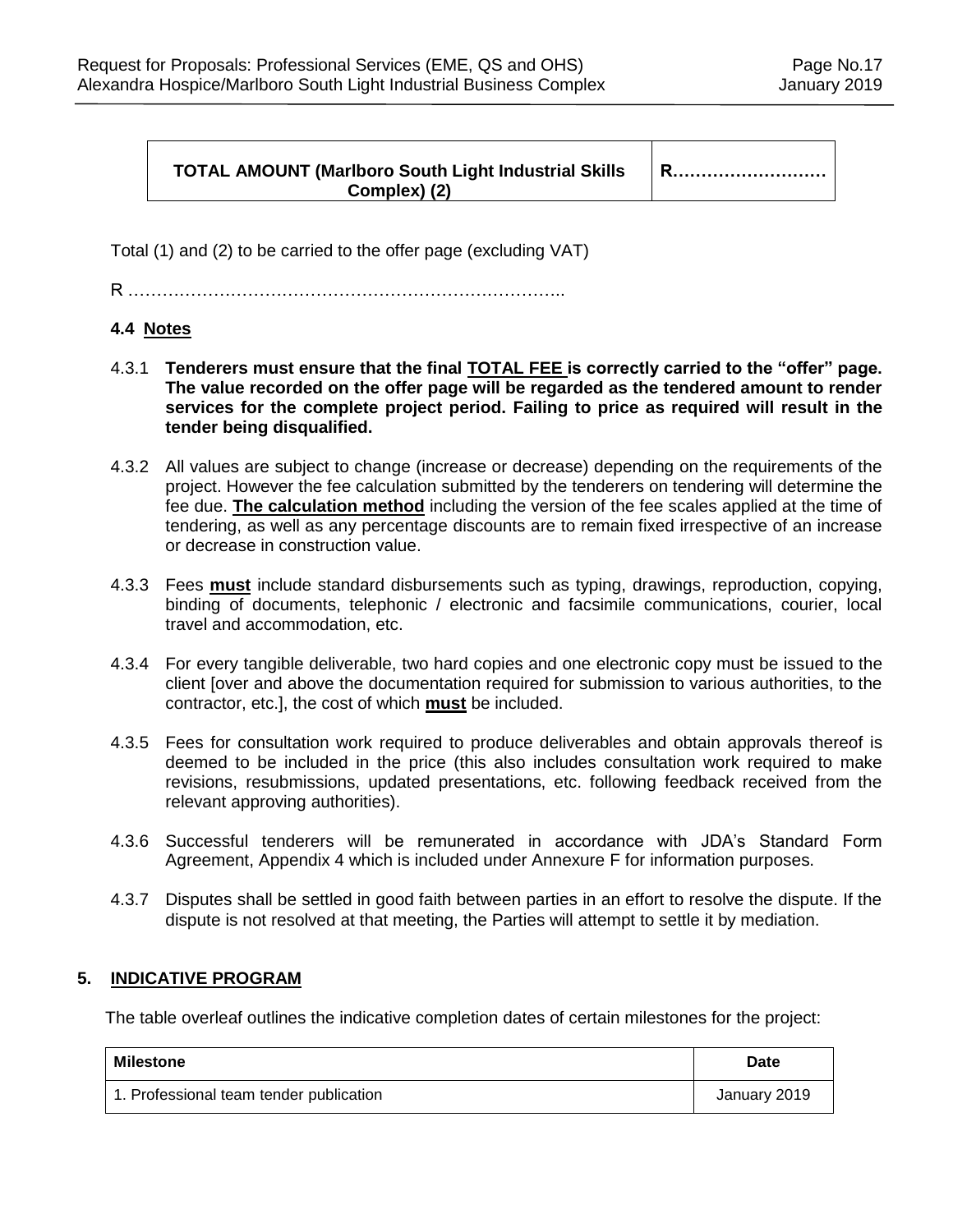| <b>Milestone</b>                                                     | Date             |
|----------------------------------------------------------------------|------------------|
| 2. Professional team tender closure                                  | February 2019    |
| 3. Professional team awards completed                                | April 2019       |
| 4. Presentation of concept designs to Client Department and JDA EXCO | May 2019         |
| 5. Bid Specification Meeting for main contractor's tender            | <b>July 2019</b> |
| 6. Contractors tender publication                                    | October 2019     |
| 7. Meetings with MOE's and Stakeholders : completed approval process | October 2019     |
| 8. Contractor tender closure                                         | November 2019    |
| 9. Contractor tender award                                           | January 2020     |
| 10. Site handover / commencement of construction                     | January 2019     |
| 11. Practical Completion                                             | March 2021       |

# **6. PROPOSAL CONTENT**

The bidder's submission must provide the JDA with sufficient information to enable the employer to make a sound and fair evaluation of the proposal. It must clearly indicate the **relevant** previous experience, capability, and capacity of the bidding entity to undertake the project. The proposal should **use the same item numbers as below, using numbered dividers**.

The following minimum documentation must be provided:

- 6.1 **THE "OFFER" PAGE MUST BE COMPLETED IN FULL AND SIGNED**. **Any bidder who fails to do so will be disqualified.**
- 6.2 **Tenderers are required to submit a detailed fee proposal based on the requirements set out in item 4 above and to ensure that the final TOTAL FEE IS CORRECTLY TRANSFERRED TO THE "OFFER" PAGE. Any bidder who fails to do so will be disqualified.**
- 6.3 A valid BBBEE status level verification certificate substantiating the bidding entities BBBEE rating. Only certificates issued by verification agencies accredited by the South African Accreditation System (SANAS), or by registered auditors approved by the Independent Regulatory Board of Auditors (IRBA) will be accepted. **IF A COPY IS SUBMITTED IT MUST BEAR AN ORIGINAL CERTIFICATION STAMP. FAILURE TO SUBMIT A BBBEE STATUS LEVEL CERTIFICATE WILL RESULT IN THE BIDDER SCORING ZERO (0) POINTS FOR BBBEE.**

**An EME must submit a sworn affidavit confirming the following:**

- **Annual turnover revenue of R10 million or less; and**
- **Level of black ownership**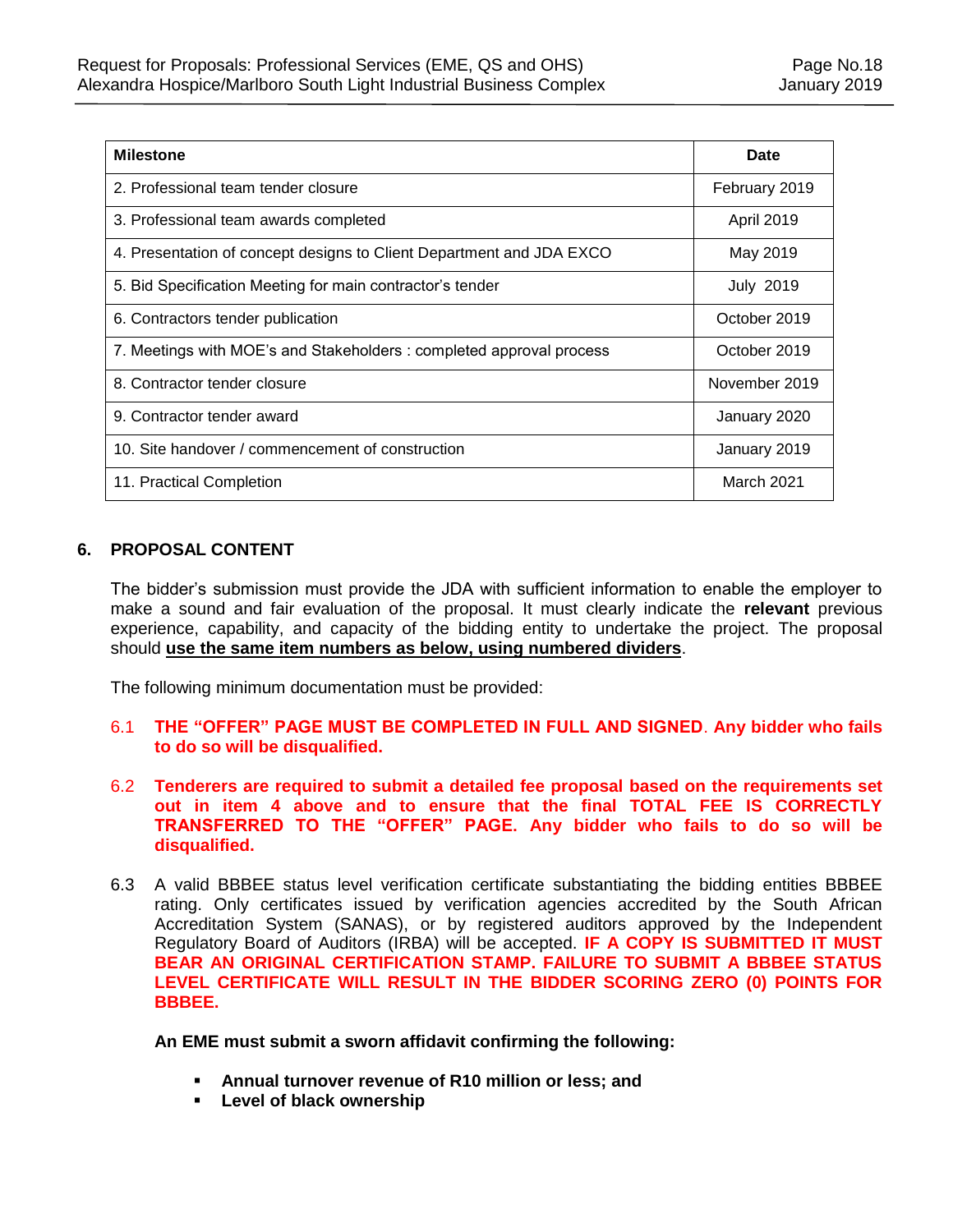#### **Any misrepresentation in terms of the above constitutes a criminal offence as set out in the B-BBEE Act as amended.**

- 6.4 Company registration documents.
- 6.5 A certified copy of the bidder's Professional Indemnity Insurance certificate indicating the maximum value per claim in an insurance period, the applicable excess, and the expiry date. A minimum cover of R2m is required for this project.
- 6.6 A copy of the bidding entity's current municipal rates account in the name of the bidding entity or alternatively in the names of the directors / partners of the bidding entity. A lease agreement will also suffice
- 6.7 Audited financial statements for the past three financial years.
- 6.8 Details of directors / partners / members and shareholders with certified copies of their identity documents.
- 6.9 The bidding entity's certificates of professional membership/s to industry bodies.
- 6.10 A detailed approach and methodology statement wherein the approach to be followed in each stage of the design and construction process is outlined with clear identification of the deliverables in each stage. This section should show the tenderer's understanding of the process and input required towards the completion of the required services.
- 6.11 The forms A to E, I to K annexed, must be scrutinized, completed in full and submitted together with your quotation. Annexure F is for information purposes only.
- 6.12 A corporate brochure alternatively a brief summary of the entity's background.
- 6.13 Provide information on the individuals who will be assigned to **this project (NOT the entire company)**. The following **must** be addressed :
	- Organogram (annexure I)
	- $\triangleright$  role/s and responsibility/ies on this project
	- $\triangleright$  relevant qualifications and attach proof hereof
	- $\triangleright$  number of years of relevant experience in the industry **and** in the proposed role
	- $\triangleright$  detailed CV's for each member of the team noting their specific relevant project experience [**project description, role and responsibilities, project value**]
	- $\triangleright$  individual memberships to professional associations and attach proof hereof
- 6.14 A schedule of completed contracts of a **similar** nature to this project ie. building projects valued at a minimum of R30m. The following details **must** be included on the schedule (annexure J) :
	- $\triangleright$  Description of the project
	- $\triangleright$  Service rendered
	- $\triangleright$  Name of employer / client and their representative's contact details
	- $\triangleright$  Cost of the works
	- $\triangleright$  Fee obtained for services
	- $\triangleright$  Date of completion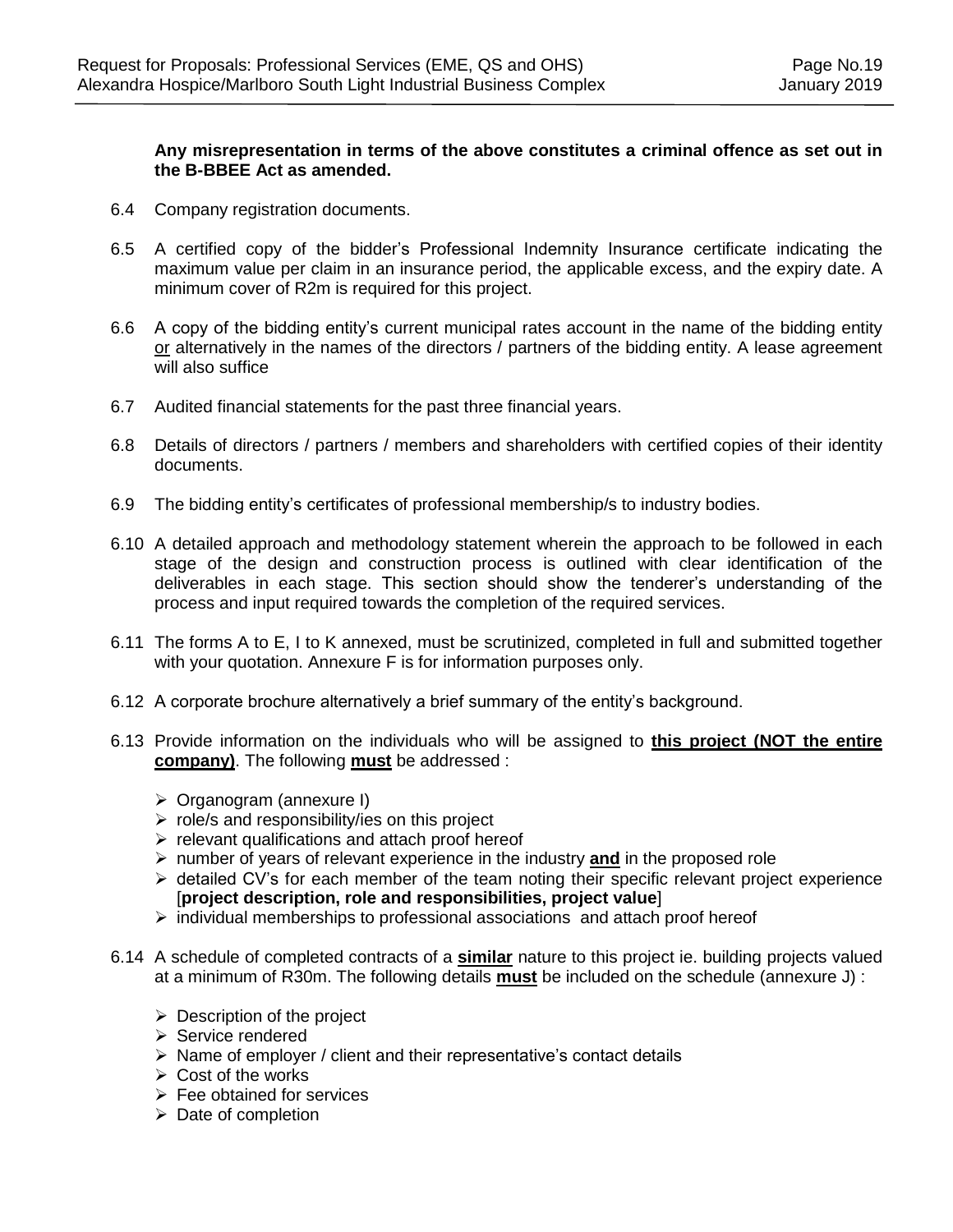$\triangleright$  Letter of reference on the client's letterhead or with the client's company stamp that confirms project scope of work, service rendered and project value. *Practical completion certificates do not constitute as references.*

Tenderers are to submit 2 copies of their proposal (1 original plus 1 copy). **FAILURE TO COMPLY WITH THE REQUIREMENTS IN ITEM 6 WILL RESULT IN TENDERERS BEING DISQUALIFIED FOR NON-COMPLIANCE OR NEGATIVELY SCORED IN THE TECHNICAL ASSESSMENT.**

#### **Note for consortium and joint ventures**

- **EACH** party to a consortium and joint venture is to submit the requisite documents and / or information as requested in item 6 (ie.6.4-6.9, 6.11-6.12, and 6.14)
- An Agreement or Heads of Terms recording the arrangement between the parties to the consortium / joint venture is to be submitted.
- A lead consultant is to be appointed and noted in the submission.
- A trust, consortium or joint venture will qualify for points for their BBBEE status level as an unincorporated entity, provided that the entity submits their consolidated BBBEE scorecard as if they were a group structure and that such a consolidated BBBEE scorecard is prepared for every separate tender.

**Failure to comply with these conditions may invalidate your offer.**

#### **7. ASSESSMENT CRITERIA**

Submissions (responses to item 6 above) will be evaluated on the criteria to follow:

- Compliance
- Technical
- Price / BBBEE
- Risk Tolerance

#### **7.1 Compliance**

Bidders will be disqualified in the following instances;

- $\triangleright$  If any of its directors are listed on the register of defaulters;
- $\triangleright$  In the case of a bidder who during the last five years has failed to perform satisfactorily on previous contracts with the JDA or any other organ of state after written notice was given to that bidder that performance was unsatisfactory;
- $\triangleright$  Bidders who did not complete, in full, the tender offer page (ie. priced, all registration numbers provided and signed);
- $\triangleright$  Bidders whose tender document has been completed in pencil;
- $\triangleright$  Bidders whose document has been faxed;
- $\triangleright$  Bidders whose tender document has been received after the closing time;
- $\triangleright$  Bidders whose tender document has not been deposited in the tender box at the time of closing;
- $\triangleright$  Bidders who fail to price as required i.e. as stipulated in item 4 herein;
- $\triangleright$  Bidders who did not comply with any other requirement as set out in the tender specifications;
- $\triangleright$  Bidders who failed to attend the compulsory tender briefing session;
- $\triangleright$  Bidders who have any directors that are in the employment of the state.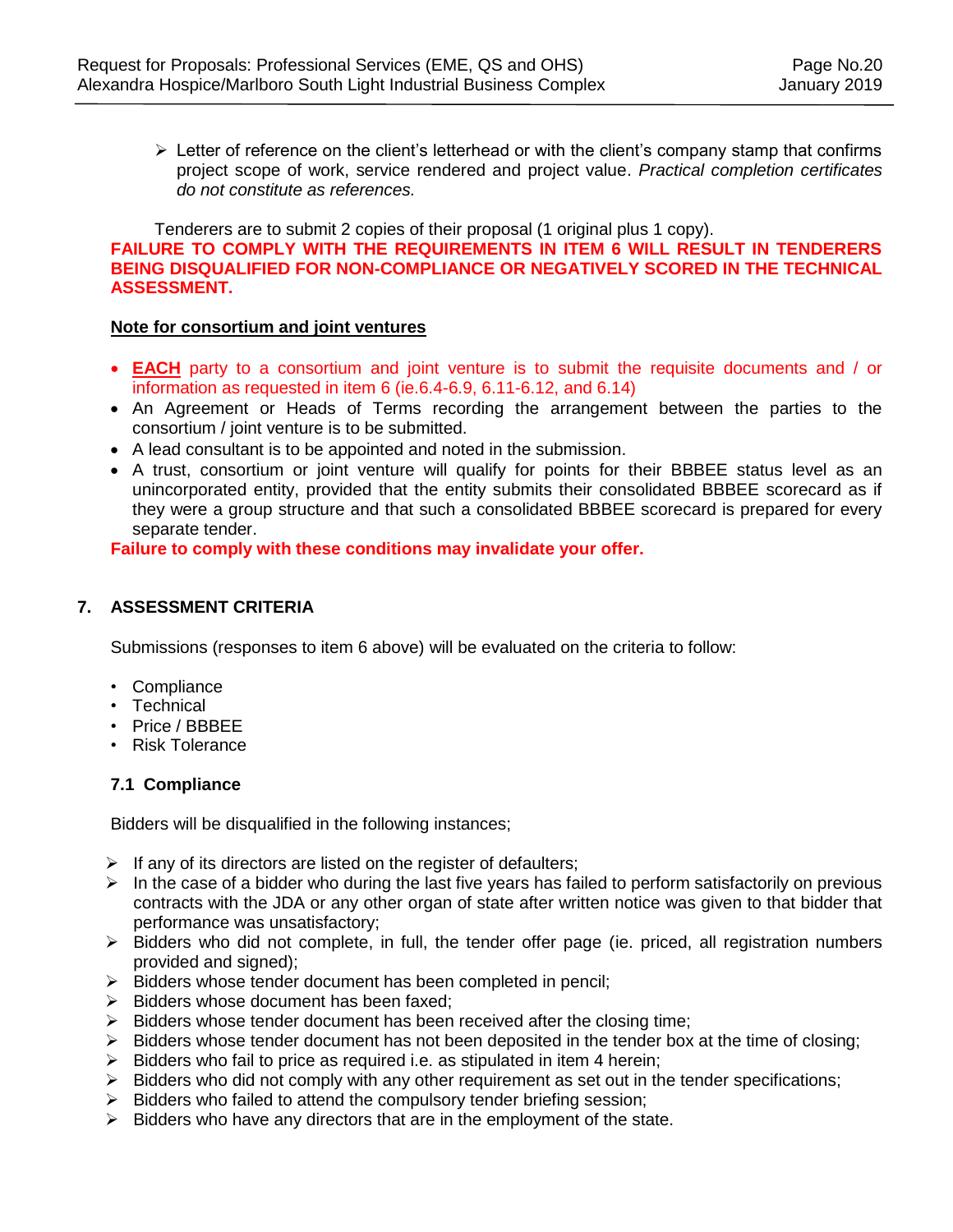## **7.2 Technical**

The technical assessment is based on the criteria set-out below namely (i) key returnable documents, (ii) capability of the proposed key team members (ie. experience, qualifications, and memberships to professional associations per Item 6.13 above) and (iii) the experience of the company (ie. building projects, above R30m, and references per Item 6.14 above).

Tenderers will have to submit compliant documents and score a minimum number of points in the technical evaluation in order to be considered further in the evaluation process.

The minimum points for the **Architects, Project Managers is 224 points** [out of a possible 320] as 2 resources are required ie. a lead personnel and a senior personnel.

The minimum points for the **Civil and Structural engineers is 259 points** [out of a possible 370] as 3 resources are required ie. a lead Structural engineer, a senior Civil engineer and a resident engineer.

|                                       | <b>Total Points</b> | <b>Description of</b><br><b>Criteria</b><br><b>Criteria</b>                   |                                                                  | <b>Points</b>   |
|---------------------------------------|---------------------|-------------------------------------------------------------------------------|------------------------------------------------------------------|-----------------|
| $\mathbf{A}$<br><b>Key Returnable</b> | 20                  | Company registration<br>documents                                             | Points will only be<br>allocated for key<br>returnable documents | $\overline{2}$  |
| <b>Documents</b>                      |                     | submitted<br>Proof of Professional<br>Indemnity Insurance of<br>minimum R2m   | $\overline{2}$                                                   |                 |
|                                       |                     | Current municipal<br>account                                                  |                                                                  | $\overline{2}$  |
|                                       |                     | 3 Years of audited<br>financial statements                                    |                                                                  | $\overline{2}$  |
|                                       |                     | Certified copies of<br>directors / partners<br>identity documents             |                                                                  | $\overline{2}$  |
|                                       |                     | The bidding entity's<br>certificates of<br>membership/s to industry<br>bodies |                                                                  | $\overline{2}$  |
|                                       |                     | Approach and<br>methodology                                                   |                                                                  | $\overline{2}$  |
|                                       |                     | Forms A to E, I to K<br>completed in full and<br>signed                       |                                                                  | $6\phantom{1}6$ |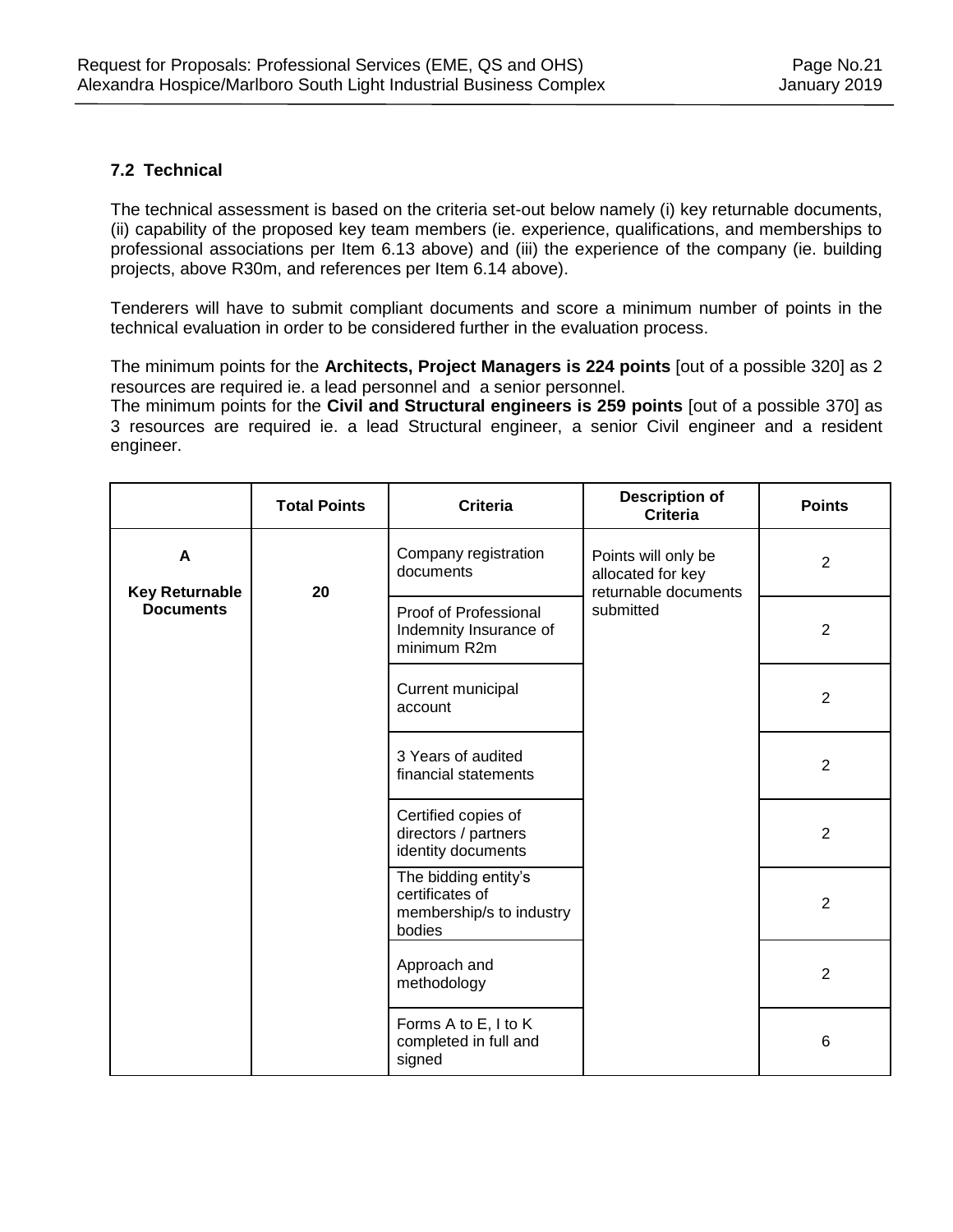|                                                                                                                                                                    | <b>Total Points</b>                                                                                                                                                                                                                          | <b>Description of</b><br><b>Criteria</b><br><b>Criteria</b>                                                                                                                                                                                                                                                                                                                                                                                       |                                                                                                                                                                                                                                                                                                                                                                                                                                                                                                   | <b>Points</b> |
|--------------------------------------------------------------------------------------------------------------------------------------------------------------------|----------------------------------------------------------------------------------------------------------------------------------------------------------------------------------------------------------------------------------------------|---------------------------------------------------------------------------------------------------------------------------------------------------------------------------------------------------------------------------------------------------------------------------------------------------------------------------------------------------------------------------------------------------------------------------------------------------|---------------------------------------------------------------------------------------------------------------------------------------------------------------------------------------------------------------------------------------------------------------------------------------------------------------------------------------------------------------------------------------------------------------------------------------------------------------------------------------------------|---------------|
| B<br><b>Capability of</b><br>proposed key<br>personnel per<br>Item $6.13$                                                                                          | <b>Total points</b><br>for EME/QS<br>and OHS<br><b>Engineers</b><br>under section<br>$B (B1 + B2)$<br>capability is<br>150 points                                                                                                            | <b>Lead Electrical</b><br><b>Engineer/Lead QS/</b><br><b>Lead OHS consultant:</b><br>The project lead must<br>demonstrate a minimum<br>of 10 years of experience<br>as a lead in the discipline<br>being tendered for as per<br>above on building<br>projects above R30m                                                                                                                                                                          | Points will only be<br>allocated for<br>experience on building<br>projects above R30m<br>in the role specified.<br>If any of the<br>following information<br>is not provided, zero<br>points will be<br>awarded:                                                                                                                                                                                                                                                                                  | 50            |
| <b>B1</b><br>Detailed CVs<br>indicating track<br>record of the<br>proposed key<br>team members                                                                     | A total of 75<br>points is<br>achievable for<br>Architect and<br>Project Manager<br>under section<br>B1 capability<br>A total of 100<br>points is<br>achievable for<br>Civil and<br>Structural<br>Engineer under<br>section B1<br>capability | <b>Senior Mechanical</b><br><b>Engineer/Senior QS/</b><br><b>Senior OHS consultant:</b><br>The senior personnel<br>must demonstrate a<br>minimum of 7 years of<br>experience in a senior<br>role on building projects<br>above R30m<br><b>Resident Engineer</b><br>(Electrical and<br><b>Mechanical engineers</b><br>ONLY):<br>The incumbent must<br>demonstrate 5 years'<br>experience as a resident<br>engineer on building<br>related projects | • CV's provided must<br>be as per the<br>resources recorded<br>on the organogram<br>• CV's must clearly<br>show building<br>project experience<br>• CV's must clearly<br>show the role<br>executed by the<br>resource on said<br>building projects<br>• CV's must clearly<br>show the values of<br>said building<br>projects.<br>Note that duplication<br><b>of</b><br>resources/personnel<br>on the designations<br>indicated in the<br>criteria will result in<br>zero points being<br>awarded. | 25            |
| <b>B2</b><br>Copies of<br>qualifications and<br>memberships to<br>professional<br>bodies (where<br>stipulated) are<br>required for the<br>proposed team<br>members | A total of 75 points<br>is achievable for<br>Architect and<br>Project Manager<br>under section B1<br>capability<br>A total of 100<br>points is<br>achievable for                                                                             | <b>Lead Electrical</b><br><b>Engineer/Lead QS/</b><br><b>Lead OHS consultant:</b><br>The project lead must<br>have an Honours Degree<br>/ Bachelor's Degree /<br>National Diploma in the<br>discipline being tendered<br>for and must be<br>registered with a<br>professional association.                                                                                                                                                        | Points will only be<br>allocated for proposed<br>team members with<br>the specified<br>qualifications and<br>memberships.<br>If no proofs of<br>qualifications or<br>professional<br>memberships are<br>attached, zero points                                                                                                                                                                                                                                                                     | 50            |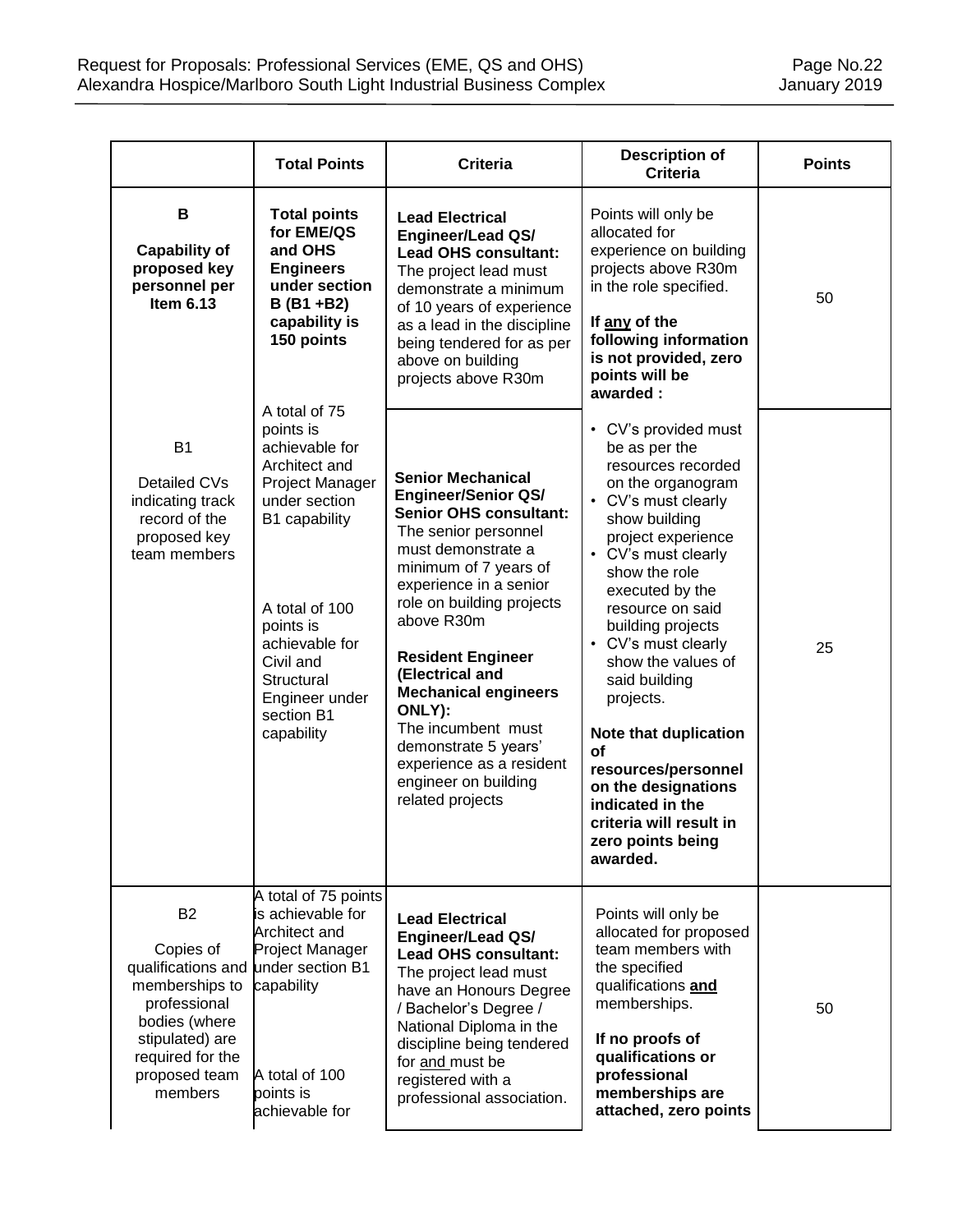| Engineer under<br>section B2<br>capability | Civil and Structural Senior Mechanical<br><b>Engineer/Senior QS/</b><br><b>Senior OHS consultant:</b><br>The senior person must<br>have an Honours Degree<br>/ Bachelor's Degree /<br>National Diploma in the<br>discipline being tendered<br>for and must be<br>registered with a<br>professional association. | will be awarded. | 25 |
|--------------------------------------------|-----------------------------------------------------------------------------------------------------------------------------------------------------------------------------------------------------------------------------------------------------------------------------------------------------------------|------------------|----|
|                                            | <b>Resident Engineer</b><br>(Civil and Structural<br>engineers ONLY):<br>The senior person must<br>have an Honours Degree<br>/ Bachelor's Degree /<br>National Diploma in the<br>discipline being tendered<br>for                                                                                               |                  | 25 |

|                                                | <b>Total Points</b>                                                                                             | <b>Description of</b><br><b>Criteria</b><br><b>Criteria</b>                                                                             |                                                                                                | <b>Points</b> |
|------------------------------------------------|-----------------------------------------------------------------------------------------------------------------|-----------------------------------------------------------------------------------------------------------------------------------------|------------------------------------------------------------------------------------------------|---------------|
| $\mathbf C$<br>Company<br>experience per       | A total of 150<br>points is<br>achievable<br>under section                                                      | Five or more projects<br>completed                                                                                                      | Points will only be<br>allocated for building<br>related projects as<br>listed in the schedule | 50            |
| Item 6.14 :<br>C <sub>1</sub><br>Experience on | $C (C1 + C2 +$<br>C3), company<br>experience<br>A total of 50                                                   | requested in item 6.14<br>Three to four projects<br>Project information<br>completed<br>contained elsewhere in<br>the tender submission |                                                                                                | 30            |
| similar building<br>projects.                  | points is<br>achievable for<br>Company<br>experience in<br>similar<br>completed<br>projects under<br>section C1 | will not be considered.<br>One to two projects<br>completed                                                                             |                                                                                                | 10            |
| C <sub>2</sub><br>Experience on                | A total of 50<br>points is<br>achievable for                                                                    | Five or more projects<br>completed                                                                                                      | Points will only be<br>allocated for building<br>related projects with<br>values of R30m or    | 50            |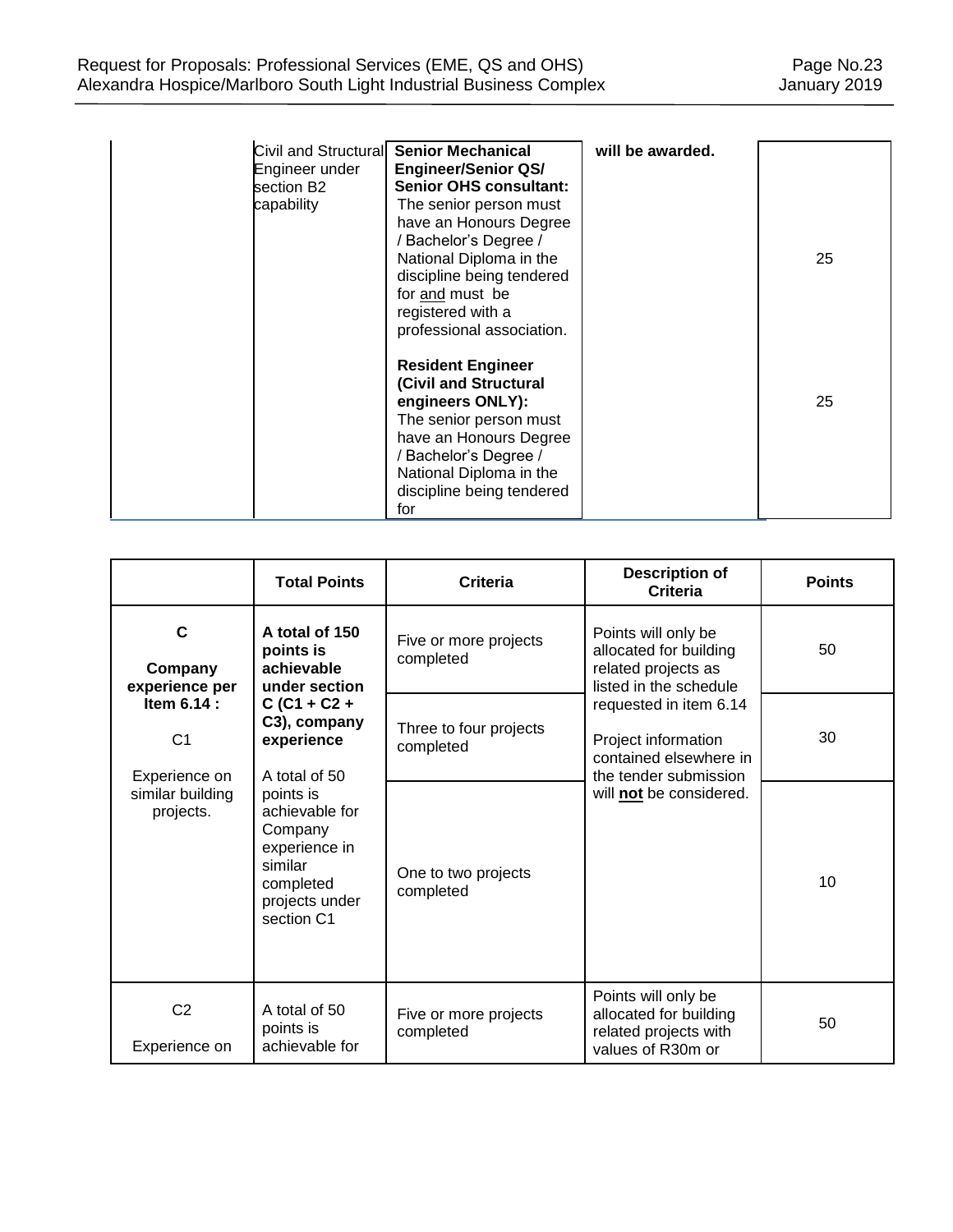| similar building<br>projects above<br><b>R20m</b>                                  | Company<br>experience in<br>similar<br>completed                                                                                 | Three to four projects<br>completed      | more as listed in the<br>schedule requested in<br>item 6.14 (annexure J<br>to be filled in)                                                                                                                                                                                                                                                                                        | 30 |
|------------------------------------------------------------------------------------|----------------------------------------------------------------------------------------------------------------------------------|------------------------------------------|------------------------------------------------------------------------------------------------------------------------------------------------------------------------------------------------------------------------------------------------------------------------------------------------------------------------------------------------------------------------------------|----|
| projects above<br>R30m under<br>section C2                                         |                                                                                                                                  | One to two projects<br>completed         | Project information<br>contained elsewhere in<br>the tender submission<br>will not be considered.                                                                                                                                                                                                                                                                                  | 10 |
| C <sub>3</sub><br>Contactable<br>references for<br>building projects<br>above R30m | A total of 50 points<br>is achievable for<br>Contactable<br>references on<br>building projects<br>above R30m<br>under section C3 | Five or more satisfactory<br>references  | Points will only be<br>allocated for references<br>on similar building<br>projects of R30m or<br>more as listed in the<br>scheduled requested in<br>Item 6.14 (annexure J<br>to be filled in)                                                                                                                                                                                      | 50 |
|                                                                                    |                                                                                                                                  | Three to four satisfactory<br>references | References must be<br>on the client's<br>letterhead or on a<br>document stamped by<br>the client and must<br>confirm the project<br>description, services<br>rendered, and values in                                                                                                                                                                                               | 30 |
|                                                                                    |                                                                                                                                  | One to two satisfactory<br>references    | order to obtain the<br>points.<br><b>Practical completion</b><br>certificates or<br>appointment letters<br>do not serve as<br>reference letters.<br>If any of the required<br>information does not<br>appear in the<br>reference. zero points<br>will be awarded.<br>Note that completion<br>certificates will not<br>qualify as references<br>and will be awarded<br>zero points. | 10 |

## **Note regarding the submission of reference letters from JDA for JDA projects :**

Should completed JDA projects be listed, then bidders are not required to supply reference letters for those JDA listed projects. Points will be awarded if the projects meet the required criteria (ie. building projects completed in the past 5 years above R30m) and were satisfactorily completed. This will be verified by the JDA managers involved where possible.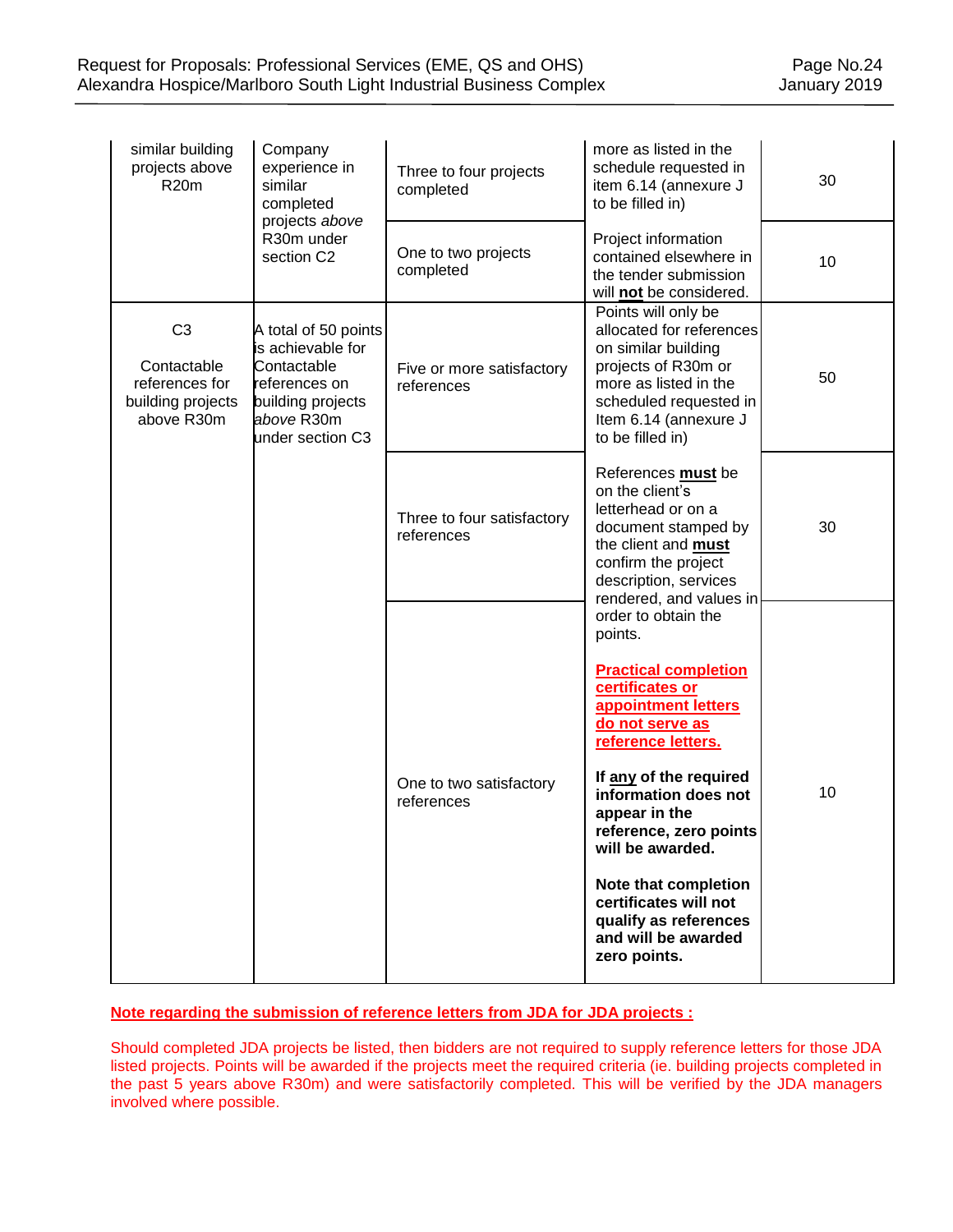## **7.3 Price and Empowerment**

Having completed a technical evaluation, the procedure for the evaluation of technically qualifying tenders is Method 2 (Price and Preferences). The Preference Point System assigns a score to each tenderer based on the tender price and on the tenderer's BBBEE status. These scores are combined to determine an overall score for the tender. The tender with the highest score will be considered for acceptance.

The Preference Point System will be applied as follows:

- $\triangleright$  For tenders up to R50 million
	- 80 points are assigned to price
	- Up to 20 points are assigned to BBBEE status per the table under item 7.3.1
- $\triangleright$  Points scored will be rounded off to the nearest 2 decimal places

#### 7.3.1 Points awarded for BBBEE status level

Points will be awarded for empowerment (BBBEE), in accordance with the Preferential Procurement Regulations 2017 published in Government Gazette No. 40553 dated 20 January 2017. The table overleaf is applicable in this regard:

| <b>B-BBEE Status Level</b> | <b>Number of Points</b> |  |
|----------------------------|-------------------------|--|
| Of Contributor             | Tenders up to R50       |  |
|                            | million                 |  |
|                            | 20                      |  |
| 2                          | 18                      |  |
| 3                          | 14                      |  |
| 4                          | 12<br>8                 |  |
| 5                          |                         |  |
| 6                          | 6                       |  |
|                            |                         |  |
| 8                          | $\mathbf{2}$            |  |
| <b>Non-Compliant</b>       |                         |  |
| contributor                |                         |  |

Notes:

- 7.3.1.1 "B-BBEE status level of contributor" means the B-BBEE status received by a measured entity based on its overall performance using the relevant scorecard contained in the Codes of Good Practice on Black Economic Empowerment, issued in terms of section 9(1) of the Broad-Based Black Economic Empowerment Act ( Act No.53 of 2003).
- 7.3.1.2 Tenderers must submit their original and valid B-BBEE status level verification certificate substantiating their B-BBEE rating. Certificates issued by either verification agencies accredited by the South African Accreditation System (SANAS) or by registered auditors approved by the Independent Regulatory Board for Auditors (IRBA) are acceptable. **IF A COPY IS SUBMITTED IT MUST BEAR AN ORIGINAL CERTIFICATION STAMP. FAILURE TO SUBMIT A BBBEE STATUS LEVEL CERTIFICATE WILL RESULT IN THE BIDDER SCORING ZERO (0) POINTS FOR BBBEE.**
- 7.3.1.3 An EME must submit a sworn affidavit confirming the following:
	- Annual Turnover Revenue of R10 million or less; and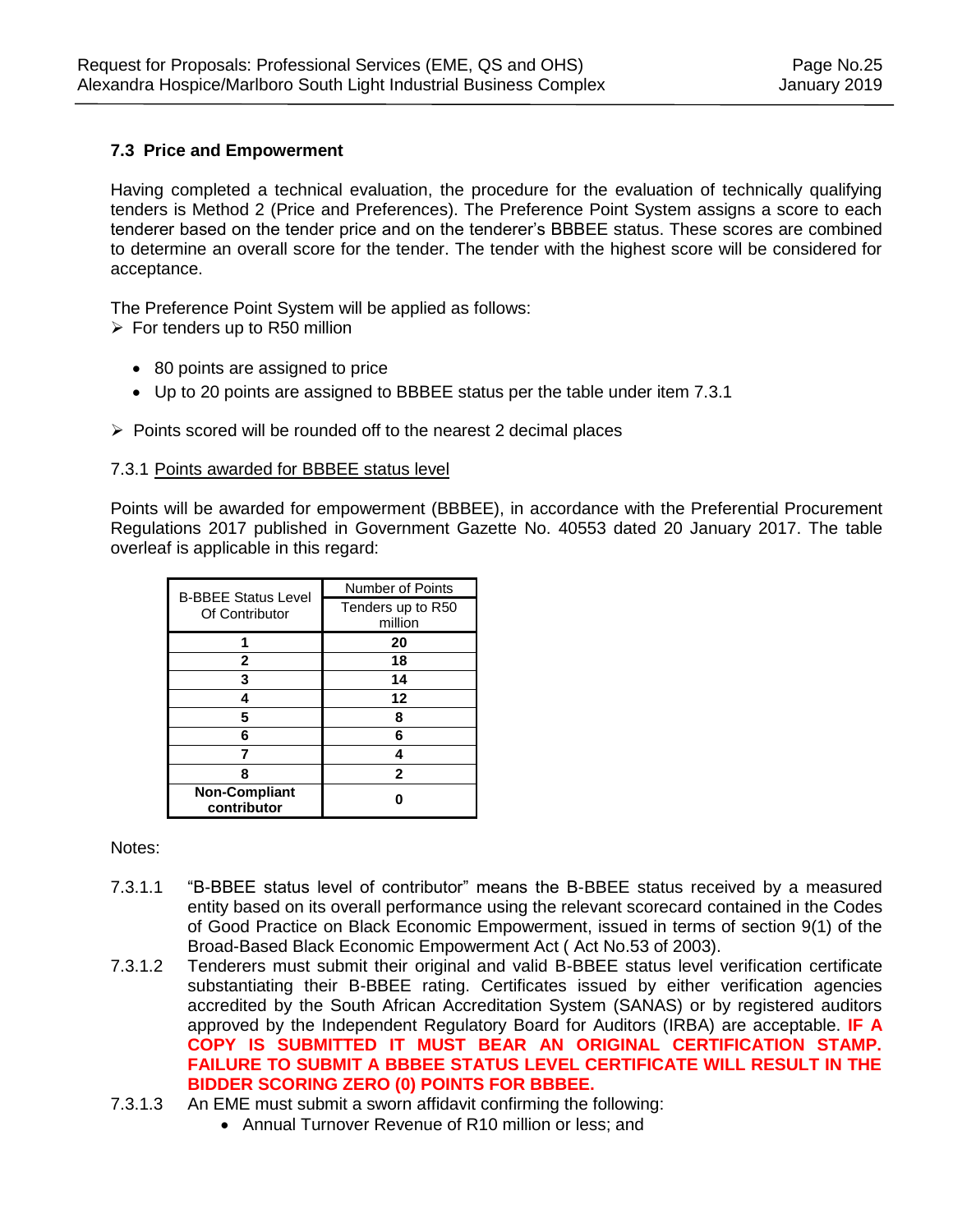- Level of Black ownership
- Any misrepresentation in terms of bullet point above constitutes a criminal offence as set out in the B-BBEE Act as amended.
- 7.3.1.4 The submission of such certificates must comply with the requirements of instructions and guidelines issued by the National Treasury and are in accordance with notices published by the Department of Trade and Industry in the Government Gazette.
- 7.3.1.5 A trust, consortium or joint venture will qualify for points for their B-BBEE status level as a legal entity, provided that the entity submits their B-BBEE status level certificate.
- 7.3.1.6 A trust, consortium or joint venture will qualify for points for their B-BBEE status level as an unincorporated entity, provided that the entity submits their consolidated B-BBEE scorecard as if they were a group structure and that such a consolidated B-BBEE scorecard is prepared for every separate tender.
- 7.3.1.7 A person will not be awarded points for B-BBEE status level if it is indicated in the tender documents that such a tenderer intends sub-contracting more than 25% of the value of the contract to any other enterprise that does not qualify for at least the points that such a tenderer qualifies for.
- 7.3.1.8 A person awarded a contract will not be permitted to sub-contract more than 25% of the value of the contract to any other enterprise that does not have an equal or higher B-BBEE status level than the person concerned.
- 7.3.1.9 No tender will be awarded to a bidder whose tax matters are not in order with SARS.
- 7.3.1.10 No tender will be awarded to a bidder who is not registered on CSD.

# 7.3.2 Formula for scoring tender price

The following formula will be used to calculate the points for price.

# $P_s = X [1 - (Pt - P_{min})]$

**Pmin**

Where

**P<sup>s</sup> =** Points scored for comparative price of tender under consideration

**P<sup>t</sup> =** Comparative price of tender under consideration

**Pmin** = Comparative price of lowest acceptable tender

**X = Points** assigned to price

7.3.3 The total preference points for a tender are calculated with the formula

# $PP = P_s + P_{bee}$ , where

**PP** is the total number of preference points scored by the tenderer **P<sup>s</sup>** is the points scored for the comparative price of the tenderer, and **Pbee** is the number of points awarded to the tenderer based on his certified B-BBEE status level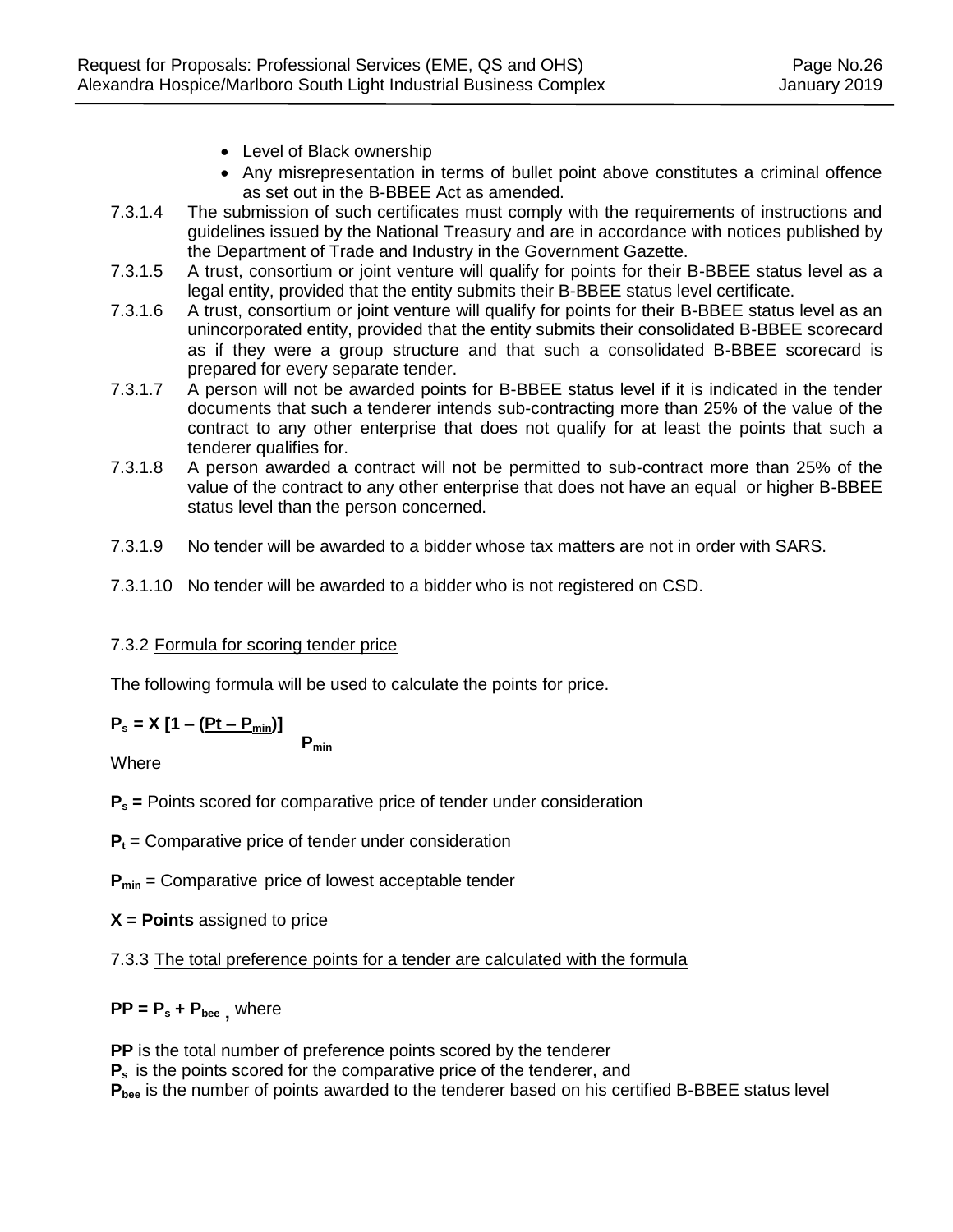## **7.4 Risk Tolerance**

The JDA has adopted a Risk Tolerance Framework (RTF) which enjoins the JDA to consider its risk exposure to contractors / service providers in terms of the number of contracts awarded to a single contractor / service provider in a particular year.

In terms of the Risk Tolerance Framework, the JDA determines the risk exposure as excessive in instances where the value of the contracts for **individual** professional service providers (eg. project managers / engineers / quantity surveyors / consultants) is either:

- 1. The greater of R8 million or four contracts / projects in the current financial year or
- 2. The greater of R12 million or six contracts / projects over two financial years (current year and previous financial year)

And in instances where the value of contracts for **multi-disciplinary** professional service providers (eg. where more than one discipline / service is provided by the same bidder) is either:

- 3. The greater of R12 million or six contracts / projects in the current financial year or
- 4. The greater of R20 million or nine contracts / projects over two financial years (current year and previous financial year)

A risk analysis shall be undertaken on the bidder with the highest number of points obtained, to determine whether the tenderer does not exceed the JDA's risk framework criteria as stated above. In other words, whether it falls within the ambit of the Risk Tolerance Framework as acceptable.

JDA reserves the right to award a contract to a bidder who has exceeded the threshold as stated above.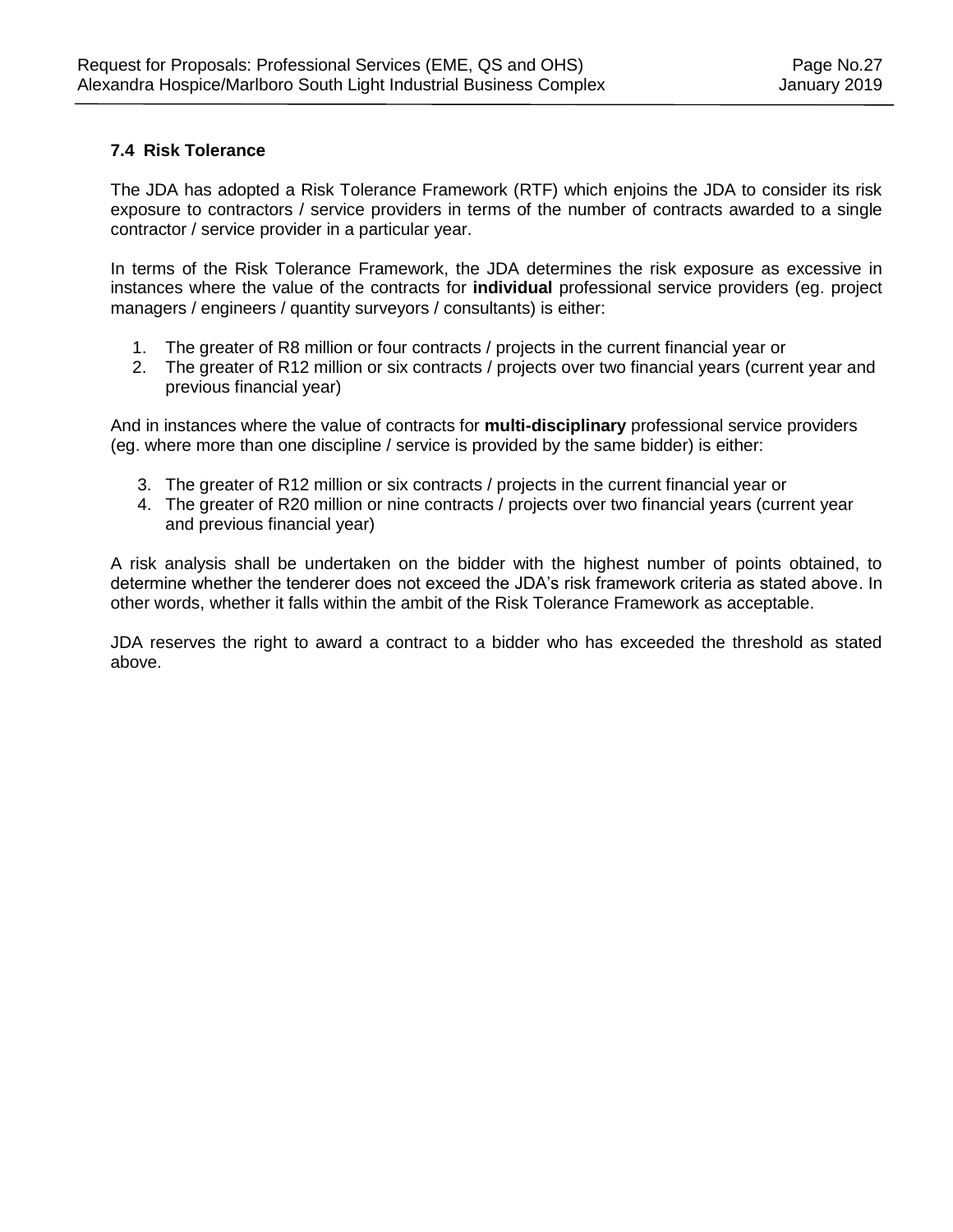## **8. CLOSING DATE, TIME AND VENUE FOR SUBMISSIONS**

The completed tender document shall be placed in a sealed envelope. The words:

## **"Electrical and Mechanical Engineer- Alexandra Hospice/Marlboro South Light Industrial Business**

#### **Complex: AHMSC/ CN004"**

**OR**

# **"Project Manager: Alexandra Hospice/Marlboro South Light Industrial Business Complex:**

## **AHMSC / CN005"**

**OR**

**"Civil and Structural Engineer: Alexandra Hospice/Marlboro South Light Industrial Business Complex: AHMSC / CN006"**

must be written / typed clearly on the envelope.

The envelope must be deposited in the tender box at the **Johannesburg Development Agency, Ground Floor, The Bus Factory, 3 Helen Joseph Street (Formerly President Street), Newtown**  only between the hours of 08H00 and 17H00**.**

#### **PLEASE TAKE CAREFUL NOTE Tender closing will be as follows;**

#### **12:00pm on Tuesday 26 February 2019**

Bids will be stamped on receipt. There will be a public opening of tenders from 12:00.

#### **NO LATE / TELEPHONIC / FAXED / POSTAL TENDERS WILL BE ACCEPTED OR CONSIDERED**.

The Johannesburg Development Agency's selection of qualifying tenders shall be in the Johannesburg Development Agency's sole discretion and shall be final. The Johannesburg Development Agency does not bind itself to accept any particular tender and no correspondence will be entered into.

Unsuccessful bidders will have the opportunity to query the award or decision within twenty-one (21) calendar days from the day of notification.

The tender offer validity period for this tender is 120 days.

Queries can be addressed in writing to: Nombuso Mtsweni E-mail: [nnxumalo@jda.org.za](mailto:nnxumalo@jda.org.za)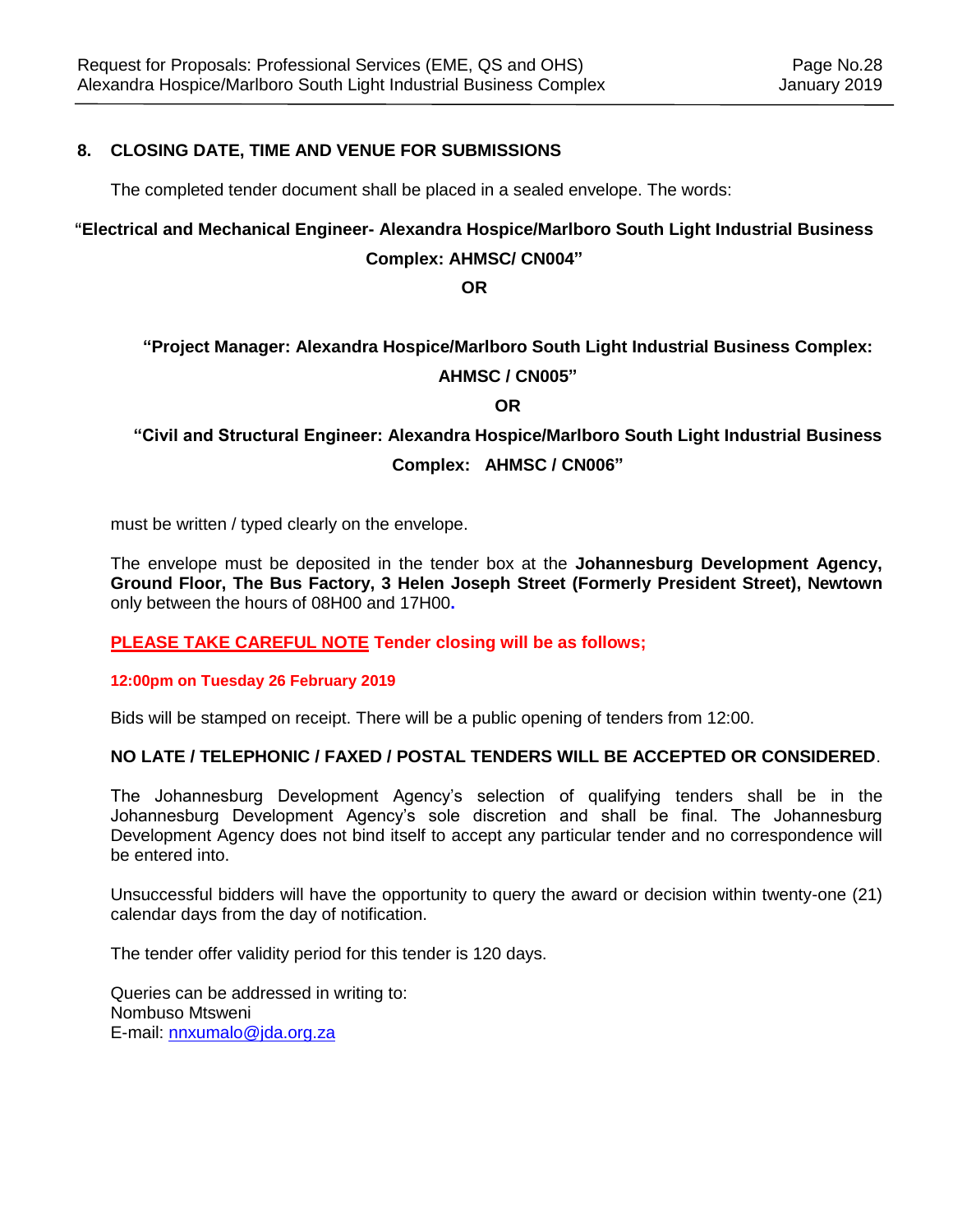# **ANNEXURE A : BUSINESS DECLARATION**

| <b>Tender/RFP Number</b>                                                        |                                                                                                                  |
|---------------------------------------------------------------------------------|------------------------------------------------------------------------------------------------------------------|
| <b>Tender/RFP Description</b>                                                   |                                                                                                                  |
| <b>Name of Company</b>                                                          |                                                                                                                  |
| <b>Contact Person</b>                                                           |                                                                                                                  |
| <b>Postal Address</b>                                                           |                                                                                                                  |
|                                                                                 |                                                                                                                  |
| <b>Physical Address</b>                                                         |                                                                                                                  |
|                                                                                 |                                                                                                                  |
| <b>Telephone Number</b>                                                         |                                                                                                                  |
| <b>Fax Number</b>                                                               |                                                                                                                  |
| <b>Cell Number</b>                                                              |                                                                                                                  |
| <b>E-mail Address</b>                                                           |                                                                                                                  |
| <b>Company/enterprise Income</b><br><b>Tax Reference Number</b><br>partnership) | (Insert personal income tax number if a one person business and personal income tax numbers of all partners if a |
|                                                                                 |                                                                                                                  |
|                                                                                 |                                                                                                                  |
| 1. Type of firm                                                                 |                                                                                                                  |
| $\Box$ Partnership                                                              |                                                                                                                  |
| $\Box$ One person business/sole trader                                          |                                                                                                                  |
| $\Box$ Close corporation                                                        |                                                                                                                  |
| $\Box$ Public company                                                           |                                                                                                                  |
| $\Box$ Private company                                                          |                                                                                                                  |
| (Tick one box)                                                                  |                                                                                                                  |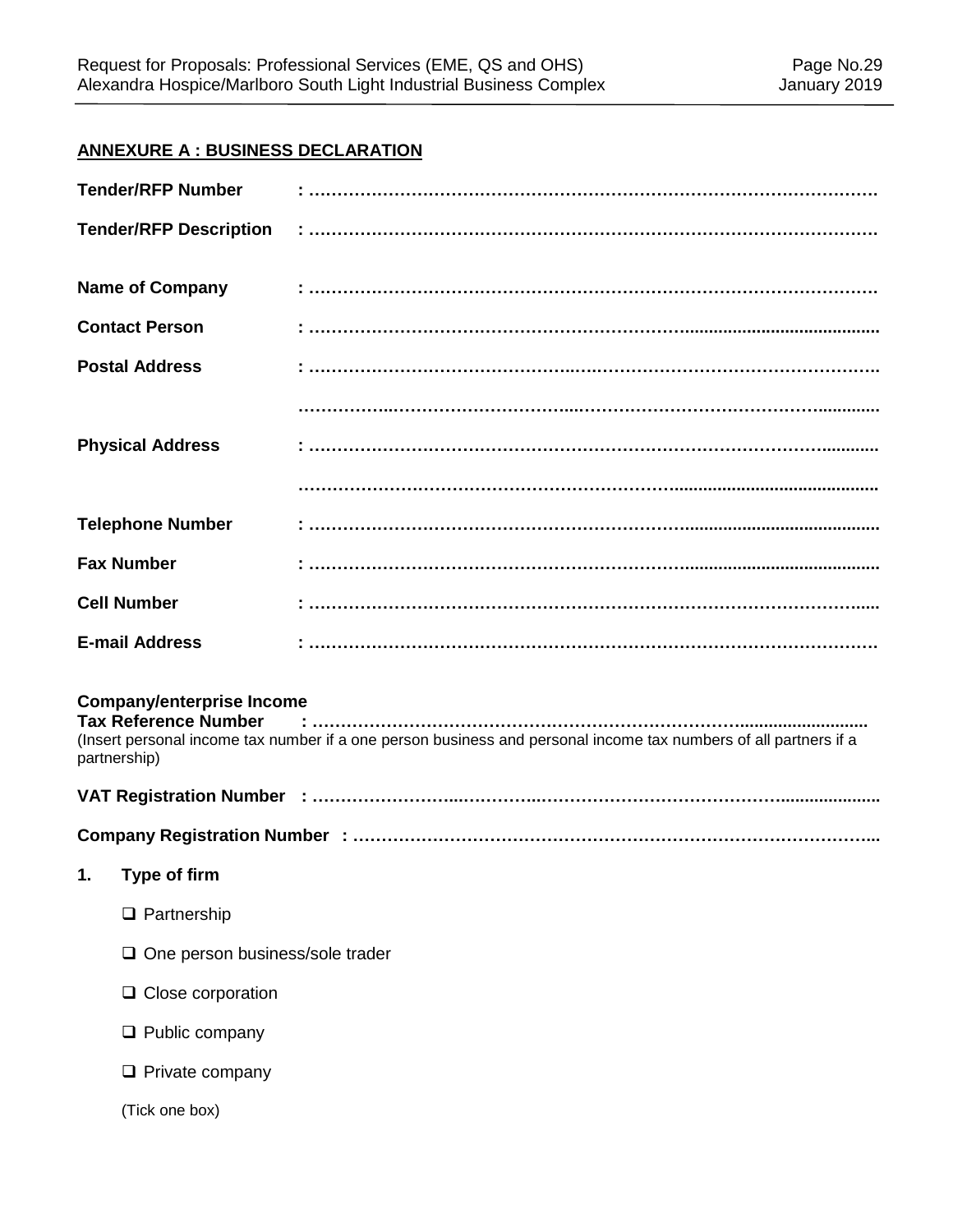| 2. | <b>Principal business activities</b>                                                                                                                                                |
|----|-------------------------------------------------------------------------------------------------------------------------------------------------------------------------------------|
|    |                                                                                                                                                                                     |
|    |                                                                                                                                                                                     |
| 3. |                                                                                                                                                                                     |
| 4. | Detail all trade associations/professional bodies in which you have membership                                                                                                      |
|    |                                                                                                                                                                                     |
|    |                                                                                                                                                                                     |
|    |                                                                                                                                                                                     |
| 5. | Did the firm exist under a previous name?                                                                                                                                           |
|    | $\Box$ Yes<br>$\square$ No                                                                                                                                                          |
|    | (Tick one box)                                                                                                                                                                      |
|    |                                                                                                                                                                                     |
| 6. | How many permanent staff members are employed by the firm:                                                                                                                          |
|    | <b>Full Time</b>                                                                                                                                                                    |
|    | Part Time :                                                                                                                                                                         |
| 7. | In the case of a firm which renders services for different disciplines, how many permanent<br>staff members are employed by the firm in the discipline for which you are tendering: |
|    | <b>Full Time</b>                                                                                                                                                                    |
|    | Part Time :                                                                                                                                                                         |
| 8. | What is the enterprise's annual turnover for the last three years and what is the estimated                                                                                         |

**R ……………………. Year ...............** 

**turnover of current commitments from 1 July 2016 to 30 June 2017 (excl. VAT):**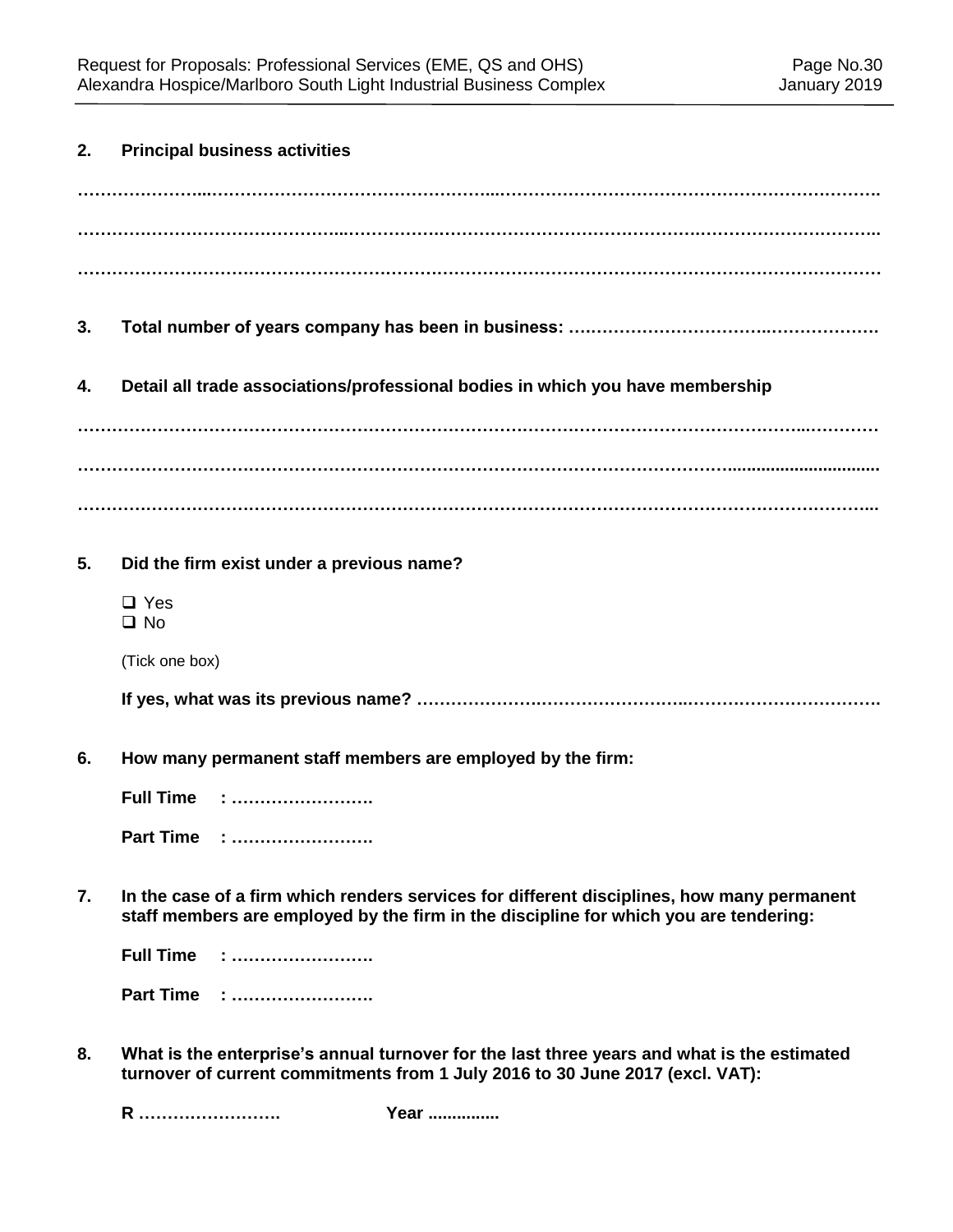| R | Year |
|---|------|
| R | Year |
| R | Year |

### **9. List all contracts which your company is engaged in and have not yet completed:**

| <b>CONTRACT</b><br><b>DESCRIPTION</b> | <b>LOCATION</b> | <b>COMPANY/</b><br><b>EMPLOYER</b> | <b>PROJECT</b><br><b>VALUE</b> | <b>ESTIMATED</b><br><b>FEES</b> | <b>EXPECTED</b><br><b>COMPLETION</b><br>(MONTH &<br>YEAR) |
|---------------------------------------|-----------------|------------------------------------|--------------------------------|---------------------------------|-----------------------------------------------------------|
|                                       |                 |                                    |                                |                                 |                                                           |
|                                       |                 |                                    |                                |                                 |                                                           |
|                                       |                 |                                    |                                |                                 |                                                           |
|                                       |                 |                                    |                                |                                 |                                                           |
|                                       |                 |                                    |                                |                                 |                                                           |
|                                       |                 |                                    |                                |                                 |                                                           |
|                                       |                 |                                    |                                |                                 |                                                           |
|                                       |                 |                                    |                                |                                 |                                                           |
|                                       |                 |                                    |                                |                                 |                                                           |
|                                       |                 |                                    |                                |                                 |                                                           |

#### **10. Banking details**

I/We hereby request and authorize you to pay any amounts which may accrue to me/us to the credit of my/our account with the mentioned bank.

I/We understand that the credit transfers hereby authorized will be processed by computer through a system known as the *"ACB Electronic Fund Transfer Service"* and

I/We also understand that no additional advice of payment will be provided by my/our bank, but details of each payment will be printed on my/our bank statement or any accompanying voucher.

This authority may be cancelled by me/us giving **30 days**' notice in writing.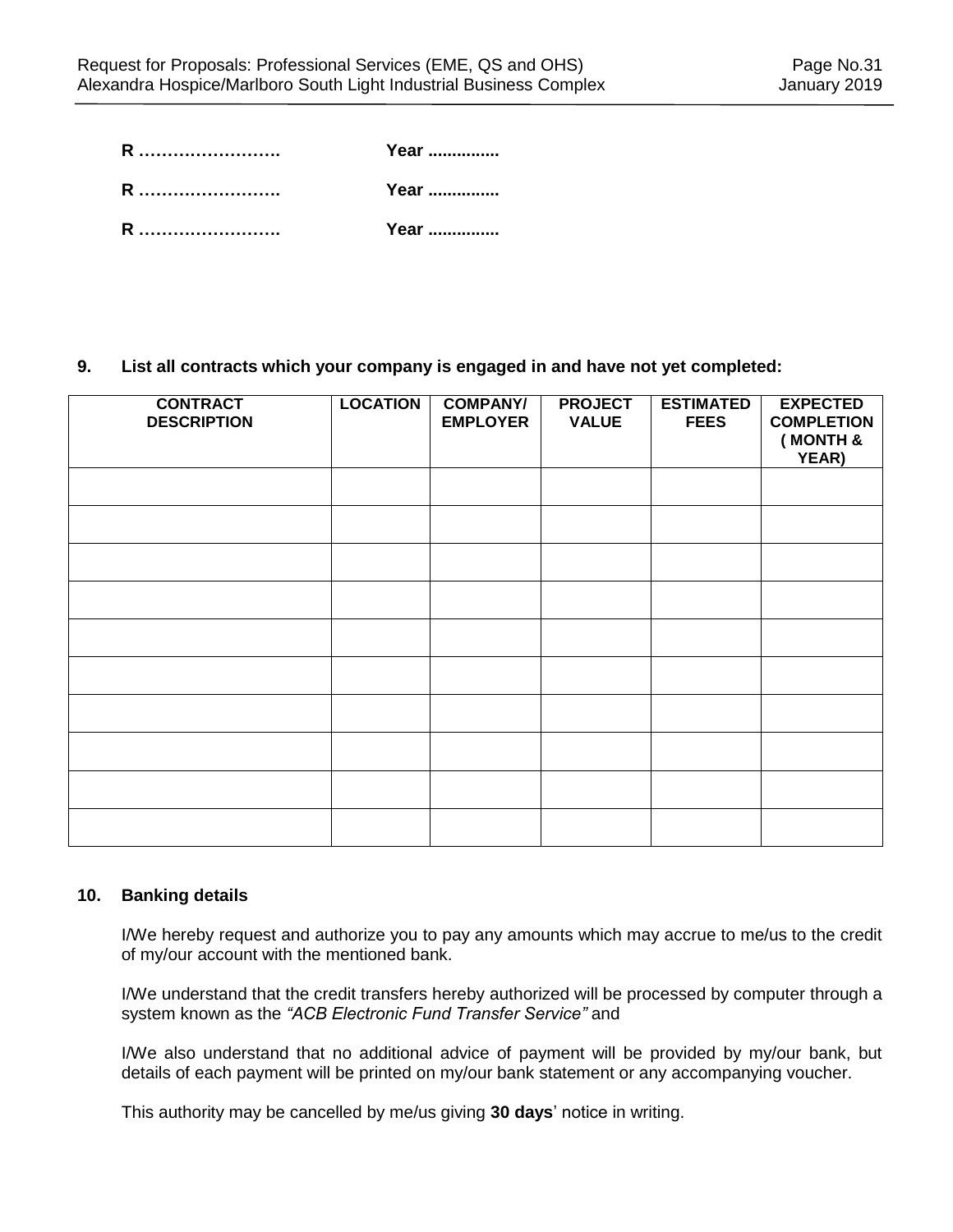| <b>BANK</b>            |  |
|------------------------|--|
| <b>BRANCH</b>          |  |
| <b>BRANCH CODE</b>     |  |
| <b>ACCOUNT NUMBER</b>  |  |
| <b>ACCOUNT HOLDER</b>  |  |
| <b>TYPE OF ACCOUNT</b> |  |
| <b>CONTACT PERSON</b>  |  |
| <b>CONTACT NUMBER</b>  |  |

#### *PLEASE INCLUDE ORIGINAL SIGNED AND STAMPED LETTER FROM THE BANK CONFIRMING THE COMPANY'S BANKING DETAILS, PHOTOSTAT COPIES AND LETTERS BEARING ELECTRONIC SIGNATURES WILL NOT BE ACCEPTABLE.*

**The undersigned, who warrants that he/she is duly authorised to do so on behalf of the company, affirms that the information furnished in response to this request for proposal is true and correct:**

| <b>SIGNATURE</b>    |  |
|---------------------|--|
| <b>NAME IN FULL</b> |  |
| <b>CAPACITY</b>     |  |
|                     |  |
| <b>DATE</b>         |  |

**COMPANY STAMP**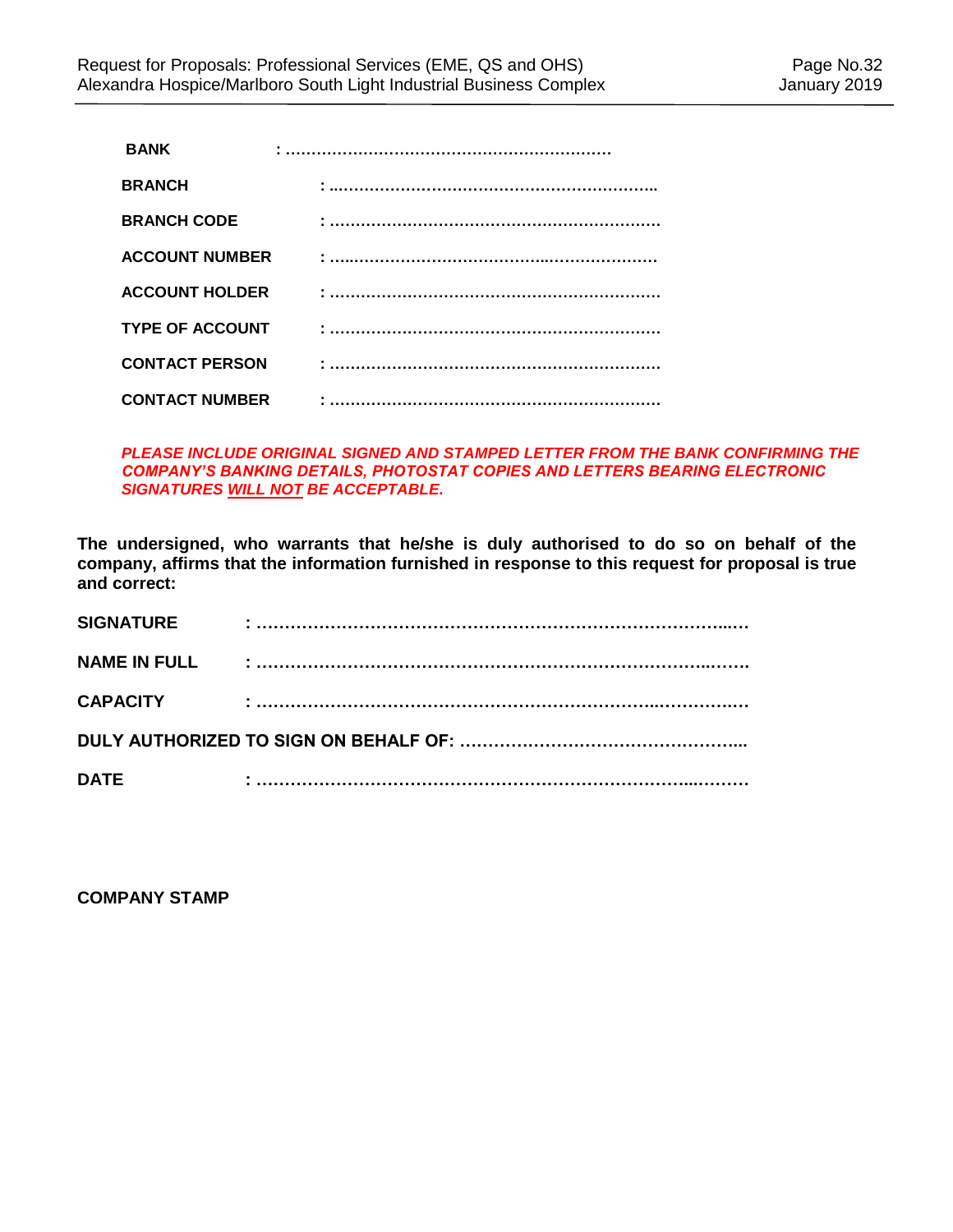## **ANNEXURE B: DECLARATION OF INTEREST**

- 1. No bid will be accepted from persons in the service of the state\*.
- 2. Any person, having a kinship with persons in the service of the state, including a blood relationship, may make an offer or offers in terms of this invitation to bid. In view of possible allegations of favouritism, should the resulting bid, or part thereof, be awarded to persons connected with or related to persons in service of the state, it is required that the bidder or their authorised representative declare their position in relation to the evaluating/adjudicating authority.
- 3. In order to give effect to the above, the following questionnaire must be completed and submitted with the bid.

| 3.1  |                                                                                                                                                                                                               |          |
|------|---------------------------------------------------------------------------------------------------------------------------------------------------------------------------------------------------------------|----------|
| 3.2  |                                                                                                                                                                                                               |          |
| 3.3  |                                                                                                                                                                                                               |          |
| 3.4  |                                                                                                                                                                                                               |          |
| 3.5  |                                                                                                                                                                                                               |          |
| 3.6  |                                                                                                                                                                                                               |          |
| 3.7  | The names of all directors / trustees / shareholders / members, their individual identity numbers and state<br>employee numbers must be indicated in paragraph 4 below.                                       |          |
| 3.8  | Are you presently in the service of the state*                                                                                                                                                                | YES / NO |
|      | If yes, furnish particulars                                                                                                                                                                                   |          |
|      |                                                                                                                                                                                                               |          |
|      |                                                                                                                                                                                                               |          |
| 3.9  | Have you been in the service of the state for the past twelve months?                                                                                                                                         | YES / NO |
|      | If yes, furnish particulars                                                                                                                                                                                   |          |
|      |                                                                                                                                                                                                               |          |
| 3.10 | Do you, have any relationship (family, friend, other) with persons in the service of the state and who may be<br>involved with the evaluation and or adjudication of this bid?<br>If yes, furnish particulars | YES / NO |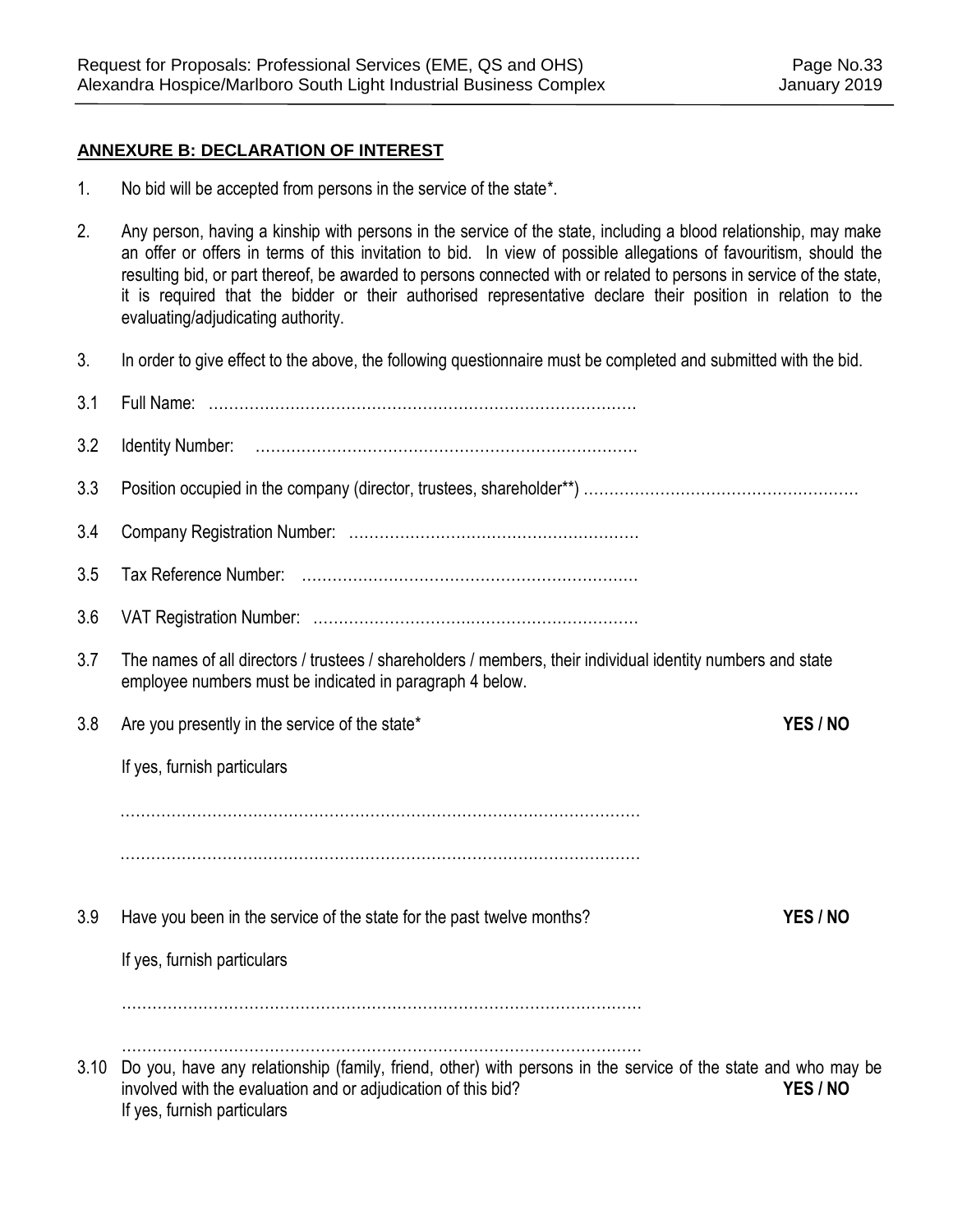………………………………………………………………………………………… …………………………………………………………………………………………

3.11 Are you, aware of any relationship (family, friend, other) between any other bidder and any persons in the service of the state who may be involved with the evaluation and or adjudication of this bid? **YES / NO** 

If yes, furnish particulars

…………………………………………………………………………………………

…………………………………………………………………………………………

3.12 Are any of the company's directors, trustees, managers, principle shareholders or stakeholders in service of the state? **YES / NO**

If yes, furnish particulars

…………………………………………………………………………………………

…………………………………………………………………………………………

3.13 Are any spouse, child or parent of the company's directors, trustees, managers, principle shareholders or stakeholders in service of the state? *YES / NO* 

If yes, furnish particulars

…………………………………………………………………………………………

…………………………………………………………………………………………

3.14 Do you or any of the directors, trustees, managers, principle shareholders or stakeholders of this company have any interest in any other related companies or businesses whether or not they are bidding for this contract?

**YES / NO**

If yes, furnish particulars

…………………………………………………………………………………………

…………………………………………………………………………………………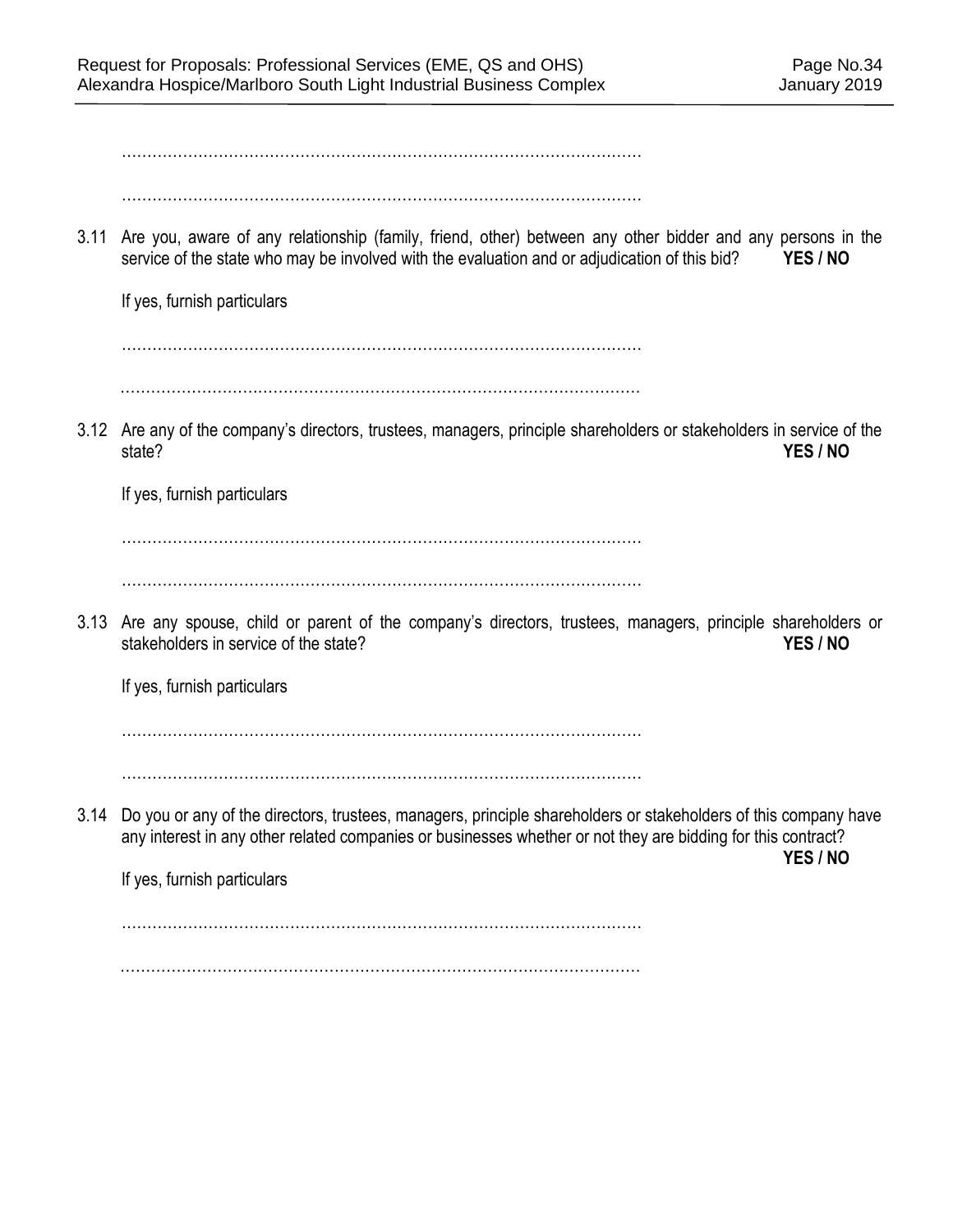4. Full details of directors / trustees / members / shareholders.

| <b>FULL NAME</b> | <b>IDENTITY NUMBER</b> | <b>STATE EMPLOYEE NUMBER</b> |
|------------------|------------------------|------------------------------|
|                  |                        |                              |
|                  |                        |                              |
|                  |                        |                              |
|                  |                        |                              |
|                  |                        |                              |
|                  |                        |                              |
|                  |                        |                              |
|                  |                        |                              |
|                  |                        |                              |

# **CERTIFICATION**

## **I, THE UNDERSIGNED (FULL NAME**) …………………………………………………………………...……………………

**CERTIFY THAT THE INFORMATION FURNISHED ON THIS DECLARATION FORM IS TRUE AND CORRECT.** 

**I ACCEPT THAT, IN ADDITION TO CANCELLATION OF A CONTRACT, ACTION MAY BE TAKEN AGAINST ME SHOULD THIS DECLARATION PROVE TO BE FALSE.** 

Signature **Position** 

…………………………………………………….. ……………………………………………………..……..

Name of Bidder **Date** 

……………………………………………………. ………………………………….

- MSCM Regulations: "in the service of the state" means to be  $-$ 
	- (a) a member of
		- (i) Any municipal council;
		- (ii) any provincial legislature; or
		- (iii) the national Assembly or the national Council of provinces;
	- (b) a member of the board of directors of any municipal entity;
	- (c) an official of any municipality or municipal entity;
	- (d) an employee of any national or provincial department, national or provincial public entity or constitutional institution within the meaning of the Public Finance Management Act, 1999 (Act No.1 of 1999);
	- (e) a member of the accounting authority of any national or provincial public entity; or
	- (f) an employee of Parliament or a provincial legislature.
- \*\* "Stakeholder' means a person who owns shares in the company and is actively involved in the management of the company or business and exercises control over the company.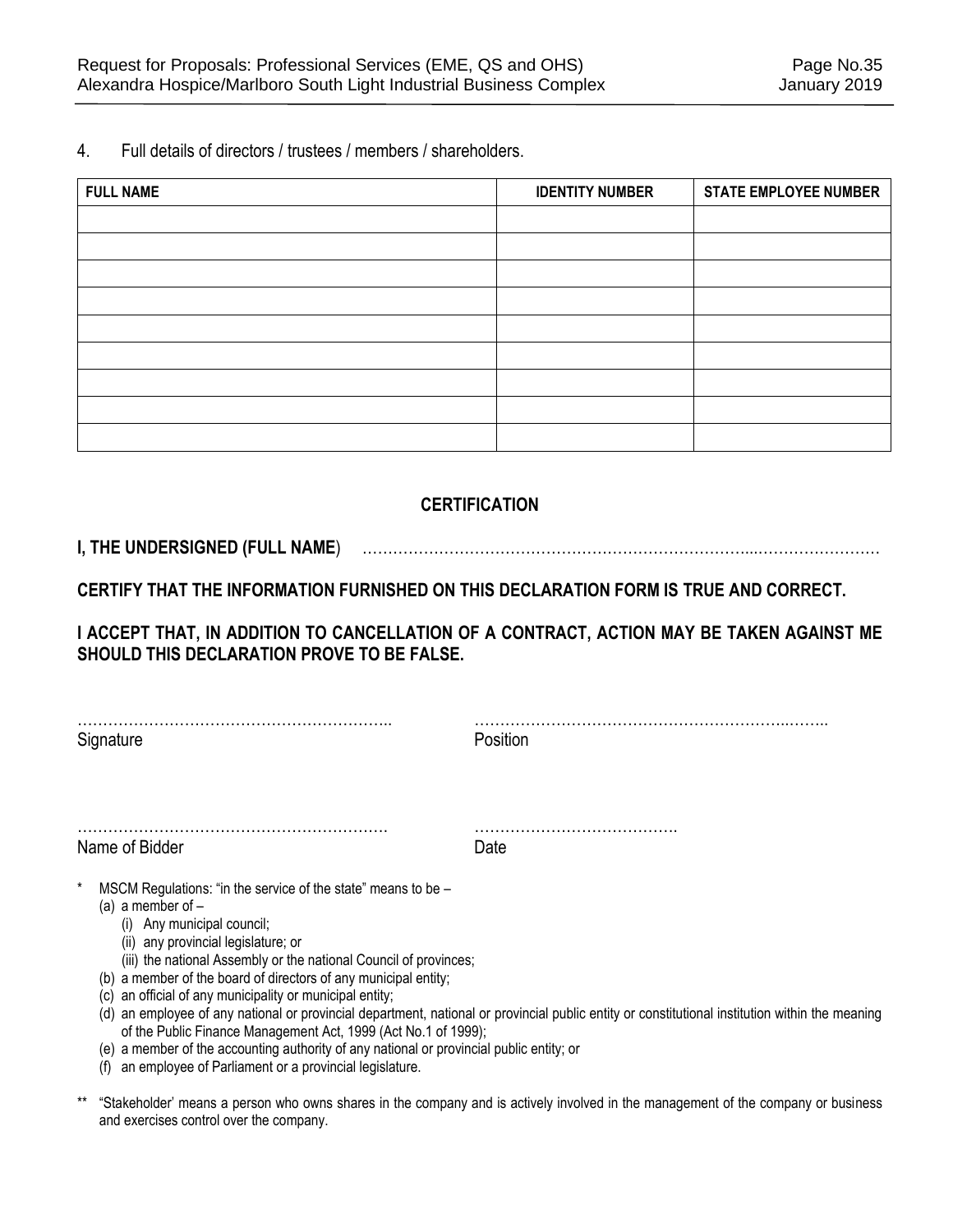#### **ANNEXURE C: DECLARATION OF BIDDER'S PAST SUPPLY CHAIN MANAGEMENT PRACTICES**

- 1 This Municipal Bidding Document must form part of all bids invited.
- 2 It serves as a declaration to be used by municipalities and municipal entities in ensuring that when goods and services are being procured, all reasonable steps are taken to combat the abuse of the supply chain management system.
- 3 The bid of any bidder may be rejected if that bidder, or any of its directors have:
	- a. abused the municipality's / municipal entity's supply chain management system or committed any improper conduct in relation to such system;
	- b. been convicted for fraud or corruption during the past five years;
	- c. willfully neglected, reneged on or failed to comply with any government, municipal or other public sector contract during the past five years; or
	- d. been listed in the Register for Tender Defaulters in terms of section 29 of the Prevention and Combating of Corrupt Activities Act (No 12 of 2004).
- 4 In order to give effect to the above, the following questionnaire must be completed and submitted with the bid.

| <b>Item</b> | <b>Question</b>                                                                                                                                                                                                                                                                                                                                                                                                                                   | Yes        | N <sub>0</sub>      |
|-------------|---------------------------------------------------------------------------------------------------------------------------------------------------------------------------------------------------------------------------------------------------------------------------------------------------------------------------------------------------------------------------------------------------------------------------------------------------|------------|---------------------|
| 4.1         | Is the bidder or any of its directors listed on the National Treasury's database<br>as a company or person prohibited from doing business with the public<br>sector?<br>(Companies or persons who are listed on this database were informed in<br>writing of this restriction by the National Treasury after the audi alteram<br>partem rule was applied).                                                                                        | Yes        | No.<br>$\mathsf{L}$ |
| 4.1.1       | If so, furnish particulars:                                                                                                                                                                                                                                                                                                                                                                                                                       |            |                     |
| 4.2         | Is the bidder or any of its directors listed on the Register for Tender Defaulters<br>in terms of section 29 of the Prevention and Combating of Corrupt Activities<br>Act (No 12 of 2004)?<br>(To access this Register enter the National Treasury's website,<br>www.treasury.gov.za, click on the icon "Register for Tender Defaulters"<br>or submit your written request for a hard copy of the Register to<br>facsimile number (012) 3265445). | <b>Yes</b> | No.                 |
| 4.2.1       | If so, furnish particulars:                                                                                                                                                                                                                                                                                                                                                                                                                       |            |                     |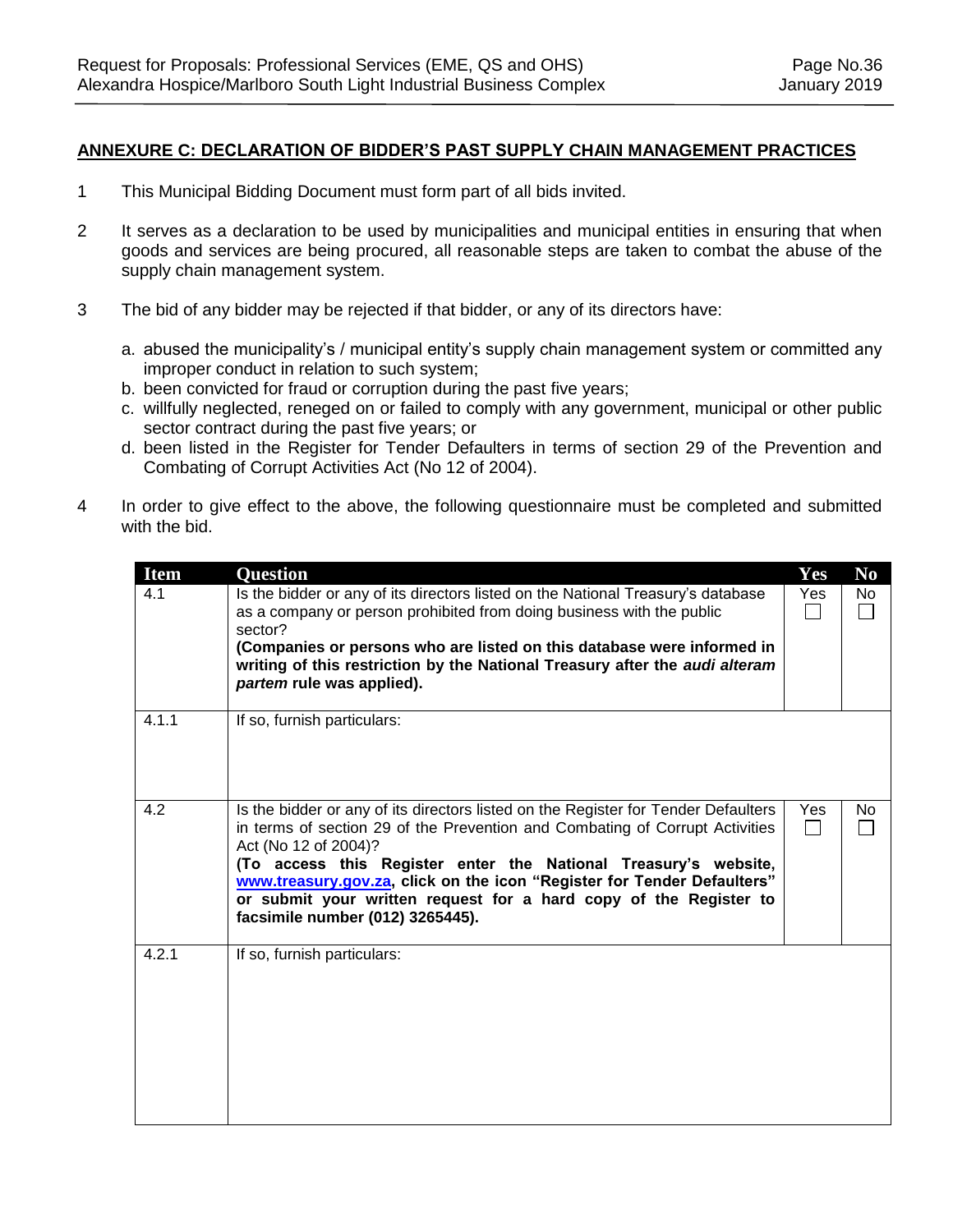| <b>Item</b> | <b>Ouestion</b>                                                                                                                                                                                                                                | Yes | N <sub>0</sub> |
|-------------|------------------------------------------------------------------------------------------------------------------------------------------------------------------------------------------------------------------------------------------------|-----|----------------|
| 4.3         | Was the bidder or any of its directors convicted by a court of law (including a<br>court of law outside the Republic of South Africa) for fraud or corruption during<br>the past five years?                                                   | Yes | No.            |
| 4.3.1       | If so, furnish particulars:                                                                                                                                                                                                                    |     |                |
| 4.4         | Does the bidder, or any of its directors owe any municipal taxes and rates or municipal<br>charges to the municipality/municipal entities or to any other municipality/municipal entity, that<br>is in arrears for more than three (3) months? | Yes | NoL            |
| 4.4.1       | If so, furnish particulars:                                                                                                                                                                                                                    |     |                |
| 4.5         | Was any contract between the bidder and the municipality/municipal entity or any other organ<br>of state terminated during the past five years on account of failure to perform on or comply<br>with the contract?                             | Yes | No.            |

# **CERTIFICATION**

**I, THE UNDERSIGNED (FULL NAME**) …………………………………………………………………...……………………

**CERTIFY THAT THE INFORMATION FURNISHED ON THIS DECLARATION FORM IS TRUE AND CORRECT.** 

**I ACCEPT THAT, IN ADDITION TO CANCELLATION OF A CONTRACT, ACTION MAY BE TAKEN AGAINST ME SHOULD THIS DECLARATION PROVE TO BE FALSE.** 

…………………………………………………….. ……………………………………………………..…….. Signature **Position** 

……………………………………………………. …………………………………. Name of Bidder **Date**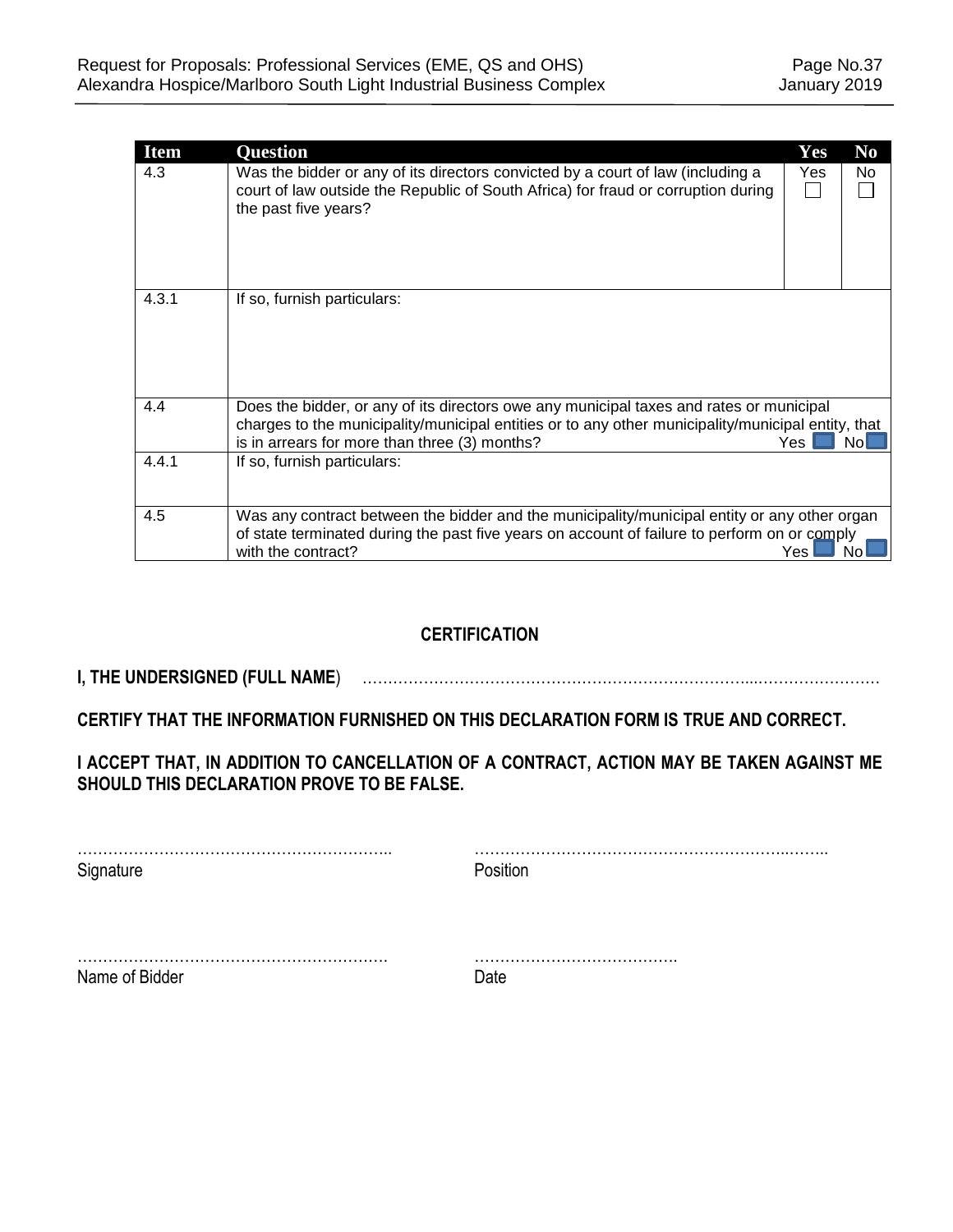## **9. ANNEXURE D : PARTICULARS OF CONTRACTS AWARDED BY AN ORGAN OF STATE\*\*\* DURING THE LAST 5 YEARS**

(In the event of insufficient space, kindly attach documentation)

| <b>EMPLOYER</b> | <b>CONSULTING</b><br><b>ENGINEER</b> | <b>NATURE OF WORK</b> | <b>VALUE OF</b><br><b>WORK</b> | <b>YEAR</b><br><b>COMPLETED</b> |
|-----------------|--------------------------------------|-----------------------|--------------------------------|---------------------------------|
|                 |                                      |                       |                                |                                 |
|                 |                                      |                       |                                |                                 |
|                 |                                      |                       |                                |                                 |
|                 |                                      |                       |                                |                                 |
|                 |                                      |                       |                                |                                 |
|                 |                                      |                       |                                |                                 |
|                 |                                      |                       |                                |                                 |
|                 |                                      |                       |                                |                                 |
|                 |                                      |                       |                                |                                 |
|                 |                                      |                       |                                |                                 |
|                 |                                      |                       |                                |                                 |
|                 |                                      |                       |                                |                                 |
|                 |                                      |                       |                                |                                 |
|                 |                                      |                       |                                |                                 |
|                 |                                      |                       |                                |                                 |
|                 |                                      |                       |                                |                                 |
|                 |                                      |                       |                                |                                 |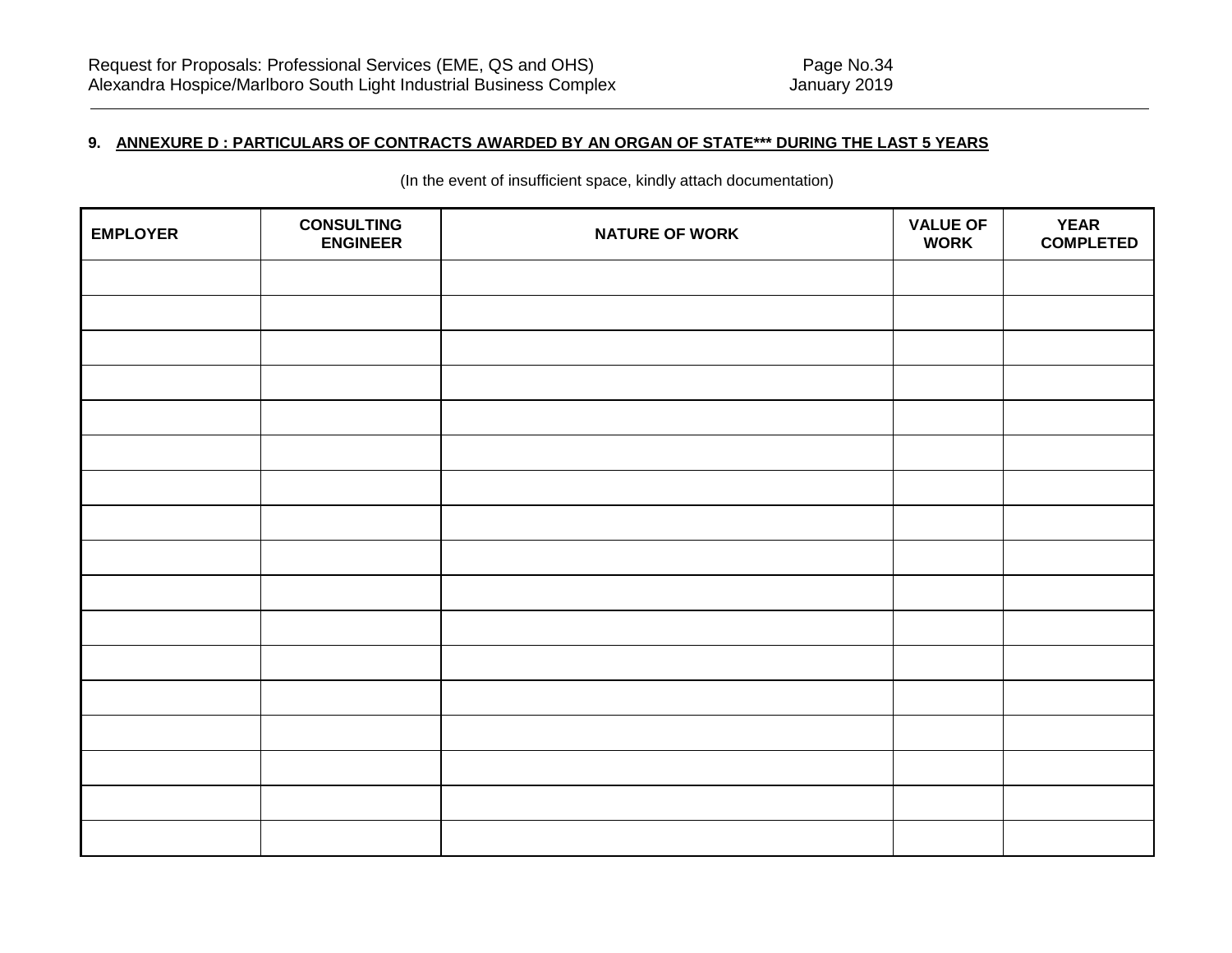### **10. ANNEXURE D: PARTICULARS OF CONTRACTS AWARDED BY AN ORGAN OF STATE\*\*\* DURING THE LAST 5 YEARS cont.**

| <b>EMPLOYER</b> | <b>CONSULTING</b><br><b>ENGINEER</b> | <b>NATURE OF WORK</b> | <b>VALUE OF</b><br><b>WORK</b> | <b>YEAR</b><br><b>COMPLETED</b> |
|-----------------|--------------------------------------|-----------------------|--------------------------------|---------------------------------|
|                 |                                      |                       |                                |                                 |
|                 |                                      |                       |                                |                                 |
|                 |                                      |                       |                                |                                 |
|                 |                                      |                       |                                |                                 |
|                 |                                      |                       |                                |                                 |
|                 |                                      |                       |                                |                                 |
|                 |                                      |                       |                                |                                 |

#### **\*\*\* Organ of State means-**

- a) a national or provincial department:
- b) a municipality;
- c) a constitutional institution defined in the Public Finance Management Act, 1999 (Act No. 1 of 1999);
- d) Parliament;
- e) a provincial legislature;
- ◆ f) any other institution or category of institutions included in the definition of "organ of state" in section 239 of the Constitution and recognised by the [Minister](javascript:void(0);) by notice in the *Government Gazette* as an institution or category of institutions to which [this Act](javascript:void(0);) applies

| Signature<br>(of person authorised to sign on behalf of the organisation) | Position |
|---------------------------------------------------------------------------|----------|
|                                                                           |          |

……………………………………………………. …………………………………. Name of Bidder **Date**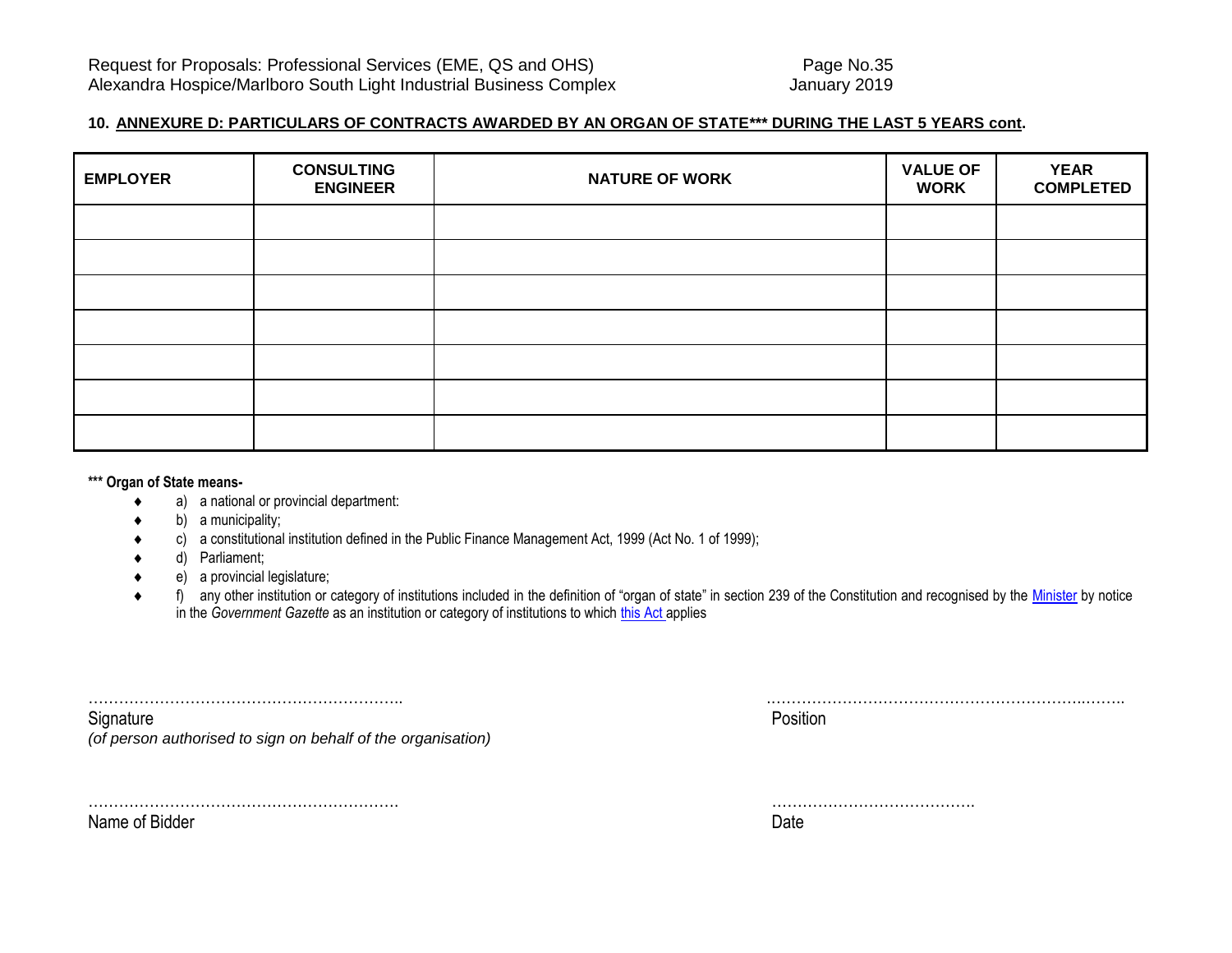#### **ANNEXURE E : CERTIFICATE OF INDEPENDENT BID DETERMINATION**

I, the undersigned, in submitting the accompanying bid:

*for Alexandra Hospice & Marlboro South Light Industrial Business Complex* in response to the invitation for the bid made by:

#### *Johannesburg Development Agency*

do hereby make the following statements that I certify to be true and complete in every respect:

I certify, on behalf of:

(Name of Bidder)

\_\_\_\_\_\_\_\_\_\_\_\_\_\_\_\_\_\_\_\_\_\_\_\_\_\_\_\_\_\_\_\_\_\_\_\_\_\_\_\_\_\_\_\_\_\_\_\_\_\_\_\_\_\_\_\_\_\_\_\_\_\_\_\_\_\_\_\_\_\_\_\_\_\_\_\_\_\_\_\_\_that:

- 1. I have read and I understand the contents of this Certificate;
- 2. I understand that the accompanying bid will be disqualified if this Certificate is found not to be true and complete in every respect;
- 3. I am authorized by the bidder to sign this Certificate, and to submit the accompanying bid, on behalf of the bidder;
- 4. Each person whose signature appears on the accompanying bid has been authorized by the bidder to determine the terms of, and to sign, the bid, on behalf of the bidder;
- 5. For the purposes of this Certificate and the accompanying bid, I understand that the word "competitor" shall include any individual or organization, other than the bidder, whether or not affiliated with the bidder, who:
	- (a) has been requested to submit a bid in response to this bid invitation;
	- (b) could potentially submit a bid in response to this bid invitation, based on their qualifications, abilities or experience; and
	- (c) provides the same goods and services as the bidder and/or is in the same line of business as the bidder
- 6. The bidder has arrived at the accompanying bid independently from, and without consultation, communication, agreement or arrangement with any competitor. However communication between partners in a joint venture or consortium will not be construed as collusive bidding.
- 7. In particular, without limiting the generality of paragraph 6 above, there has been no consultation, communication, agreement or arrangement with any competitor regarding:
	- (a) prices;
	- (b) geographical area where product or service will be rendered (market allocation);
	- (c) methods, factors or formulas used to calculate prices;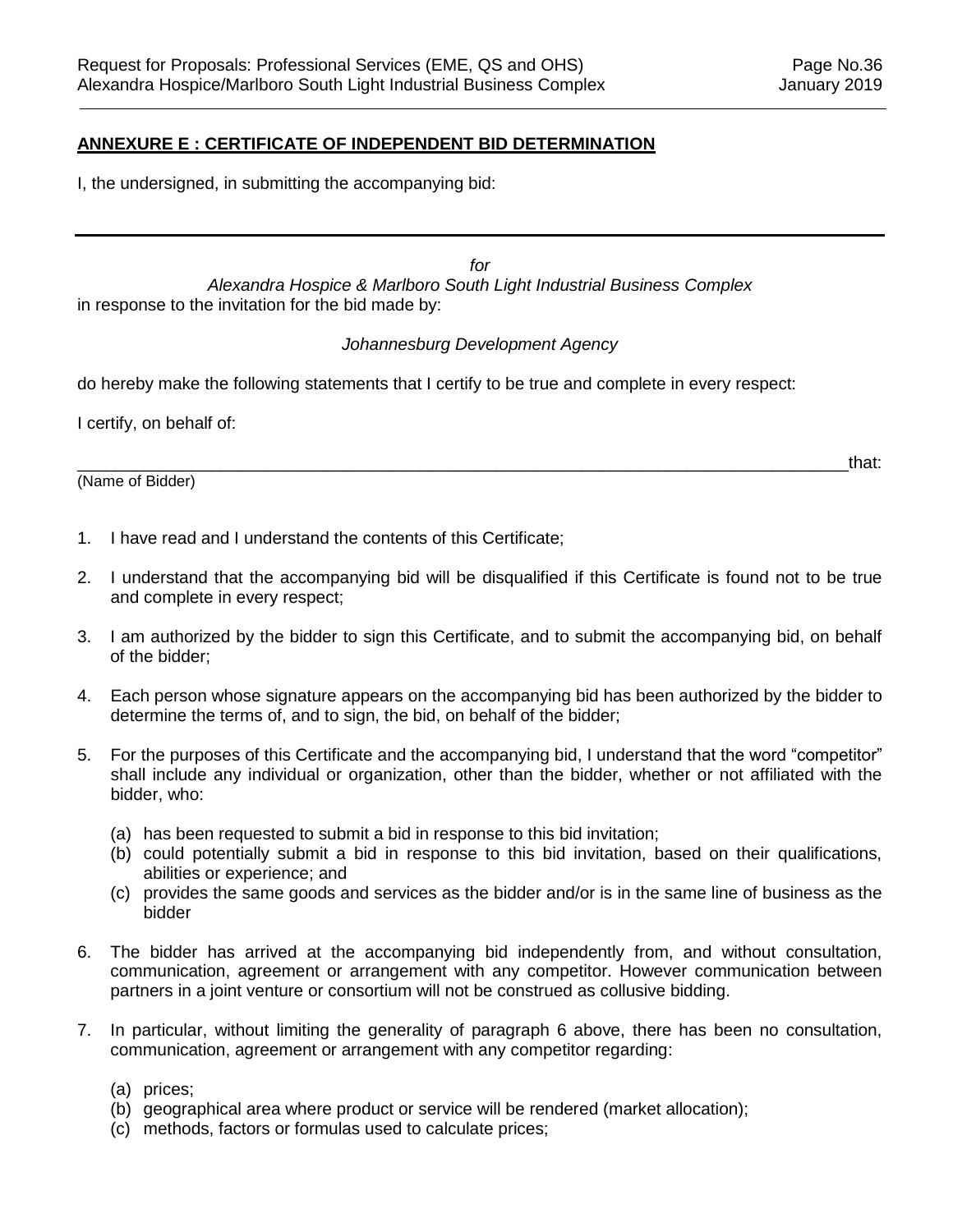- (d) the intention or decision to submit or not to submit a bid;
- (e) the submission of a bid which does not meet the specifications and conditions of the bid; or
- (f) bidding with the intention not to win the bid.
- 8. In addition, there have been no consultations, communications, agreements or arrangements with any competitor regarding the quality, quantity, specifications and conditions or delivery particulars of the products or services to which this bid invitation relates.
- 9. The terms of the accompanying bid have not been, and will not be, disclosed by the bidder, directly or indirectly, to any competitor, prior to the date and time of the official bid opening or of the awarding of the contract.
- 10. I am aware that, in addition and without prejudice to any other remedy provided to combat any restrictive practices related to bids and contracts, bids that are suspicious will be reported to the Competition Commission for investigation and possible imposition of administrative penalties in terms of section 59 of the Competition Act No. 89 of 1998 and or may be reported to the National Prosecuting Authority (NPA) for criminal investigation and or may be restricted from conducting business with the public sector for a period not exceeding ten (10) years in terms of the Prevention and Combating of Corrupt Activities Act No. 12 of 2004 or any other applicable legislation.

| Signature      | Position |
|----------------|----------|
|                |          |
| Name of Bidder | Date     |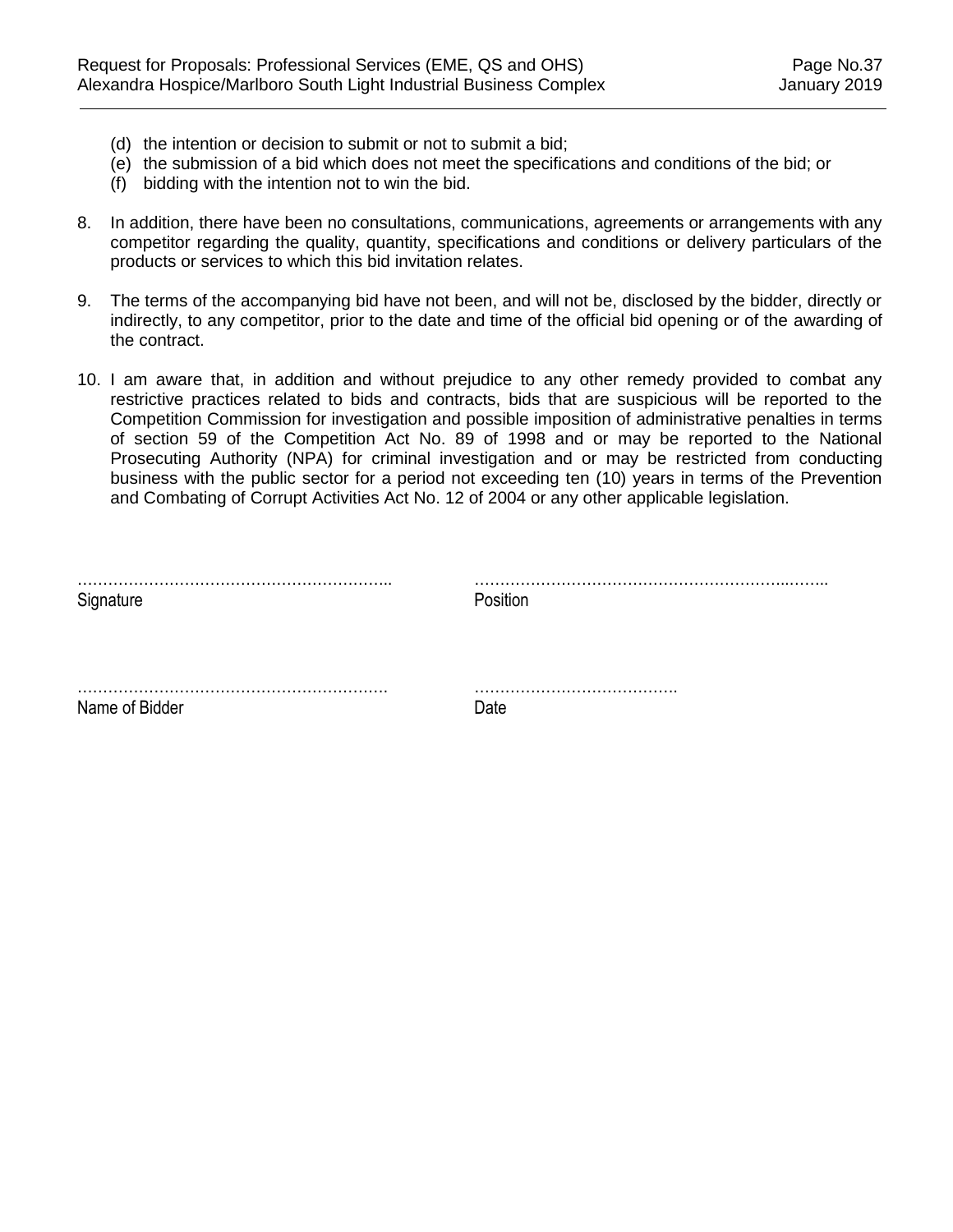# **ANNEXURE F : FORM OF AGREEMENT (for information only)**

#### **CONTENTS**

| 1.              |  |
|-----------------|--|
| 2.              |  |
| 3.              |  |
| 4.              |  |
| 5.              |  |
| 6.              |  |
| 7 <sub>1</sub>  |  |
| 8.              |  |
| 9.              |  |
| 10              |  |
| 11.             |  |
|                 |  |
|                 |  |
|                 |  |
| 15 <sub>1</sub> |  |
|                 |  |
| 17              |  |
|                 |  |
|                 |  |
|                 |  |
|                 |  |
|                 |  |
|                 |  |
|                 |  |
|                 |  |

#### **APPENDIX 1**

THE PROJECT

## **APPENDIX 2**

SCOPE OF SERVICES

## **APPENDIX 3**

TIME SCHEDULE

## **APPENDIX 4**

REMUNERATION AND PAYMENT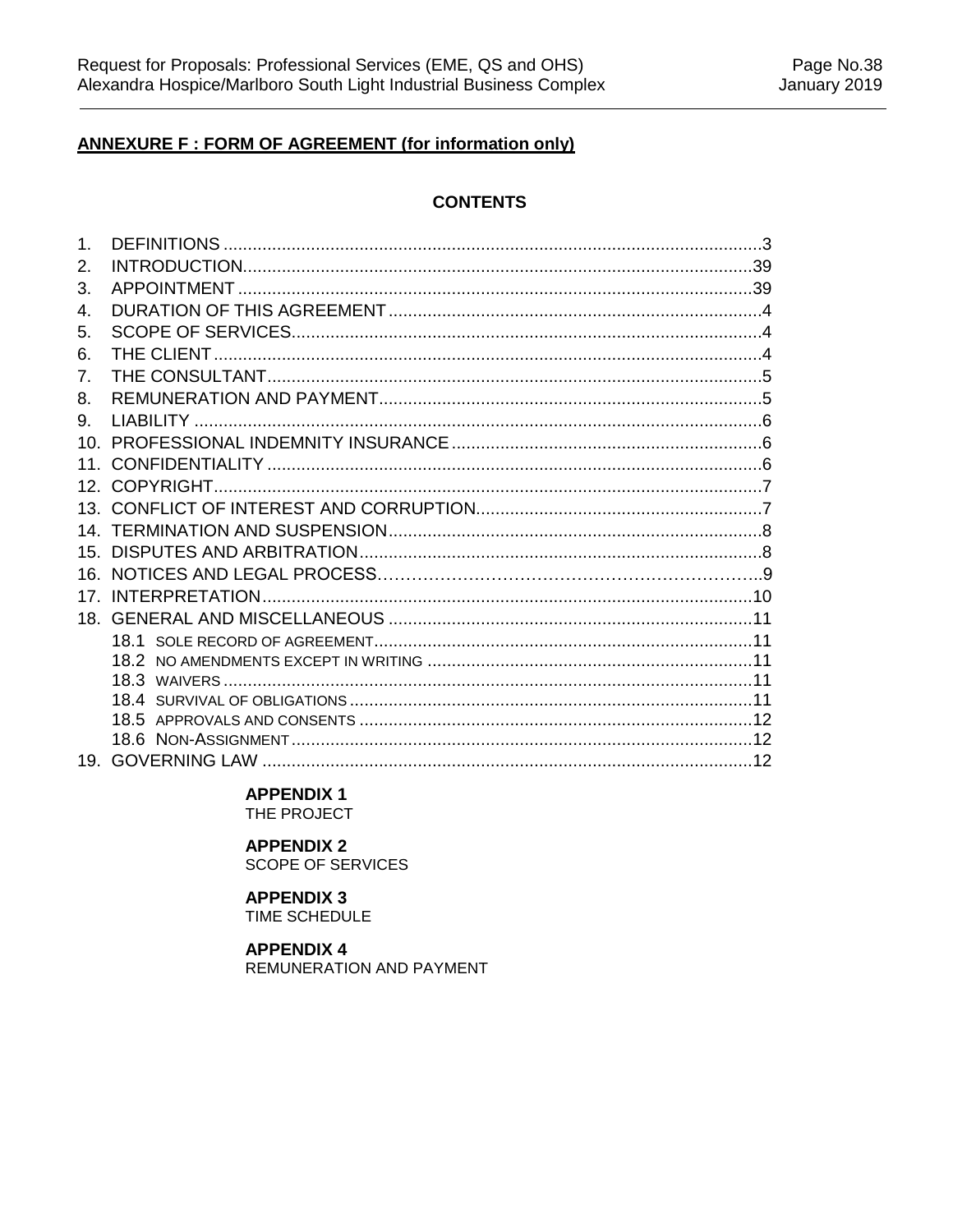# **STANDARD FORM AGREEMENT FOR THE APPOINTMENT OF CONSULTANTS**

#### **1. DEFINITIONS**

Unless otherwise expressly stated, or the context otherwise requires, the words and expressions listed below shall, when used in this Agreement, including this clause, bear the meanings ascribed to them:

- 1.1 "Agreement" means this Agreement together with all of the other documents referred to in this Agreement and all of its appendices;
- 1.2 "Client" means Johannesburg Development Agency (Proprietary) Limited, a company duly registered in accordance with the company laws of the Republic of South Africa, having registration number 2001/005101/07;
- 1.3 "Consultant" means; *XXXXXXXXXX*
- 1.4 "Parties" means the Client and the Consultant and the term "Party" shall have a corresponding meaning as and where applicable;
- 1.5 "Project" means the project so named and described in Appendix 1;
- 1.6 "Scope of Services" means the professional services to be rendered for and on behalf of the Client by the Consultant as set out in Appendix 2 ;
- 1.7 "Services" means the professional services to which reference is made in the Scope of Services;
- 1.8 "Time Schedule" means the time period stated in Appendix 3 for achieving interim milestones and the completion of the Scope of Services.

#### **2. INTRODUCTION**

- 2.1 The Client wishes to execute the Project described in Appendix 1.
- 2.2 The Client has agreed to appoint the Consultant in order to execute the Scope of Services set out in Appendix 2.
- 2.3 The Parties wish to record the terms of their Agreement in writing.

#### **3. APPOINTMENT**

- 3.1 The Client hereby appoints the Consultant, who hereby accepts this appointment to carry out the Scope of Services set out in Appendix 2.
- 3.2 The Consultant is appointed as an independent contractor and not as an employee of the Client. Save as expressly authorised in the Scope of Services the Consultant shall have no authority to hold himself out to be the agent of the Client and/or to commit the Client to any contract or obligation of whatsoever nature, save as expressly set out in this Agreement.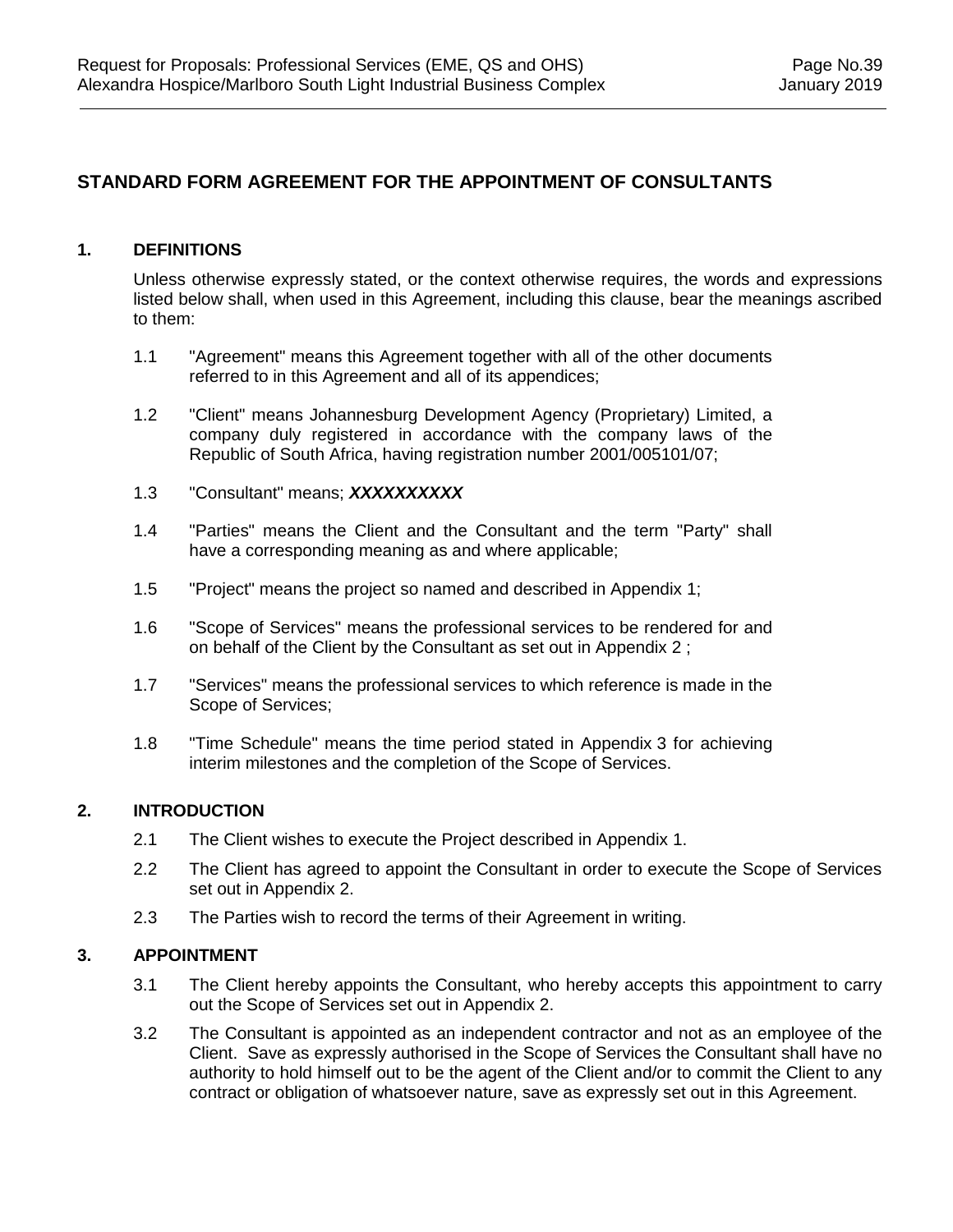- 3.3 The Consultant may not conclude any subcontract for the performance of all or part of the Services without the prior written consent of the Client.
- 3.4 The Consultant shall not incur any disbursements which exceed (or which together with the disbursements previously made exceed) the amount, if any, specified in the contract document without the prior written consent of the Client.

## **4. DURATION OF THIS AGREEMENT**

- 4.1 Subject to the provisions of clause [14](#page-46-0) below, this Agreement shall take effect on the date of signature hereof or the date upon which the Consultant commences to execute the Services provided for in the contract document, whichever date is the earlier.
- 4.2 The Consultant shall proceed in accordance with the Time Schedule set out in the contract document subject to any extensions agreed upon between the Parties in accordance with the provisions of this Agreement.

## **5. SCOPE OF SERVICES**

The Consultant shall execute the Services in accordance with the provisions of Appendix 2 within the Time Schedule set out in Appendix 3.

## **6. THE CLIENT**

The Client shall:-

- 6.1 designate a Client's representative who shall be named and who shall be available at all reasonable times to liaise with the Consultant. The Client may change the identity of the Client's representative by notice to the Consultant;
- 6.2 timeously and accurately specify its requirements and provide information, decisions and instructions to the Consultant relating to all aspects of the Project;
- 6.3 advise the Consultant of the appointment of other professional service providers for the Project;
- 6.4 prior to the appointment of any contractor, advise the Consultant of such appointment and which standard form of agreement the Client intends to utilise;
- 6.5 if requested to do so by the Consultant, provide proof of available funding for the Project;
- 6.6 co-operate with the Consultant and shall not prevent or obstruct the proper performance of the Consultant in the execution of his duties;
- 6.7 instruct all other professional service providers to co-operate with the Consultant and to comply with and adhere to all reasonable requests and directives issued by the Consultant.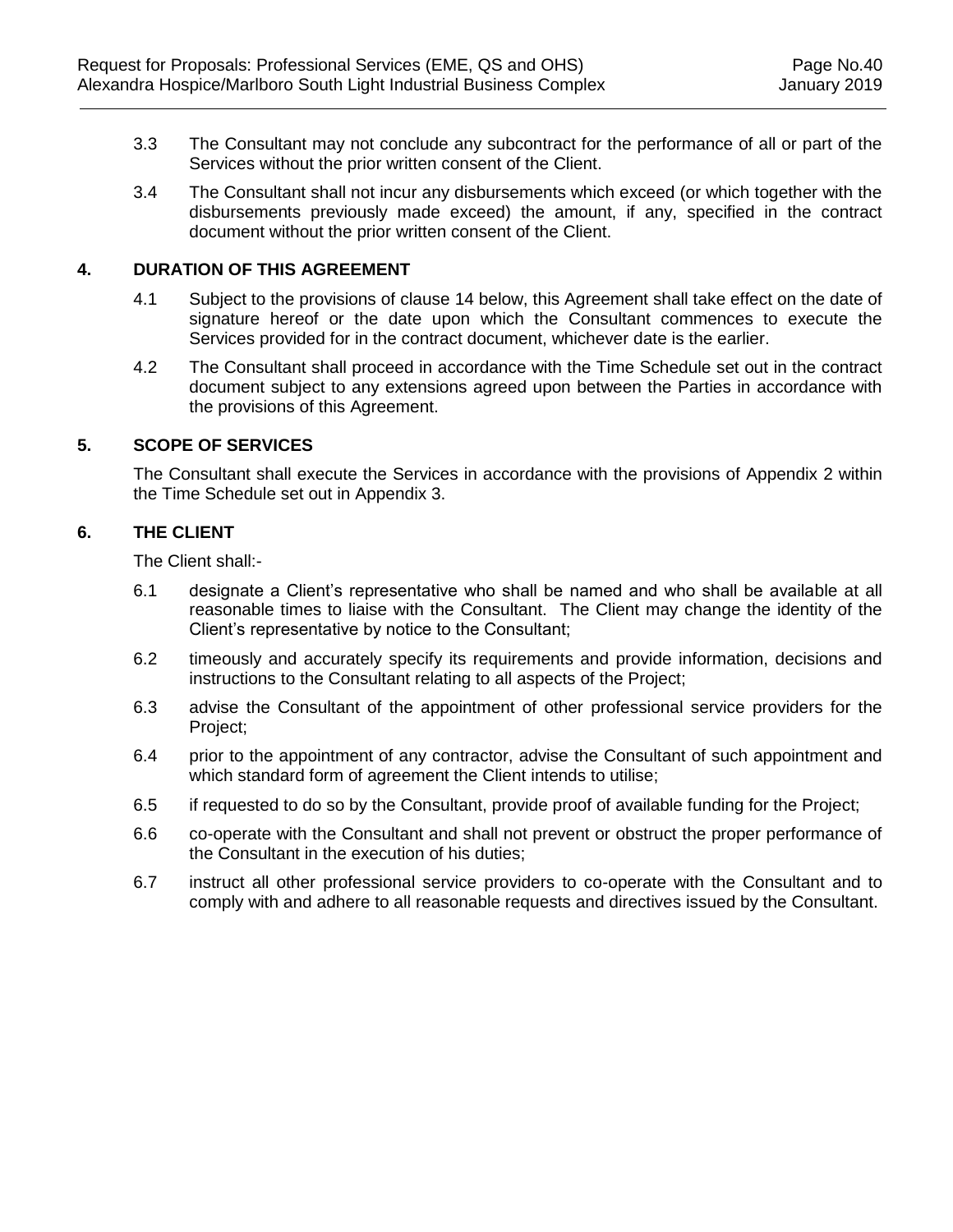#### **7. THE CONSULTANT**

The Consultant shall:-

- 7.1 execute the Services accurately and timeously in accordance with the Scope of Services;
- 7.2 exercise reasonable professional skill, care and diligence in the performance of the Services;
- 7.3 attend meetings as and when required by the Client and shall provide the Client with any information which may pertain to the Scope of Services;
- 7.4 give his decision in writing on all matters properly referred to him by the Client within a reasonable time period so as not to delay the timeous completion of the Scope of Services;
- 7.5 if authorised to certify, determine or exercise discretion between the Client and any third party, not as an arbitrator but as an independent professional exercising his judgement with reasonable skill, care and diligence;
- 7.6 designate an official or individual to be his representative and shall designate an individual to liaise with the Client's representative;
- 7.7 maintain registration with the Consultant's professional association throughout the duration of this Agreement;
- 7.8 advise the Client of any change in the effective control of the Consultant.

#### **8. REMUNERATION AND PAYMENT**

- 8.1 The Client shall pay the Consultant the professional fees calculated in accordance with the conditions and details set out in Appendix 4.
- 8.2 Should the Client instruct the Consultant to execute additional services, remuneration in respect of such additional services shall be agreed upon in writing between the Parties.
- 8.3 All amounts due to the Consultant shall be paid within 28 days of the date of the Consultant's invoice, unless otherwise stated in Appendix 4.
- 8.4 Payment shall be made in accordance with the procedures set out in Appendix 4.
- 8.5 The Consultant shall not commence any additional Services and/or any Services other than those specified in Appendix 2 until such time as the Client has given its written approval to commence with such Services and the Parties have agreed in writing upon the payment to be made to the Consultant in respect of such Services.
- 8.6 The Consultant shall maintain up to date records which clearly identify all relevant information, the time spent and expenses incurred in executing the Services and shall make these records available to the Client on reasonable request. The Client shall be entitled to nominate a firm of auditors to audit any amount claimed by the Consultant. The audit shall be conducted during normal working hours at the office where the Consultant's records are maintained.

## **9. LIABILITY**

9.1 The Consultant shall be liable to pay damages to the Client arising out of or in connection with a breach of his obligations in terms of this Agreement. The Consultant shall not however be liable to pay consequential damages to the Client unless such consequential damages are claimed as a consequence of the Consultant's deliberate default, fraud, fraudulent misconduct or fraudulent misrepresentations.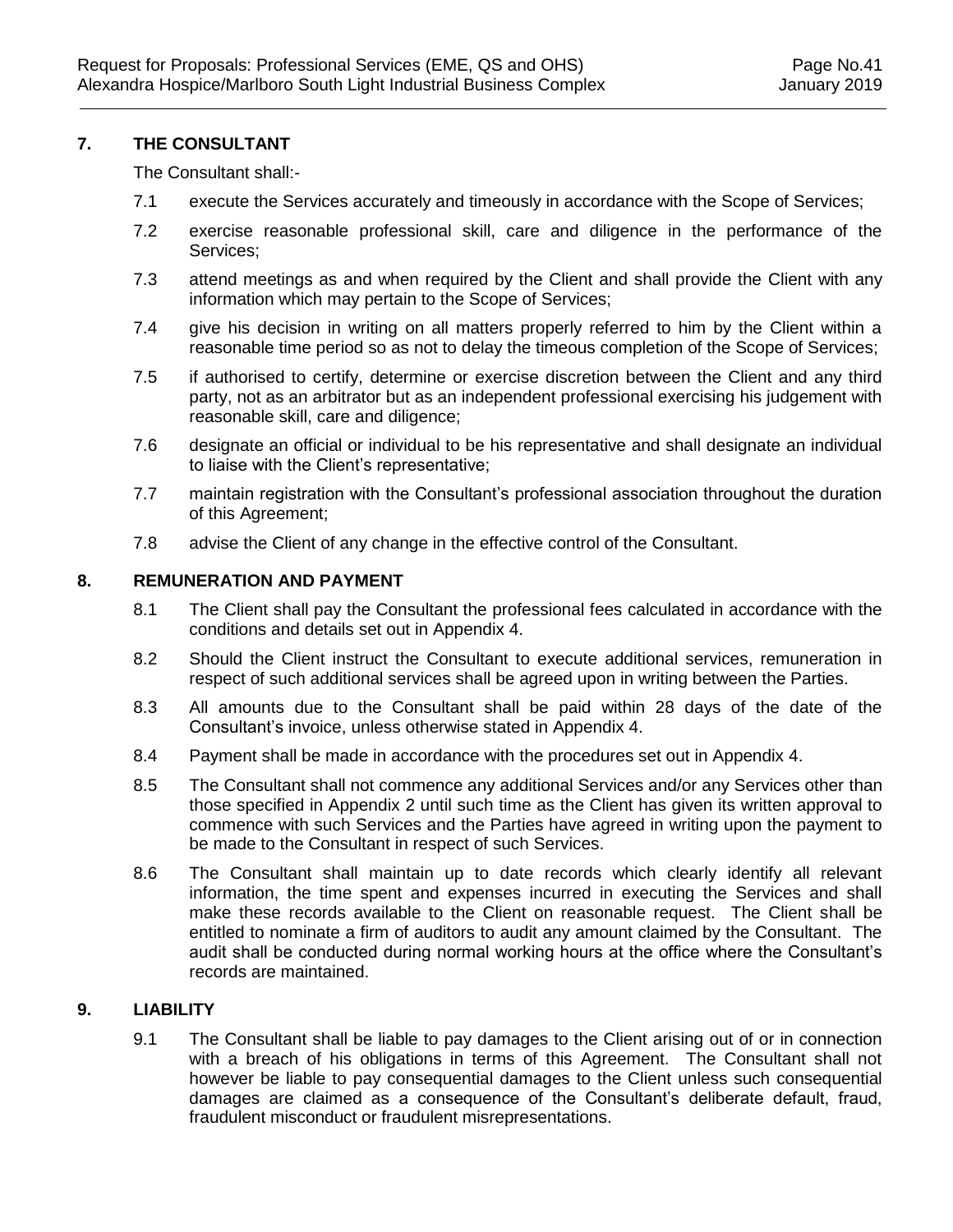- 9.2 The Consultant hereby indemnifies the Client and holds the Client harmless against any loss or damage that may be suffered by the Client arising from or by reason of the failure of the Consultant to comply with his obligations in terms of this Agreement.
- 9.3 The maximum amount of compensation payable by the Consultant to the Client in respect of the Consultant's liability in terms of this Agreement or as a result of work executed by the Consultant in terms of this Agreement is limited to the amount becoming available under the professional indemnity insurance stated in Appendix 1. Notwithstanding the aforegoing, the Consultant's liability to the Client shall be unlimited in cases of deliberate default, fraud, fraudulent misconduct or fraudulent misrepresentations.
- 9.4 If and to the extent that any design plan/s or other documentation prepared or submitted by the Consultant to the Client is approved by the Client, such approval shall not limit the professional liability of the Consultant in respect thereof. The Consultant shall remain professionally liable in respect of such designs, plans and/or other documentation notwithstanding any approval which may have been granted by the Client.

#### **10. PROFESSIONAL INDEMNITY INSURANCE**

- 10.1 The Consultant shall at his own cost and expense maintain professional indemnity insurance to the limit of cover so stated in Appendix 1 and shall issue to the Client a certificate to that effect from the underwriting company or broker.
- 10.2 The professional indemnity insurance shall remain in effect for a period of not less than 5 years after the termination of this Agreement, whether by reason of the completion of the Project or for any other reason whatsoever.

#### <span id="page-45-1"></span><span id="page-45-0"></span>**11. CONFIDENTIALITY**

- 11.1 The Parties agree that the terms of this Agreement and all confidential and proprietary information of the Parties communicated to them in connection with this Agreement will be received in strict confidence and be used only for the purposes of this Agreement. Each Party will use the same means as it uses to protect its own confidential information, but in no event less than reasonable means, to prevent the disclosure and to protect the confidentiality of such information. No such information will be disclosed by the recipient Party, its agents, representatives or employees without the prior written consent of the other Party.
- 11.2 For the purpose of this Agreement "confidential and proprietary information" shall mean any information and data of a confidential nature, including, but not limited to, technical, research, development, manufacturing, operation, performance, cost or process information and know-how, samples, models, apparatus, if any, and all data bearing media containing information such as techniques, which are made available by either Party to the other pursuant to this Agreement.
- 11.3 These provisions do not apply to information which is:
	- 11.3.1 publicly known or becomes publicly known through no unauthorised act of the recipient Party;
	- 11.3.2 rightfully received by the recipient Party from a third party;
	- 11.3.3 independently developed by the recipient Party without use of the other Party's information;
	- 11.3.4 disclosed by the other Party to a third party without similar restrictions;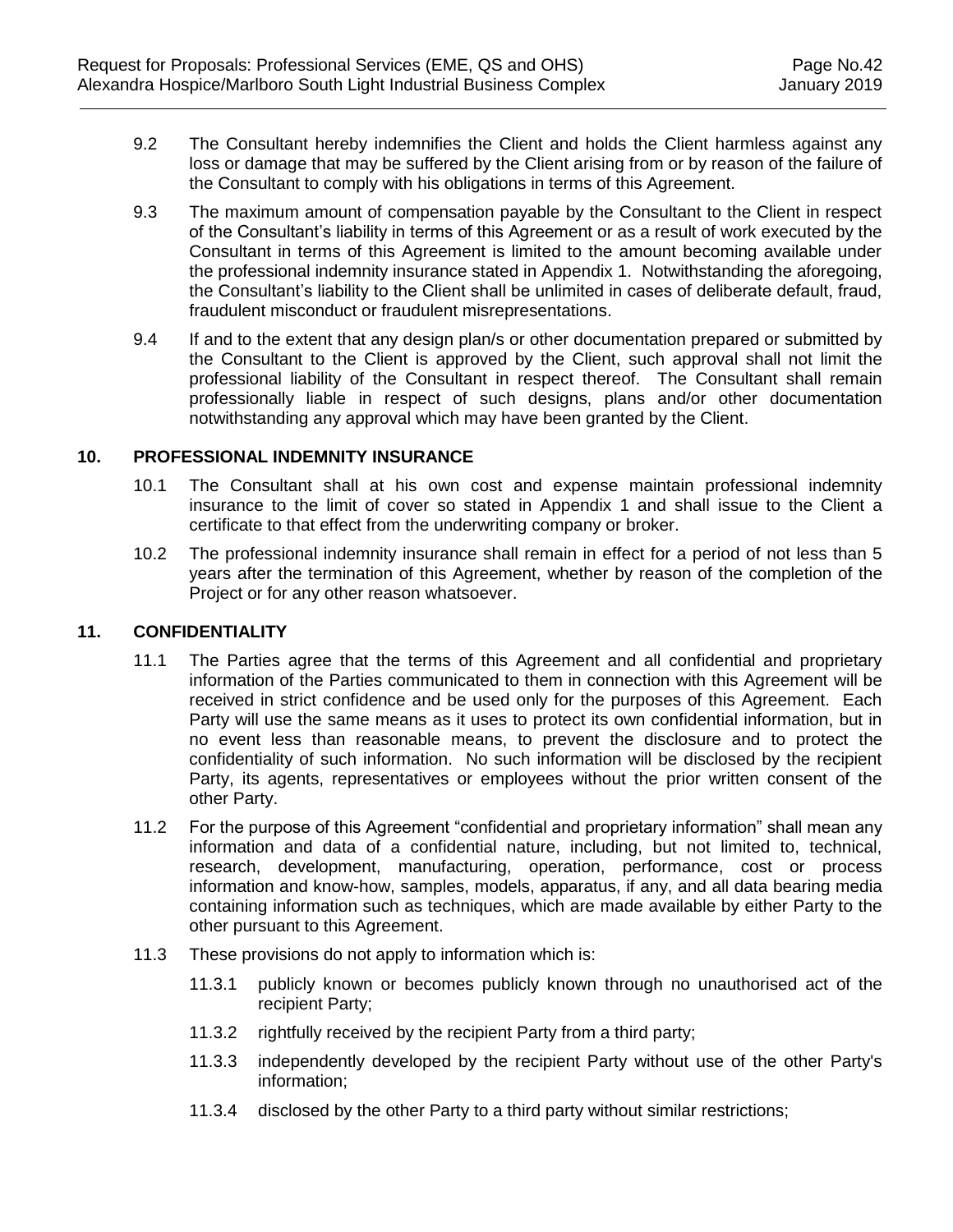- 11.3.5 required to be disclosed pursuant to a requirement of a governmental agency or any applicable law, so long as the Party required to disclose the information gives the other Party prior notice of such disclosure; or
- 11.3.6 publicly disclosed with the other Party's written consent in terms of clause [11.1](#page-45-0)  [above.](#page-45-0)
- 11.4 All media releases, public announcements and public disclosures by any Party or their respective employees or agents relating to this Agreement or its subject matter, including without limitation promotional marketing material, will be co-ordinated with and approved by each Party prior to the release thereof. The foregoing will not apply to any announcement intended solely for internal distribution by any Party or to any disclosure required by legal, accounting or regulatory requirements beyond the reasonable control of the Party in question.
- 11.5 The obligations under this clause [11](#page-45-1) shall survive the termination of this Agreement.

#### **12. COPYRIGHT**

- 12.1 Copyright in all documents, drawings and other material of whatsoever nature prepared or produced by the Consultant during the course and scope of his appointment relating to the Project and the Scope of Services shall vest in the Client and the Consultant hereby undertakes in favour of the Client to take whatever action may be necessary in order to transfer ownership of the copyright in all such material to the Client.
- 12.2 Upon termination of this Agreement, the Consultant shall deliver to the Client the originals of all plans, designs and other documents in its possession relating to and/or in connection with the Project.

#### **13. CONFLICT OF INTEREST AND CORRUPTION**

- 13.1 The Consultant shall disclose in writing to the Client any interest or involvement in the Project other than his professional interest in terms of this Agreement.
- 13.2 The Client shall be entitled to terminate this Agreement with immediate effect if the Consultant is guilty of:-
	- 13.2.1 offering, giving, receiving or soliciting anything of value with a view to influencing unlawfully the behaviour or action of anyone, directly or indirectly, in the execution of the Project;
	- 13.2.2 misinterpretation of facts in order to influence a selection process or the execution of any contract, including the use of collusive practices intended to stifle or reduce the benefits of free and open competition.

#### <span id="page-46-0"></span>**14. TERMINATION AND SUSPENSION**

14.1 The Client may terminate this Agreement or suspend or terminate all or part of this Agreement for any reason whatsoever and in its absolute discretion by giving 30 days' notice in writing to the Consultant, who shall make immediate arrangements to stop the Services and to minimise further expenditure, save that the Consultant shall remain entitled to payment of such fees or other consideration as may be due to him in respect of work done prior to the termination of his appointment. The Consultant shall not be entitled to payment of any compensation arising from or in connection with the termination of his appointment in terms of this clause.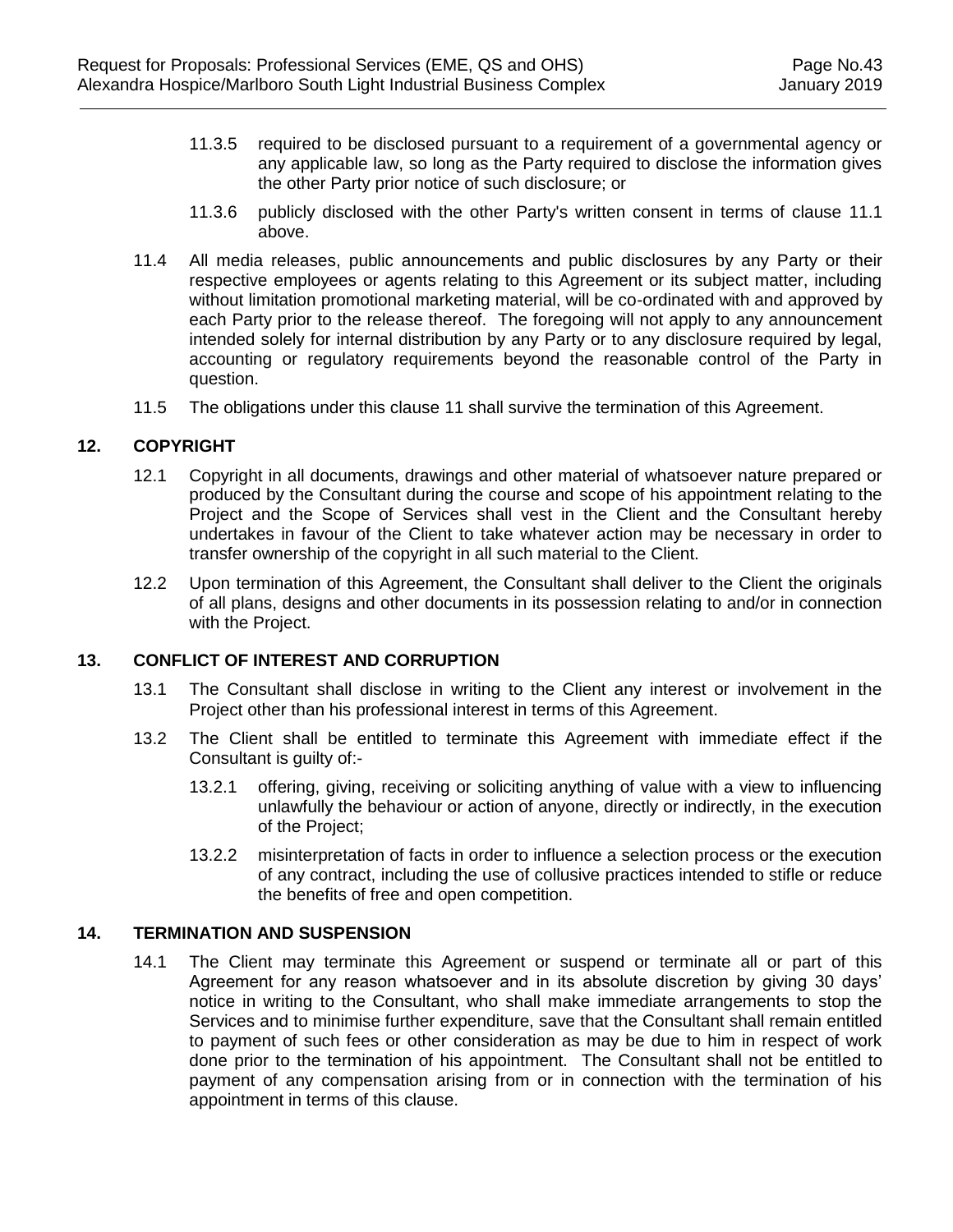- 14.2 The Consultant may terminate this Agreement by giving 30 days' notice in writing to the Client if:-
	- 14.2.1 payment has not been made of any invoice issued by the Consultant within 30 days of the due date for payment;
	- 14.2.2 the services have been suspended by the Client for a period in excess of 6 months.
- 14.3 On termination of this Agreement, the Consultant shall deliver to the Client, the originals and all copies of documents prepared by the Consultant for the purposes of executing the Project.

#### **15. DISPUTES AND ARBITRATION**

- 15.1 If any dispute arises out of or in connection with this Agreement, representatives of the Parties with authority to settle the dispute will, within 14 days of a written request from one Party to the other, meet in good faith in an effort to resolve the dispute. If the dispute is not resolved at that meeting, the Parties will attempt to settle it by mediation in accordance with clause [15.2.](#page-47-0)
- <span id="page-47-0"></span>15.2 Unless otherwise agreed between the Parties or stated in Appendix 1, the Parties shall attempt to agree upon a neutral mediator from a panel list held by the independent mediation centre named in Appendix 1. Should the Parties be unable to agree within 14 days of a notice from one Party to the other requesting mediation then either Party may request that a mediator be appointed by the Association of Arbitrators of Southern Africa. The appointment by the President shall be binding on the Parties unless they agree to another named mediator at any time.
- 15.3 When the mediator has been appointed on his terms and conditions of engagement, either Party can initiate the mediation by giving the other Party a notice in writing requesting a start to the mediation. The mediation will start not later than 21 days after the date of the notice.
- 15.4 The mediation shall be conducted in accordance with the procedure required by the appointed mediator unless stipulated otherwise in Appendix 1. If the procedures are stated in Appendix 1, then the appointed mediator shall be required to follow those procedures but shall at any time be able to propose to the Parties for their joint approval any alternative procedure.
- 15.5 All negotiations or discussions carried out in the mediation shall be conducted in confidence and are not to be referred to in any concurrent or subsequent proceedings, unless they conclude with a written legally binding agreement. If the Parties accept the mediator's recommendations, or otherwise reach agreement on the resolution of the dispute, such agreement shall be recorded in writing and, once signed by the designated representatives, shall be binding on the Parties.
- 15.6 If no agreement is reached, either Party may invite the mediator to provide to both Parties a non-binding opinion in writing on the dispute. Such opinion shall not be used in evidence in any concurrent or subsequent proceedings, without the prior written consent of both Parties.
- 15.7 The Parties will bear their own costs of preparing and submitting evidence to the mediator. The costs of the mediation and of the mediator's services shall be borne equally between the Parties unless otherwise agreed and recorded in accordance with clause 15.4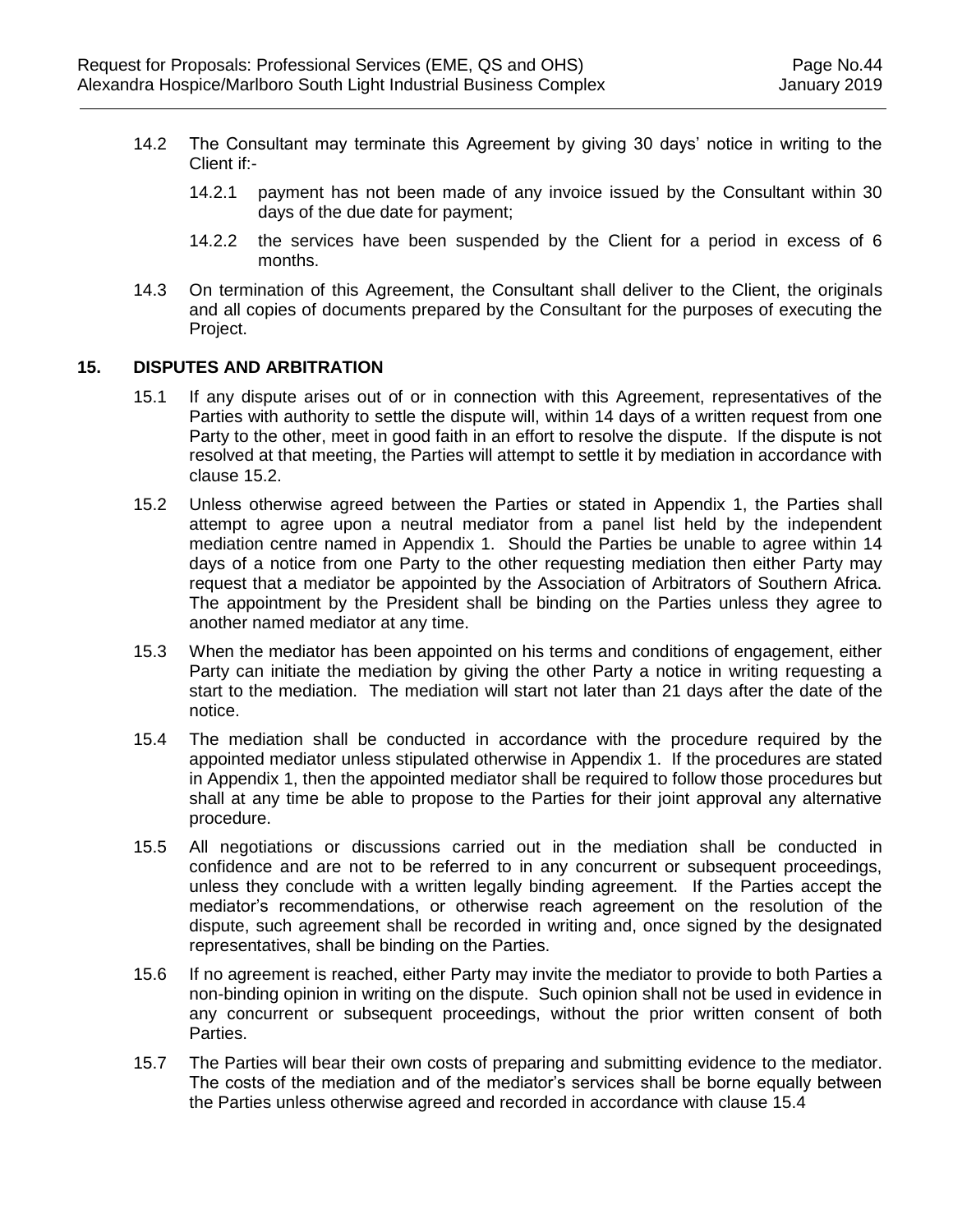- 15.8 No Party may commence an arbitration of any dispute relating to this Agreement until it has attempted to settle the dispute with the other Party by mediation and either the mediation has terminated or the other Party has failed to participate in the mediation, provided, however, that either Party may commence arbitration if the dispute has not been settled within 90 days of the giving of the notice under clause 15.3.
- 15.9 If the mediation fails then the Parties will attempt jointly to make a written record of those matters (if any) relating to the dispute which have been agreed to by them, for submission in any later arbitration. The mediator's role will cease, at the latest, upon the commencement of any arbitration. The mediator will not be available to appear as a witness in the arbitration, nor to provide any additional evidence obtained during the mediation.
- 15.10 Unless stated otherwise in Appendix 1, any arbitration arising out of or in connection with this Agreement shall be undertaken in accordance with the Rules of the Association of Arbitrators of Southern Africa by one or more arbitrators appointed in accordance with the said Rules.

#### **16. NOTICES AND LEGAL PROCESS**

16.1 Each Party chooses as its address for all purposes under this Agreement ("chosen address"), whether for serving any court process or documents, giving any notice, or making any other communications of whatsoever nature and for any other purpose arising from this Agreement ("notice"), as follows :

| CLIENT | JOHANNESBURG DEVELOPMENT AGENCY |
|--------|---------------------------------|
|        | (PTY) LTD                       |
|        | THE BUS FACTORY                 |
|        | 3 HELEN JOSEPH STREET           |
|        | <b>NEWTOWN</b>                  |
|        | <b>JOHANNESBURG</b>             |
|        |                                 |

FAX : 011 688 7899

CONSULTANT *xxxxxxxxxxxxxxxx*

#### *xxxxxxxxxxxxxxxx*

- 16.2 Any notice required or permitted under this Agreement shall be valid and effective only if in writing.
- 16.3 Any Party may by notice to the other Party change its chosen address to another physical address in the Republic of South Africa and such change shall take effect on the seventh day after the date of receipt by the Party who last receives the notice.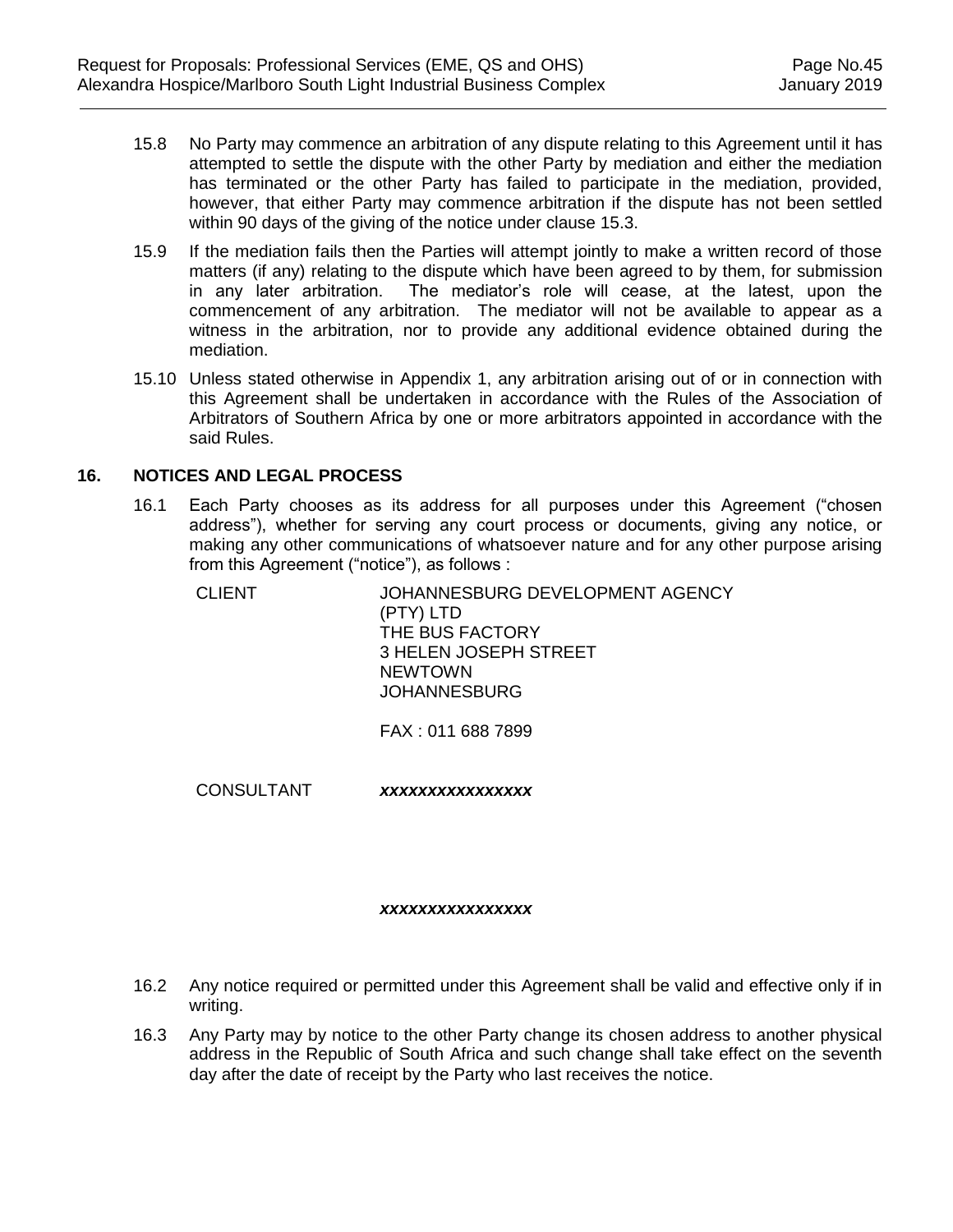- 16.4 Any notice to a Party contained in a correctly addressed envelope and delivered by hand to a responsible person during ordinary business hours at its chosen address, shall be deemed to have been received on the date of delivery.
- 16.5 Notwithstanding anything to the contrary herein, a written notice actually received by a Party, including a notice sent by telefax, shall be an adequate notice to it notwithstanding that it was not sent or delivered to its chosen address.

#### **17. INTERPRETATION**

- 17.1 Clause and paragraph headings are for purposes of reference only and shall not be used in interpretation.
- 17.2 Unless the context clearly indicates a contrary intention, any word connoting:
	- 17.2.1 any gender includes the other two genders;
	- 17.2.2 the singular includes the plural and vice versa;
	- 17.2.3 natural persons includes artificial persons and vice versa;
	- 17.2.4 insolvency includes provisional or final sequestration, liquidation or judicial management.
- 17.3 A reference to a Business Day is a reference to any day excluding Saturday, Sunday and a public holiday in the Republic of South Africa.
- 17.4 When any number of days is prescribed such number shall exclude the first and include the last day unless the last day falls on a Saturday, Sunday, or a public holiday in the Republic of South Africa, in which case the last day shall be the next succeeding Business Day.
- 17.5 A reference to an enactment is a reference to that enactment as at the date of signature hereof and as amended or re-enacted from time to time.
- 17.6 The rule of interpretation that a written agreement shall be interpreted against the Party responsible for the drafting or preparation of that agreement shall not apply.
- 17.7 If any provision in a definition is a substantive provision conferring rights or imposing obligations on any Party, notwithstanding that it is only in the definitions clause, effect shall be given to it as if it were a substantive provision in the body of the Agreement.
- 17.8 The eiusdem generis rule shall not apply and accordingly, whenever a provision is followed by the word "including" and specific examples, such examples shall not be construed so as to limit the ambit of the provision concerned.
- 17.9 Where any term is defined within the context of any particular clause in this Agreement, then, unless it is clear from the clause in question that the term so defined has limited application to the relevant clause, the term so defined shall bear the meaning ascribed to it for all purposes in terms of this Agreement, notwithstanding that that term has not been defined in the definition clause.

## **18. GENERAL AND MISCELLANEOUS**

#### 18.1 **SOLE RECORD OF AGREEMENT**

This Agreement constitutes the sole record of the agreement between the Parties with regard to the subject matter hereof. No Party shall be bound by any express or implied term, representation, warranty, promise or the like not recorded herein.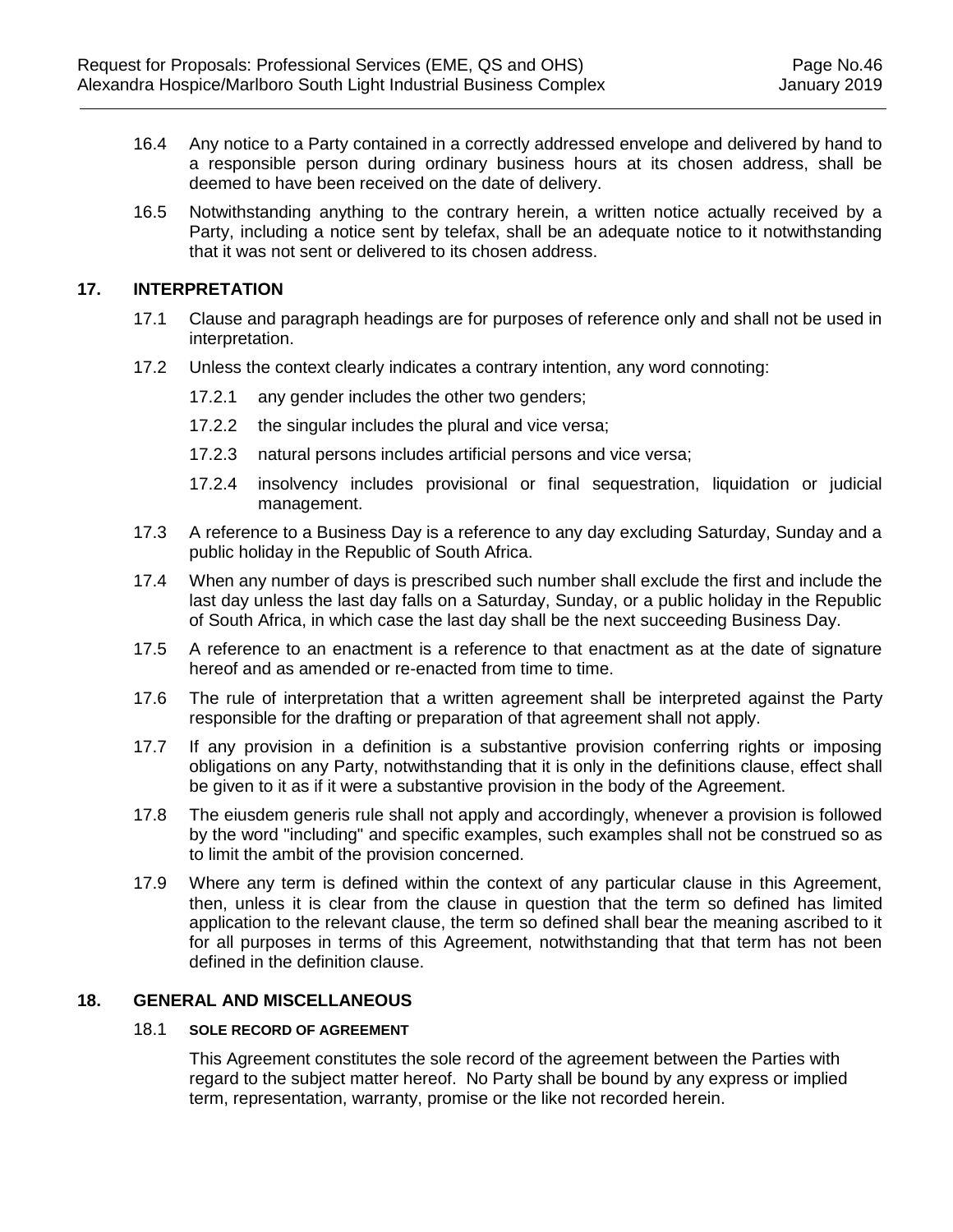#### 18.2 **NO AMENDMENTS EXCEPT IN WRITING**

No addition to, variation of, or agreed cancellation of, this Agreement shall be of any force or effect unless in writing and signed by or on behalf of the Parties.

#### 18.3 **WAIVERS**

No relaxation or indulgence which any Party may grant to any other shall constitute a waiver of the rights of that Party and shall not preclude that Party from exercising any rights which may have arisen in the past or which might arise in future.

#### 18.4 **SURVIVAL OF OBLIGATIONS**

Any provision of this Agreement which contemplates performance or observance subsequent to any termination or expiration of this Agreement shall survive any termination or expiration of this Agreement and continue in full force and effect.

#### 18.5 **APPROVALS AND CONSENTS**

An approval or consent given by a Party under this Agreement shall only be valid if in writing and shall not relieve the other Party from responsibility for complying with the requirements of this Agreement nor shall it be construed as a waiver of any rights under this Agreement except as and to the extent otherwise expressly provided in such approval or consent, or elsewhere in this Agreement.

#### 18.6 **NON-ASSIGNMENT**

The Consultant shall not cede or assign its rights or obligations in terms of this Agreement to any third party without the prior written consent of the Client.

#### **19. GOVERNING LAW**

The law governing this Agreement, including without limitation its interpretation and all disputes arising out of this Agreement, is the law of South Africa.

| Signed at | on | 2018 |
|-----------|----|------|
|           |    |      |
|           |    |      |

## **(CLIENT) who by signature hereof warrants authorisation hereto**

\_\_\_\_\_\_\_\_\_\_\_\_\_\_\_\_\_\_\_\_\_\_\_\_\_\_\_\_\_\_\_\_\_\_\_\_\_\_\_\_\_\_\_\_\_\_\_\_\_\_\_\_\_\_\_\_\_

Signed at **Solution** 2018

xxxxxxxxxxxxxxxxxxxxxxxxxxxxxxxxxxxxxxxxxxxxxxxxxxxxxxxxxxxxxxxxxxxxx\_\_\_\_\_\_\_\_\_\_

**(CONSULTANT) who by signature hereof warrants authorisation hereto**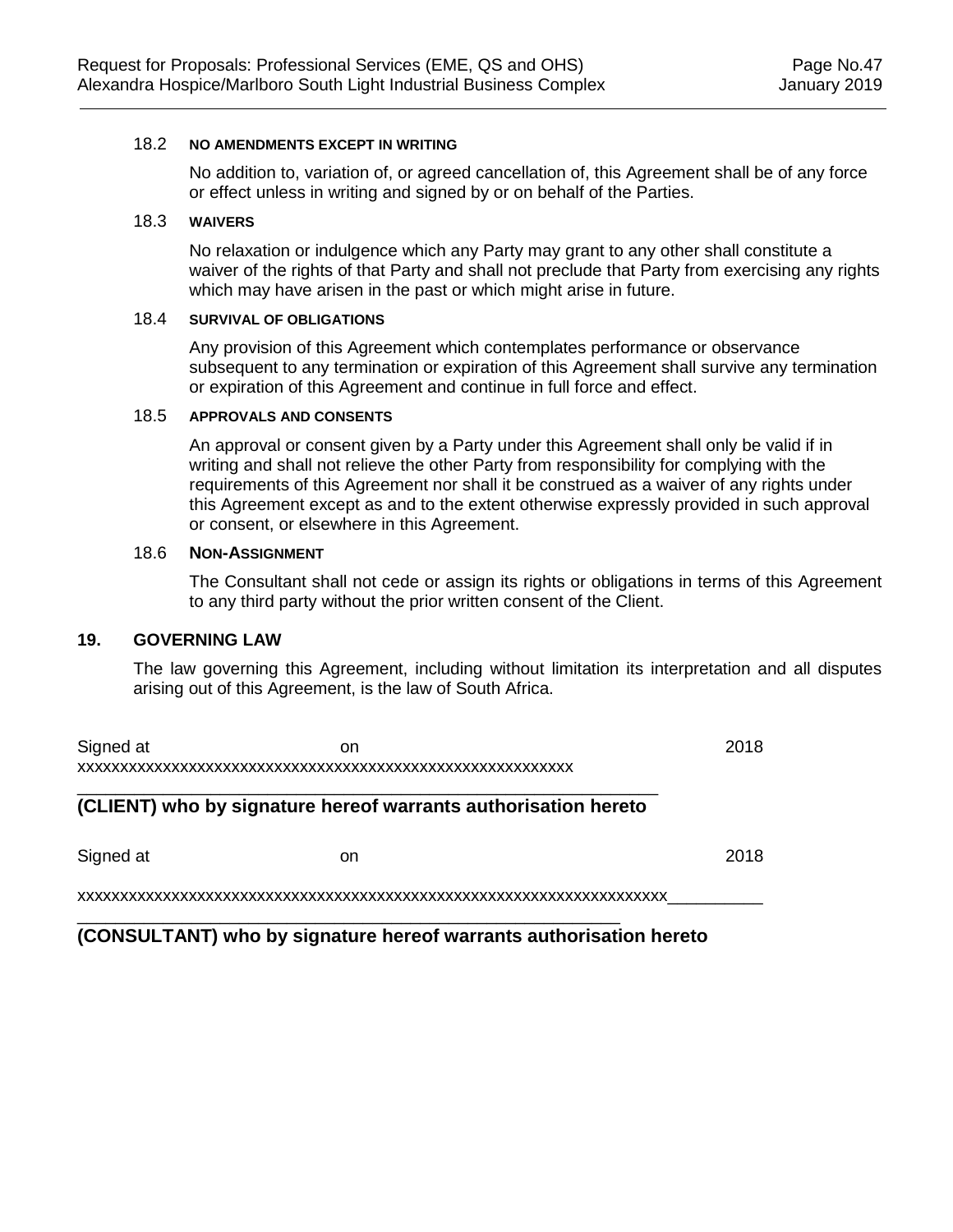# **ANNEXURE G: APPENDICES TO CONTRACT**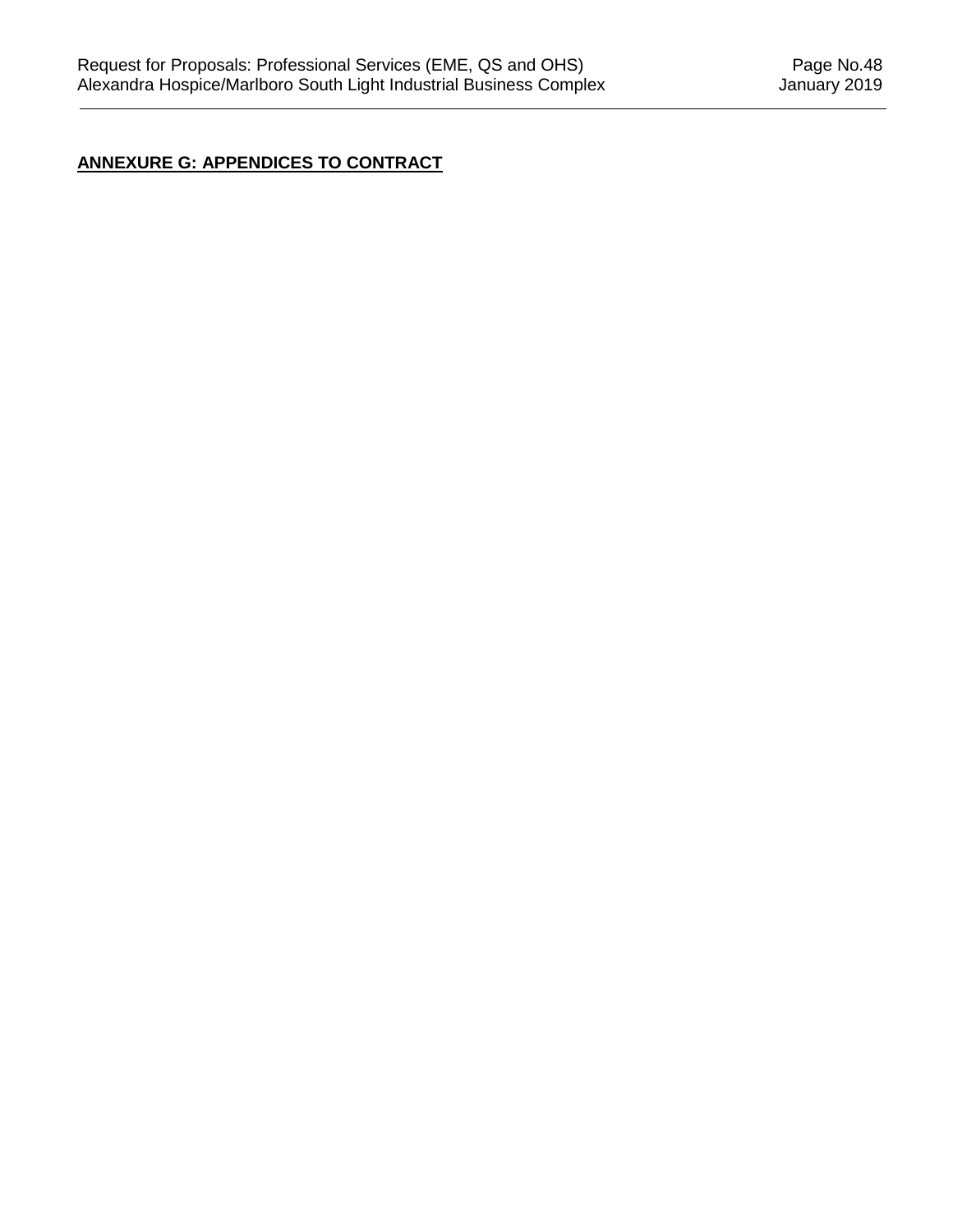# **APPENDIX 2**

# **SCOPE OF SERVICES**

**The** URBAN DESIGNER/ ARCHITECTS **shall provide the following the services which are to be read in conjunction with items 3.6 and 4.2 in the request for proposal :**

#### **STAGE 1: APPRAISAL & DEFINITION OF THE PROJECT**

- 1.1 Receive, appraise and report on the client's requirements with particular regard to site information, planning and statutory regulations and budget.
- 1.2 Advise the client on procedures to meet the requirements.

#### **STAGE 2 : DESIGN CONCEPT**

- 2.1 Advised by any consultants appointed, prepare a design concept in broad outline showing space provisions, planning relationships, materials and services intended to be used.
- 2.2 Advise the client on the technical and functional characteristics of the project as proposed, the estimated costs in relation to the budget and the anticipated project programme.

#### **STAGE 3 : DESIGN DEVELOPMENT**

3.1 Develop the design concept in sufficient detail to define the construction of the works, spatially co-ordinate the work designed by consultants and specialists and review the design with the relevant authorities.

#### **STAGE 4 : TECHNICAL DOCUMENTATION**

- 4.1 Prepare construction documentation (including detailed working drawings and specifications) and co-ordinate the documentation with the work designed by consultants and specialists.
- 4.2 Obtain all approvals (including building plan approval) from the relevant authorities prior to giving possession of the site to the contractor.
- 4.3 Review the estimated cost of the works in relation to the budget.
- 4.4 Prepare and compile documents to procure offers for the execution of the works, as required by the client.

#### **STAGE 5: CONTRACT ADMINISTRATION AND INSPECTION**

**5.1** Monitor construction and the adherence to the drawings and specifications on a continuous basis.

## **STAGE 6: PROJECT CLOSE OUT**

**6.1** Provide the client with the updated design plan based on as-built information [including before and after photographic record], as-built drawings, certificates, maintenance and operating manuals, relevant technical data and guarantees from suppliers on completion of the works.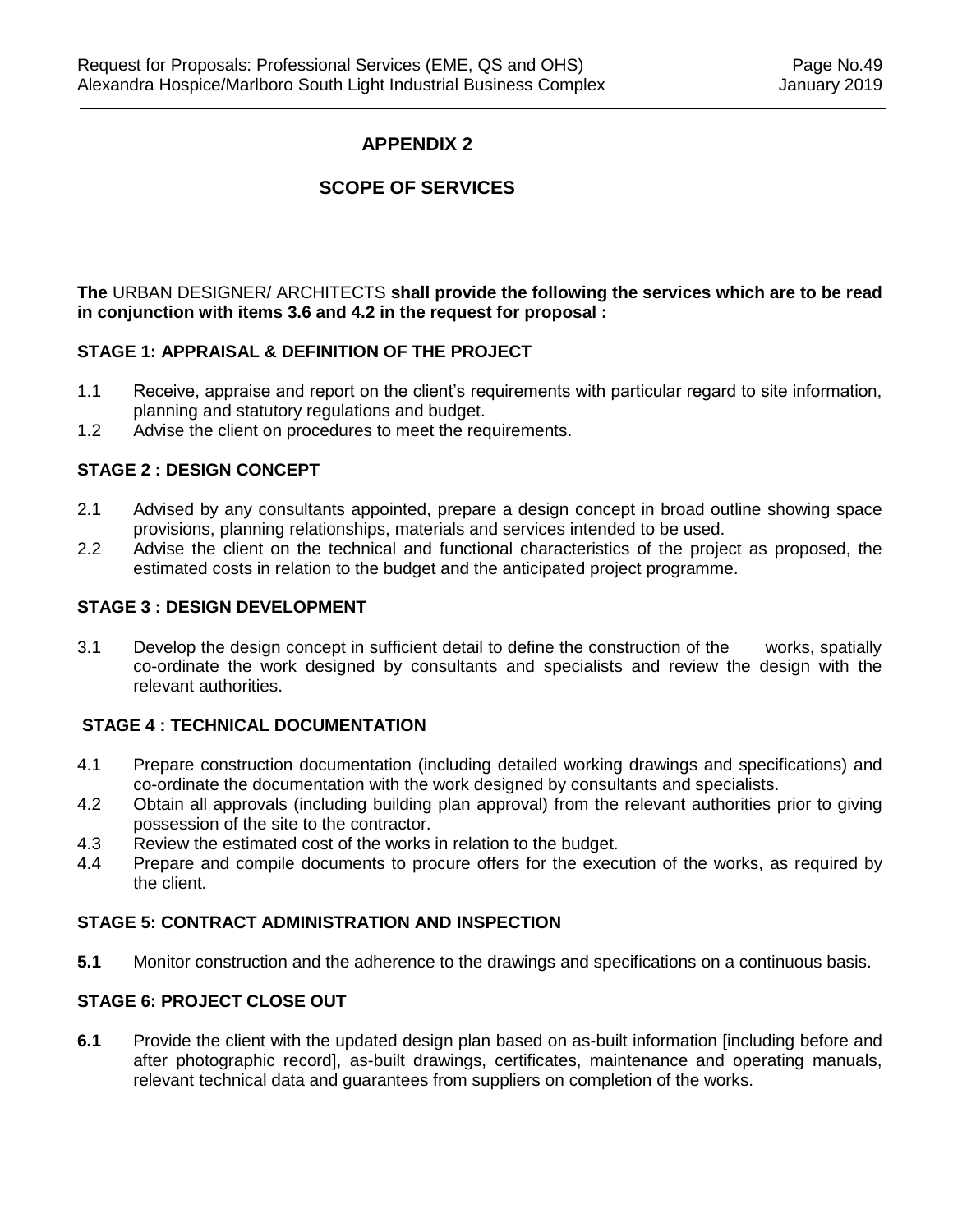# **APPENDIX 2 SCOPE OF SERVICES**

The **PROJECT MANAGER** shall provide the following the services which are to be read in conjunction with items in the request for proposal:

## **STAGE 1: PROJECT INITIATION AND BRIEFING**

- 1.1 Facilitate the development of a clear Precinct brief.
- 1.2 Establish the client's Procurement Policy for the project.
- 1.3 Assist the client in the procurement of the necessary and appropriate consultants including the clear definition of their roles, responsibilities and liabilities.
- 1.4 Establish in conjunction with the client, consultants and all relevant partners and authorities the precinct characteristics necessary for the proper design and approval of the intended projects within the precinct.
- 1.5 Manage the integration of the preliminary design to form the basis for the initial viability assessment of the precinct.
- 1.6 Prepare, co- ordinate and monitor a precinct initiation programme.
- 1.7 Facilitate the preparation of the preliminary viability assessment of the project.
- 1.8 Facilitate client approval of all Stage 1 documentation.

## **STAGE 2: CONCEPT AND FEASIBILITY**

- 2.1 Assist the client in the procurement of the necessary and appropriate consultants including the clear definition of their roles, responsibilities and liabilities.
- 2.2 Advise the client on the requirement to appoint a Health and Safety Consultant.
- 2.3 Communicate the project brief to the consultants and monitor the development of the concept and feasibility within the agreed brief.
- 2.4 Co–ordinate and integrate the income stream requirements of the client into the concept design and feasibility.
- 2.5 Agree the format and procedures for cost control and reporting by the cost consultants on the project.
- 2.6 Manage and monitor the preparation of the project costing by other consultants.
- 2.7 Prepare and co-ordinate an indicative project documentation and construction programme.
- 2.8 Manage and integrate the concept and feasibility documentation for presentation to the client for approval.
- 2.9 Facilitate client approval of all Stage 2 documentation.

### **STAGE 3: DESIGN DEVELOPMENT**

- 3.1 Assist the client in the procurement of the balance of the consultants including the clear definition of their roles, responsibilities and liabilities.
- 3.2 Establish and co-ordinate the formal and informal communication structure, processes and procedures for the design development of the project.
- 3.3 Prepare, co-ordinate and agree a detailed design and documentation programme, based on an updated indicative construction programme, with all consultants.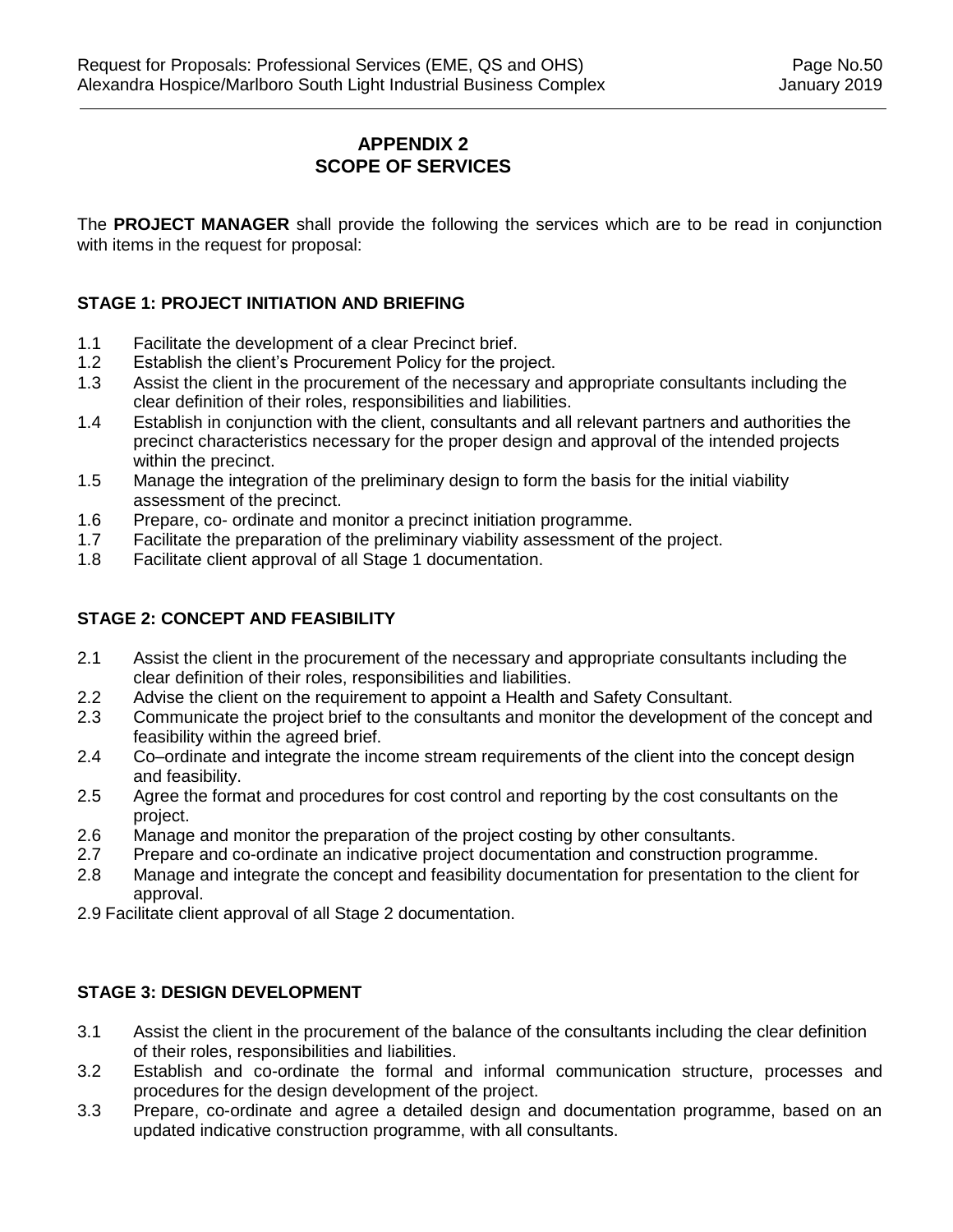- 3.4 Manage, co-ordinate and integrate the design by the consultants in a sequence to suit the project design, documentation programme and quality requirements.
- 3.5 Conduct and record the appropriate planning, co-ordination and management meetings.
- 3.6 Facilitate any input from the design consultants required by the construction manager on constructability.
- 3.7 Facilitate any input from the design consultants required by the Health and Safety consultant.
- 3.8 Manage and monitor the timeous submission by the design team of all plans and documentation to obtain the necessary statutory approvals.
- 3.9 Establish responsibilities and monitor the information flow between the design team, including the cost consultants.
- 3.10 Monitor the preparation by the cost consultants of cost estimates, budgets, and cost reports.
- 3.11 Monitor the cost control by the cost consultants to verify progressive design compliance with approved budget, including necessary design reviews to achieve budget compliance.
- 3.12 Facilitate and monitor the timeous technical co ordination of the design by the design team.
- 3.13 Facilitate client approval of all Stage 3 documentation.

# **STAGE 4: TENDER DOCUMENTATION AND PROCUREMENT**

- 4.1 Select, recommend and agree the procurement strategy for contractors, subcontractors and suppliers with the client and consultants.
- 4.2 Prepare and agree the project procurement programme.
- 4.3 Co-ordinate and monitor the preparation of the tender documentation by the consultants in accordance with the project procurement programme.
- 4.4 Facilitate and monitor the preparation by the Health and Safety Consultant of the Health and Safety specification for the project.
- 4.5 Manage the tender process in accordance with agreed procedures, including calling for tenders, adjudication of tenders, and recommendation of appropriate contractors for approval by the client.
- 4.6 Advise the client, in conjunction with other consultants, on the appropriate insurances required for the implementation of the project.
- 4.7 Monitor the reconciliation by the cost consultants of the tender prices with the project budget.
- 4.8 Agree the format and procedures for monitoring and control by the cost consultants of the cost of the works.
- 4.9 Facilitate client approval of the tender recommendation/s.

# **STAGE 5: CONSTRUCTION DOCUMENTION AND QUALITY MANAGEMENT**

- 5.1 Appoint contractor/s on behalf of the client including the finalisation of all agreements.
- 5.2 Instruct the contractor on behalf of the client to appoint subcontractors.
- 5.3 Receive, co ordinate, review and obtain approval of all contract documentation provided by the contractor, subcontractors, and suppliers for compliance with all of the contract requirements.
- 5.4 Monitor the ongoing projects insurance requirements.
- 5.5 Facilitate the handover of the site to the contractor.
- 5.6 Establish and co-ordinate the formal and informal communication structure and procedures for the construction process.
- 5.7 Regularly conduct and record the necessary meetings.
- 5.8 Monitor, review and approve the preparation of the contract programme by the contractor.
- 5.9 Regularly monitor the performance of the contractor against the contract programme.
- 5.10 Review and adjudicate circumstances and entitlements that may arise from any changes required to the contract programme.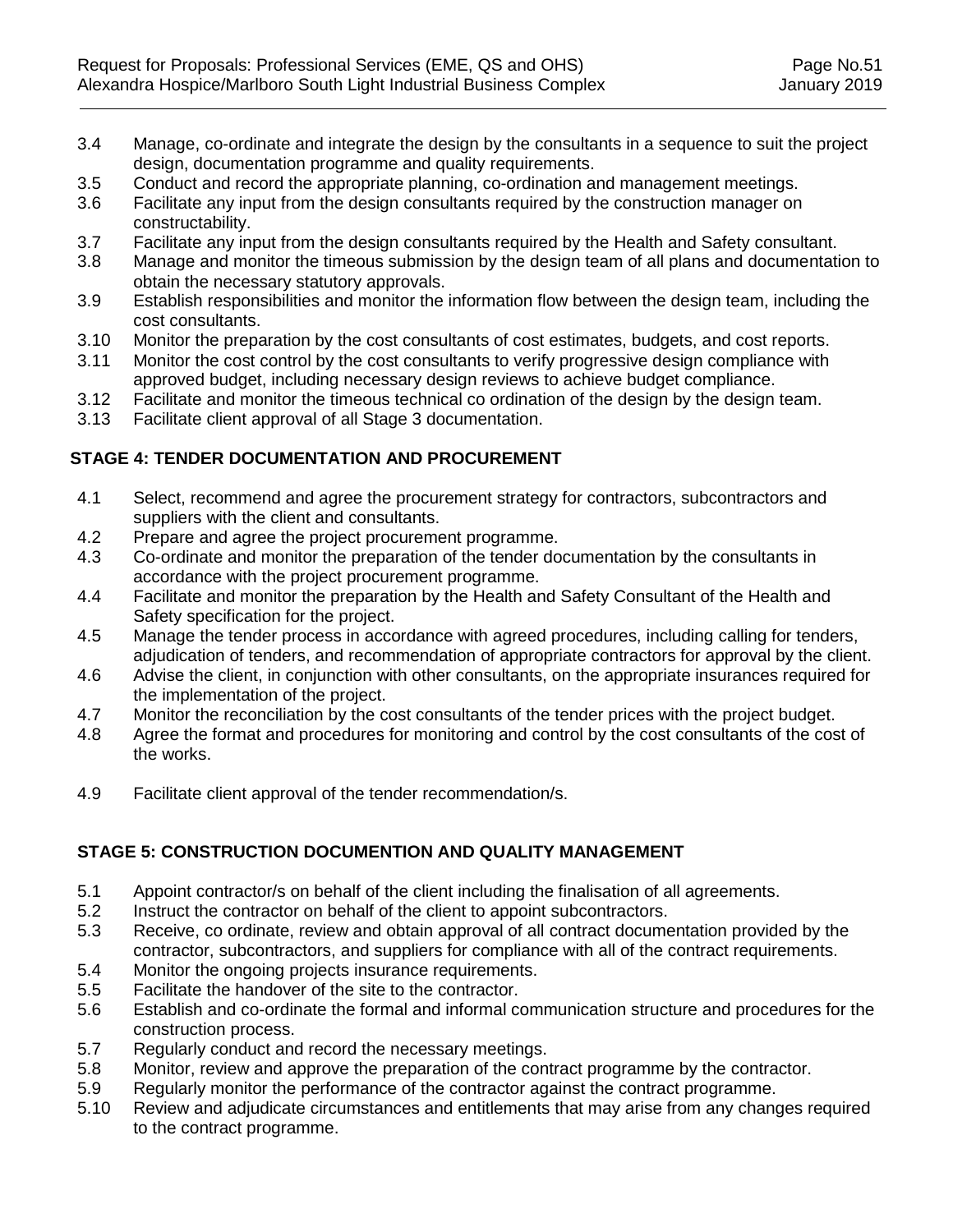- 5.11 Monitor the preparation of the contractor's Health and Safety Plan and approval thereof by the Health and Safety consultant.
- 5.12 Monitor the preparation of the contractor's Health and Safety Plan by the Health and Safety Consultant.
- 5.13 Monitor the compliance by the contractors of the requirements of the Health and Safety Consultant.
- 5.14 Monitor the production of the Health and Safety File by the Health and Safety Consultant and contractors.
- 5.15 Monitor the preparation by the Environmental Consultants of the Environmental Management Plan.
- 5.16 Establish the construction information distribution procedures.
- 5.17 Agree and monitor the construction documentation schedule for timeous delivery of required information to the contractors.
- 5.18 Expedite, review and monitor the timeous issue of construction information to the contractors.
- 5.19 Manage the review and approval of all necessary shop details and product proprietary information by the design consultants.
- 5.20 Establish procedures for monitoring, controlling and agreeing all scope and cost variations.
- 5.21 Agree the quality assurance procedures and monitor the implementation thereof by the consultants and contractors.
- 5.22 Monitor, review, approve and certify monthly progress payments.
- 5.23 Receive, review and adjudicate any contractual claims.
- 5.24 Monitor the preparation of monthly cost reports by the cost consultants.
- 5.25 Monitor long lead items and off site production by the contractors and suppliers.
- 5.26 Prepare monthly project reports including submission to the client.
- 5.27 Manage, co-ordinate and monitor all necessary testing and commissioning by consultants and contractors.
- 5.28 Co-ordinate, monitor and issue the practical completion lists and certificate of practical completion.
- 5.29 Co-ordinate and monitor the preparation and issue of the Works Completion List by the consultants to the contractors.
- 5.30 Monitor the execution by the contractors of the defects items to achieve Works Completion.
- 5.31 Facilitate and co-ordinate adequate access with the occupant for the rectification of defects by the contractors.

## **STAGE 6: PROJECT CLOSE OUT**

- 6.1 Issue the Works Completion Certificate.
- 6.2 Manage, co ordinate and expedite the preparation by the design consultants of all as built drawings and design documentation.
- 6.3 Manage and expedite the procurement of all operating and maintenance manuals as well as warranties and guarantees.
- 6.4 Manage and expedite the procurement of all statutory compliance certificates and documentation.
- 6.5 Manage the finalization of the Health and Safety File for submission to the client.
- 6.6 Co-ordinate, monitor and manage the rectification of defects during the Defects Liability Period.
- 6.7 Manage, co-ordinate and expedite the preparation and agreement of the final account by the cost consultants with relevant contractors.
- 6.8 Co-ordinate, monitor and issue the Final Completion defects list and Certificate of Final Completion.
- 6.9 Prepare and present Project Closeout Report.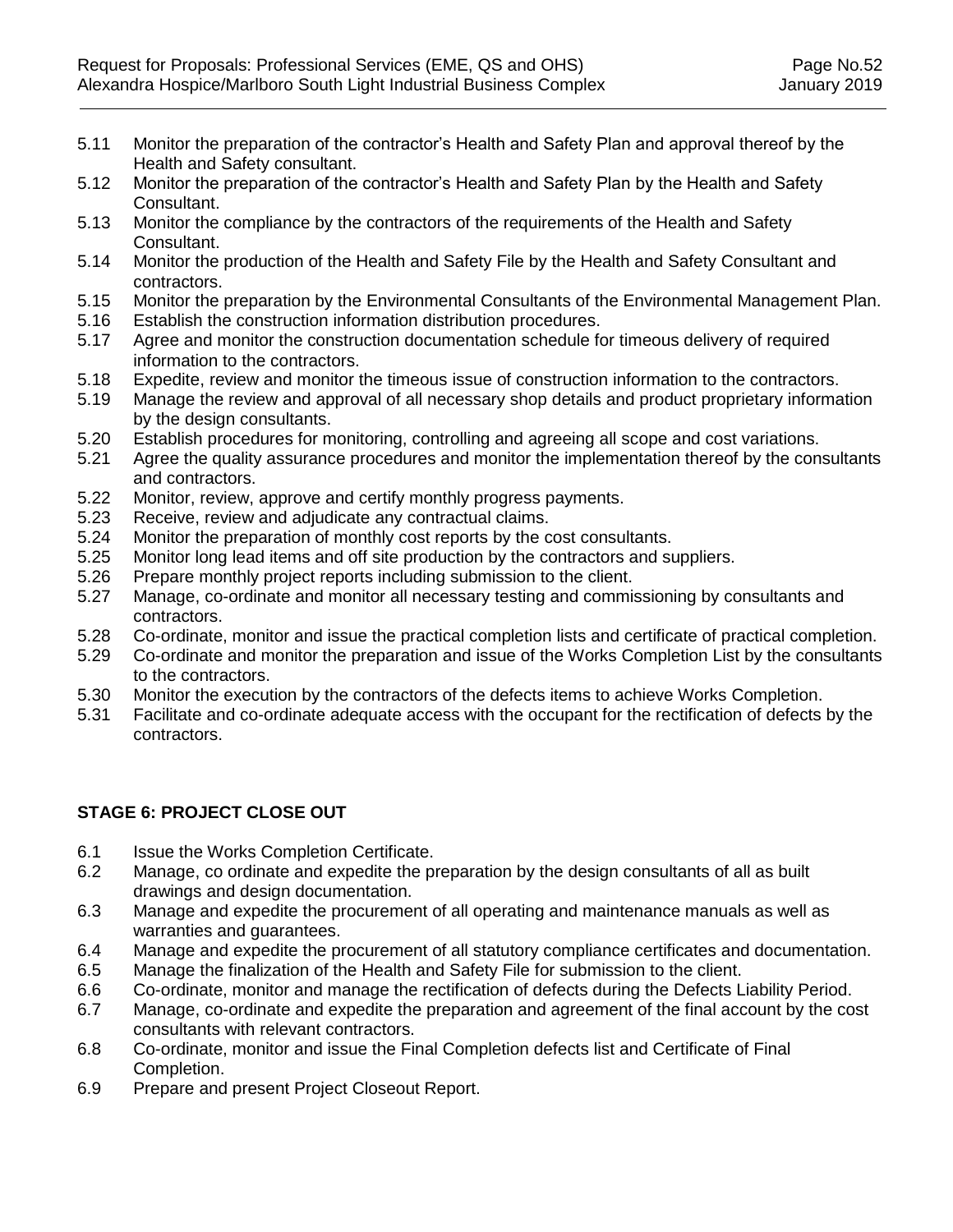# **APPENDIX 2**

# **SCOPE OF SERVICES**

The **CIVIL AND STRUCTURAL ENGINEERS** shall provide the following services which are to be read in conjunction with items 3.3, 3.8, 4.3, and 4.8 in the request for proposal:

## **1 STAGE 1: INCEPTION**

(Defined as: Establish client requirements and preferences assess user needs and options, appointment of necessary consultants, establish the project brief including project objectives, priorities, constraints, assumptions aspirations and strategies)

- 1.1 Assist in developing a clear project brief.
- 1.2 Attend project initiation meetings.
- 1.3 Advise on procurement policy for the project,
- 1.4 Advise on the rights, constraints, consents and approvals.
- 1.5 Define the scope of services and scope of work required.
- 1.6 Conclude the terms of the agreement with the client.
- 1.7 Inspect the site and advise on the necessary surveys, analyses, tests and site or other investigations where such information will be required for Stage 2 including the availability and location of infrastructure and services.
- 1.8 Determine the availability of data, drawings and plans relating to the project.
- 1.9 Advise on criteria that could influence the project life cycle cost significantly.
- 1.10 Provide necessary information within the agreed scope of the project to other consultants involved.

#### **Deliverables will typically include:**

- Agreed scope of services and scope of work.
- Signed agreement.
- Report on project, site and functional requirements.
- Schedule of required surveys, tests, analyses, site and other investigations.
- Schedule of consents and approvals.

#### **2 STAGE2: CONCEPT AND VIABILITY**

(Defined as: Prepare and finalise the project concept in accordance with the brief,

including project scope, scale, character, form and function, plus preliminary programme and viability of the project)

2.1 Agree documentation programme with principal consultant and other consultants involved.

- 2.2 Attend design and consultants' meetings.
- 2.3 Establish the concept design criteria.
- 2.4 Prepare initial concept design and related documentation.
- 2.5 Advise the client regarding further surveys, analyses, tests and investigations which may be required.
- 2.6 Establish regulatory authorities' requirements and incorporate into the design.
- 2.7 Refine and assess the concept design to ensure conformance with all regulatory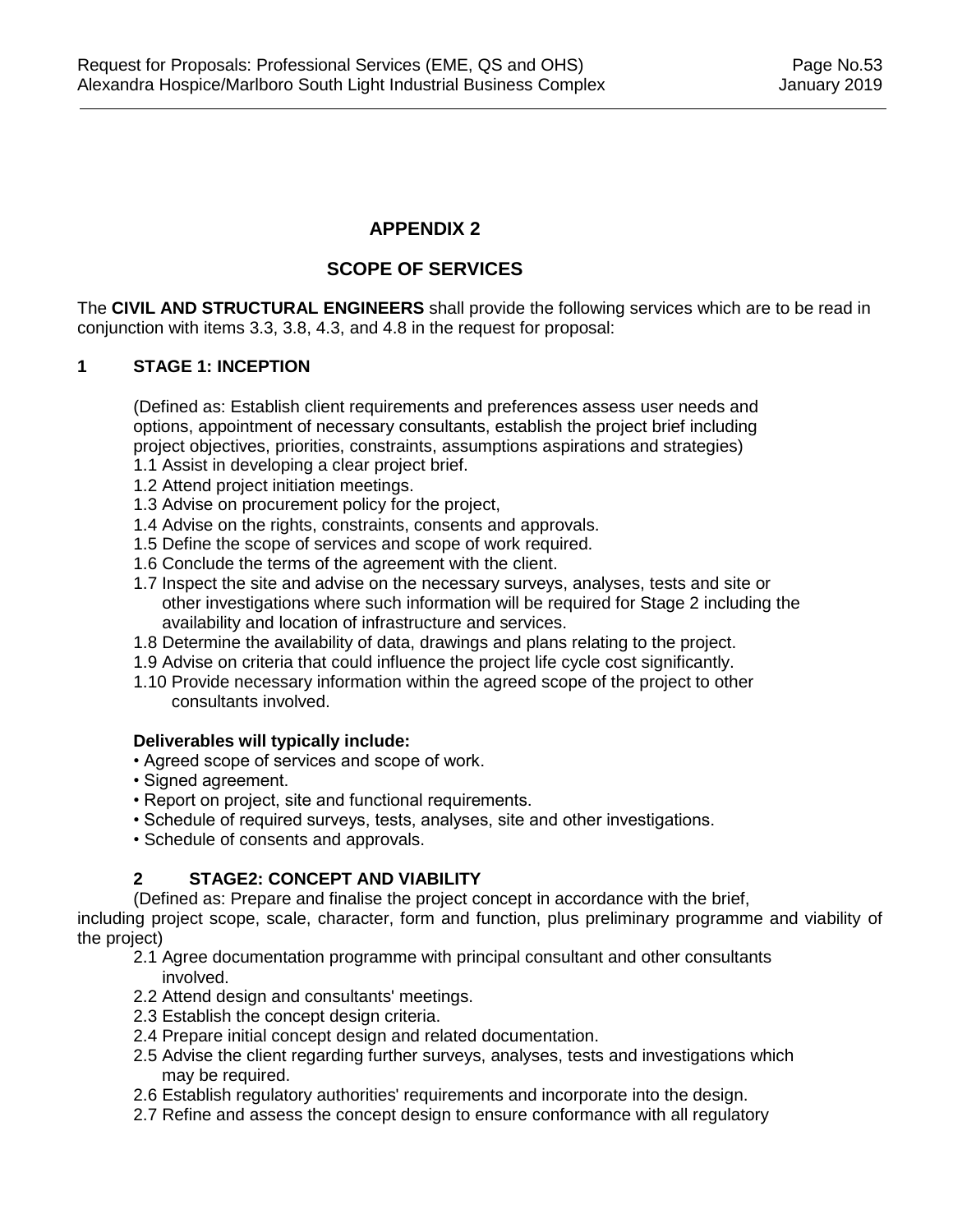requirements and consents.

- 2.8 Establish access, utilities, services and connections required for the design.
- 2.9 Coordinate design interfaces with other consultants involved.
- 2.10 Prepare preliminary process designs, preliminary designs, and related documentation for approval by authorities and client and suitable for costing.
- 2.11 Provide cost estimates and comment on life cycle costs as required.
- 2.12 Liaise, co-operate and provide necessary information to the client, principal consultant and other consultants involved.

## **Typical deliverables will include:**

- Concept design report.
- Schedule of required surveys, tests and other investigations and related reports.
- Process design.
- Preliminary design.
- Cost estimates as required.

# **3 STAGE 3: DESIGN DEVELOPMENT**

(Defined as: Develop the approved concept to finalise the design, outline specifications, cost plan, financial viability and programme for the project)

- 3.1 Review documentation programme with principal consultant and other consultants involved.
- 3.2 Attend design and consultants1 meetings.
- 3.3 Incorporate client's and authorities' detailed requirements into the design.
- 3.4 Incorporate other consultant's designs and requirements into the design.
- 3.5 Prepare design development drawings including draft technical details and specifications.
- 3.6 Review and evaluate design and outline specification and exercise cost control.
- 3.7 Prepare detailed estimates of construction cost.
- 3.8 Liaise, co-operate and provide necessary information to the principal consultant and other consultants involved.
- 3.9 Submit the necessary design documentation to local and other authorities for approval.

## **Typical deliverables will include:**

- Design development drawings.
- Outline specifications.
- Local and other authority submission drawings and reports.
- Detailed estimates of construction costs.

## **4 STAGE 4: DOCUMENTATION AND PROCUREMENT**

{Defined as: Prepare procurement and construction documentation, confirm and implement the procurement strategies and procedures for effective and timeous procurement of necessary resources for execution of the project.)

- 4.1 Attend design and consultants' meetings.
- 4.2 Prepare specifications and preambles for the works.
- 4.3 Accommodate services design.
- 4.4 Check cost estimates and adjust designs and documents if necessary to remain within budget.
- 4.5 Formulate the procurement strategy for contractors or assist the principal consultant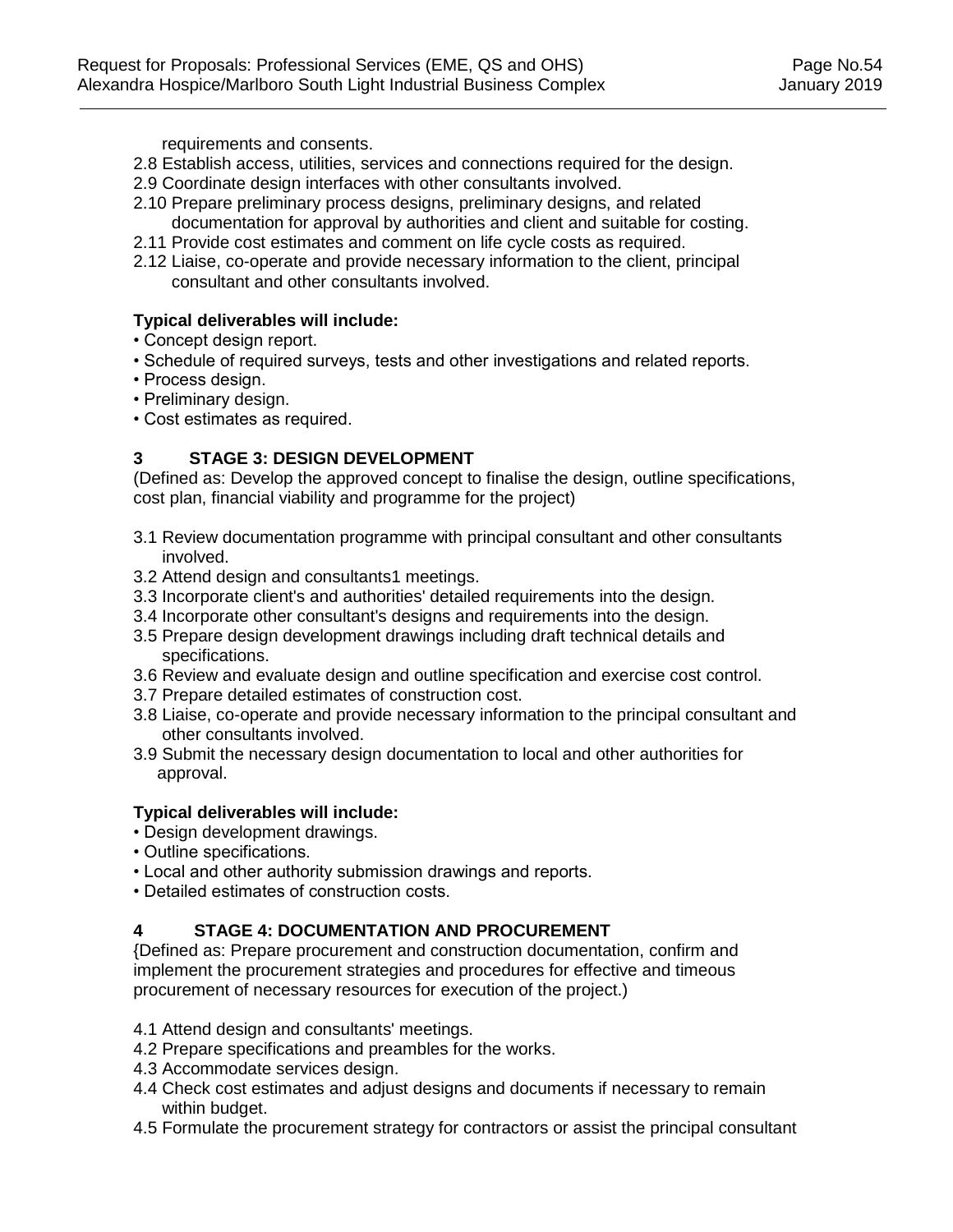where relevant.

- 4.6 Prepare documentation for contractor procurement
- 4.7 Review designs, drawings and schedules for compliance with approved budget.
- 4.8 Calling for tenders and/or negotiation of prices and/or assist the principal consultant where relevant.
- 4.9 Liaise, co-operate and provide necessary information to the principal consultant and the other consultants as required.
- 4.10 Evaluation offenders.
- 4.11 Preparation of contract documentation for signature
- 4.12 Assist in pricing, documentation and tender evaluation as required when the detailed services for these activities are provided by others.
- 4.13 Assess samples and products for compliance and design intent.

#### **Typical deliverables will include:**

- Specifications.
- Services co-ordination.
- Working drawings.
- Budget construction cost.
- Tender documentation.
- Tender evaluation report.
- Tender recommendations.
- Priced contract documentation.

## **5 STAGE 5: CONTRACT ADMINISTRATION AND INSPECTION**

(Defined as: Manage, administer and monitor the construction contracts and processes including preparation and coordination of procedures and documentation to facilitate practical completion of the Works)

- 5.1 Attend site handover.
- 5.2 Issue construction documentation in accordance with the documentation schedule including, in the case of structural engineering, reinforcing bending schedules and and detailing and specifications of structural steel sections and connections.
- 5.3 Carry out contract administration procedures in terms of the contract.
- 5.4 Prepare schedules of predicted cash flow.
- 5.5 Prepare pro-active estimates of proposed variations for client decision making.
- 5.6 Attend regular site, technical and progress meetings.
- 5.7 Inspect works for conformity to contract documentation
- 5.8 Adjudicate and resolve financial claims by contractor(s).
- 5.9 Assist in the resolution of contractual claims by the contractor.
- 5.10 Establish and maintain a financial control system.
- 5.11 Clarify details and descriptions during construction as required.
- 5.12 Prepare valuations for payment certificates to be issued by the principal agent.
- 5.13 Witness and review of all tests and mock ups carried out both on and off site.
- 5.14 Check and approve contractor drawings for design intent.
- 5.15 Update and issue drawings register.
- 5.16 Issue contract instructions as and when required.
- 5.17 Review and comment on operation and maintenance manuals, guarantee certificates and warranties.
- 5.18 Inspect the works and issue practical completion and defects lists.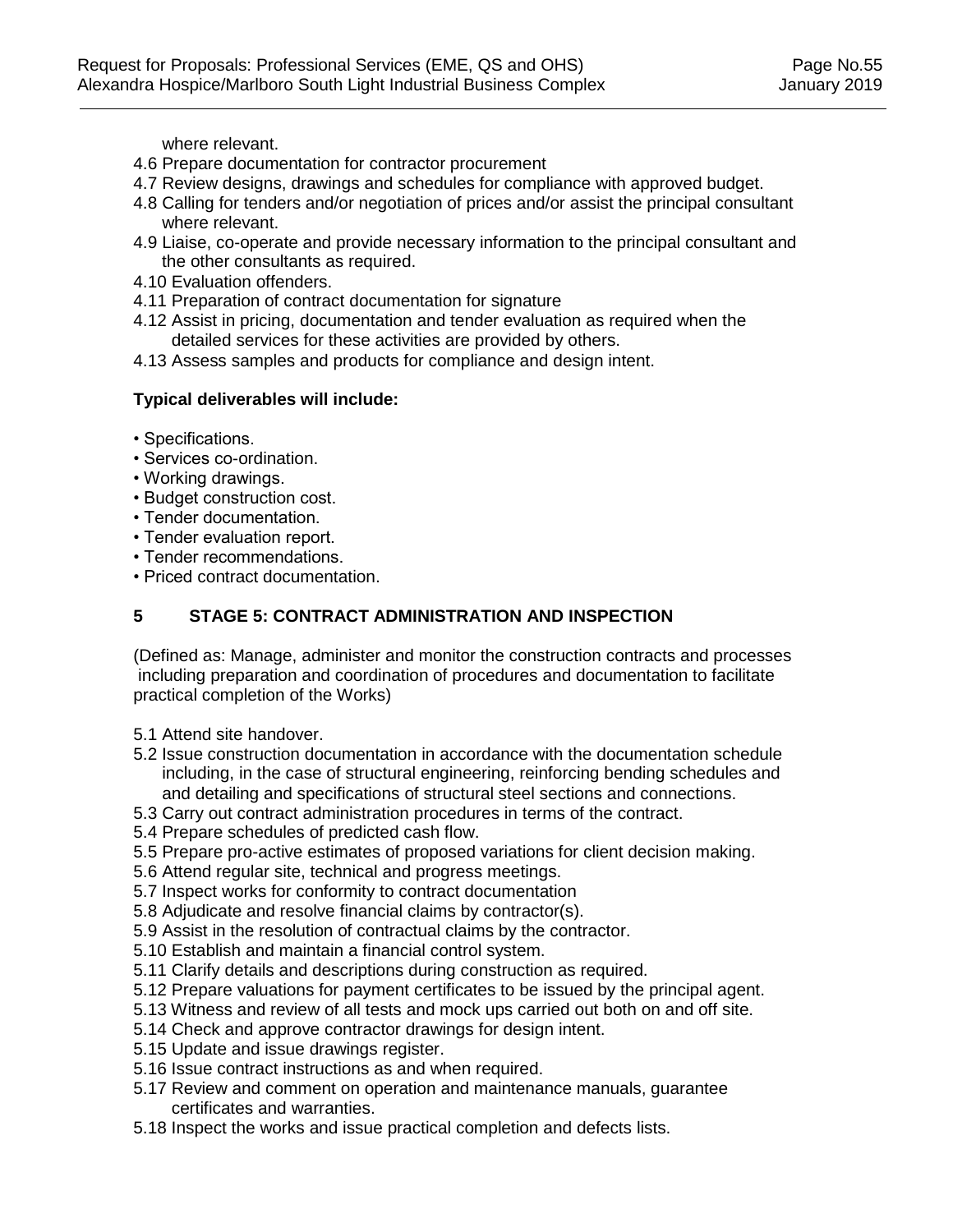5.19 Arranging for the delivery of all test certificates, statutory (regulatory) and other approvals, as built drawings and operating manuals

#### **Typical deliverables will include:**

- Schedules of predicted cash flow.
- Construction documentation.
- Drawing register.
- Estimates for proposed variations.
- Contract instructions.
- Financial control reports.
- Valuations for payment certificates.
- Progressive and draft final account(s)
- Practical completion and defects list
- Electrical Certificate of Compliance

## **LEVEL 3: CIVIL ENGINEER**

The construction monitoring staff shall:-

- 1. Maintain a full time presence on site to constantly review
	- Work procedures Construction materials for compliance with the requirements of the plans and specifications and review completed work prior to enclosure or on completion and include in asbuilt records and drawings as appropriate.
- 2. Where the consulting engineer is the sole consultant or principal agent, carry out
	- such administration of the project as is necessary on behalf of the client.

3. Be available to provide the contractor with technical interpretation of the plans and specifications.

#### **6 STAGE 6: CLOSE OUT**

(Defined as: Fulfil and complete the project close-out including necessary documentation to facilitate effective completion, handover and operation of the project)

- 6.1 Inspect and verify the rectification of defects
- 6.2 Receive, comment and approve relevant payment valuations and completion certificates

6.3 Facilitate and/or procure final operations and maintenance manuals, guarantees and warranties.

- 6.4 Prepare and/or procure as-built drawings and documentation.
- 6.5 Conclude the final accounts where relevant.

#### **Typical deliverables will include:**

- /• Valuations for payment certificates
- Works and final completion lists
- Operations and maintenance manuals, guarantees and warranties
- As-built drawings and documentation
- Final accounts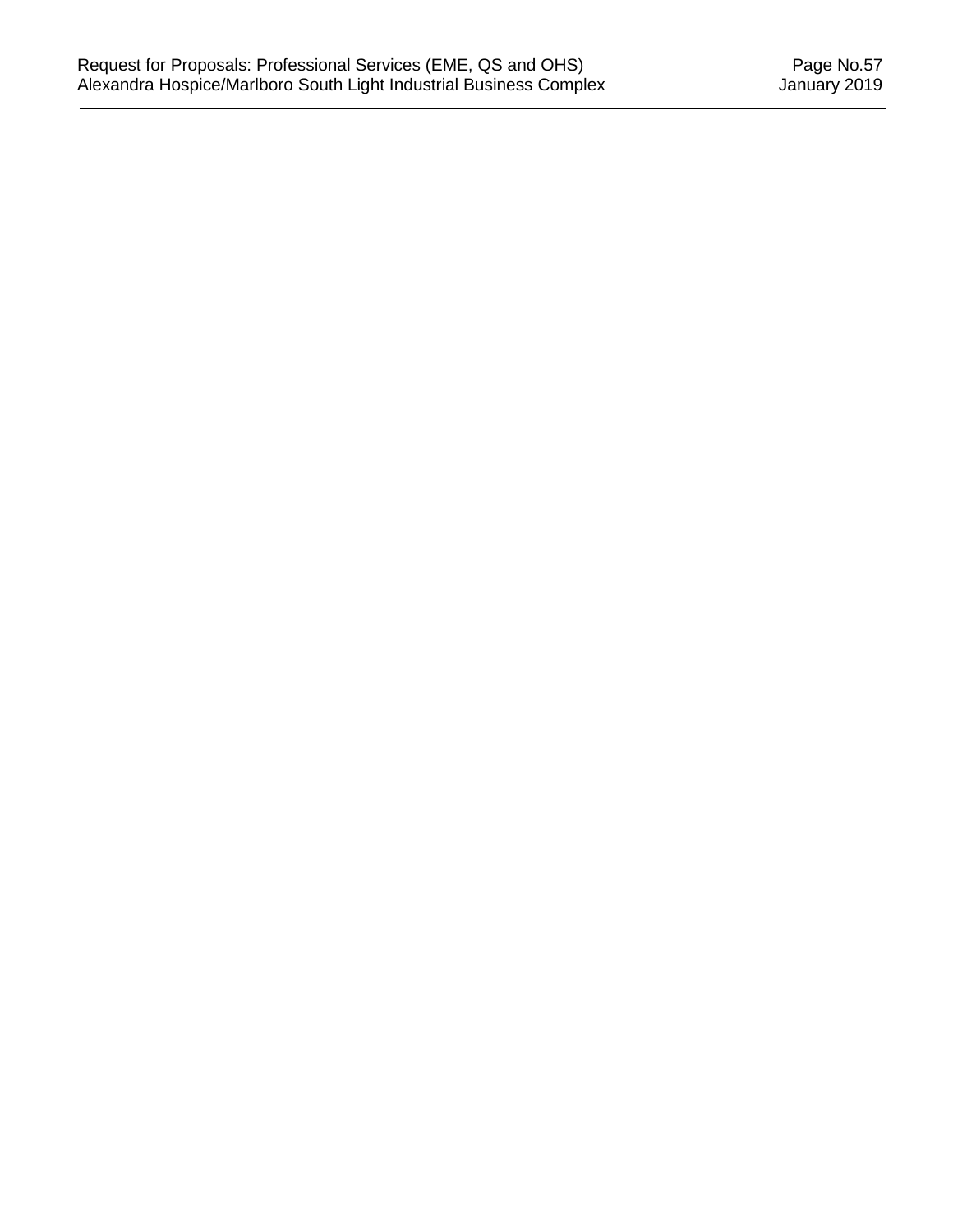# **ANNEXURE H: DEMO TAX COMPLIANCE STATUS PIN LETTER**

| VSARS                                                      |                                                                             | TAX COMPLIANCE STATUS<br>PIN Issued                                                                                                                                                             |                                                                                                                                                                                                                                                                           |
|------------------------------------------------------------|-----------------------------------------------------------------------------|-------------------------------------------------------------------------------------------------------------------------------------------------------------------------------------------------|---------------------------------------------------------------------------------------------------------------------------------------------------------------------------------------------------------------------------------------------------------------------------|
|                                                            |                                                                             | Enquiries should be addressed to SARS:<br><b>Contact Detail</b><br><b>SARS</b>                                                                                                                  |                                                                                                                                                                                                                                                                           |
|                                                            |                                                                             | Alberton.<br>1528                                                                                                                                                                               | Contact Centre Tel: 0800 00 SARS (7277)<br>SARS online: www.sars.gov.za                                                                                                                                                                                                   |
|                                                            |                                                                             | <b>Details</b><br>Taxpayer Reference Number.<br>Case Number:<br>Issue Date:                                                                                                                     | Always proto this retarence<br>turner when contexting SARS<br>2016/10/25                                                                                                                                                                                                  |
| Dear Taxpayer<br>TAX COMPLIANCE STATUS PIN ISSUED          |                                                                             |                                                                                                                                                                                                 |                                                                                                                                                                                                                                                                           |
|                                                            |                                                                             | The South African Revenue Service (SARS) has issued your tax compliance status (TCS) PIN as indicated below.                                                                                    |                                                                                                                                                                                                                                                                           |
| <b>TCS Details:</b>                                        |                                                                             |                                                                                                                                                                                                 |                                                                                                                                                                                                                                                                           |
| Taxpaye/ Name                                              |                                                                             |                                                                                                                                                                                                 |                                                                                                                                                                                                                                                                           |
| <b>Trading Name</b>                                        |                                                                             |                                                                                                                                                                                                 |                                                                                                                                                                                                                                                                           |
| Tae Haferenza Isumbacio)                                   |                                                                             |                                                                                                                                                                                                 |                                                                                                                                                                                                                                                                           |
| Future of Request                                          | <b>Good Standing</b>                                                        |                                                                                                                                                                                                 |                                                                                                                                                                                                                                                                           |
| Resume Reference Number                                    |                                                                             |                                                                                                                                                                                                 |                                                                                                                                                                                                                                                                           |
| Pilk                                                       |                                                                             |                                                                                                                                                                                                 |                                                                                                                                                                                                                                                                           |
| FIN Expry Date                                             | 35/10/2017                                                                  |                                                                                                                                                                                                 |                                                                                                                                                                                                                                                                           |
| other tax information remains secure.<br>TCS.<br>Sincerely | reference number at hand when you call to enable us to assist you promptly. | Your TCS displayed is based on your compliance as at the date and time the PIN is used.<br>SARS reserves the right to cancel this PIN in the event that it was fraudulently issued or obtained. | You may cancel this PIN at any time before the expiry date reflected above. Once cancelled, a third party will not be able to verify your<br>Should you have any other queries please call the SARS Contact Centre on 0800.00 SARS (7277). Remember to have your taxpayer |
|                                                            | ISSUED ON BEHALF OF THE SOUTH AFRICAN REVENUE SERVICE.                      |                                                                                                                                                                                                 |                                                                                                                                                                                                                                                                           |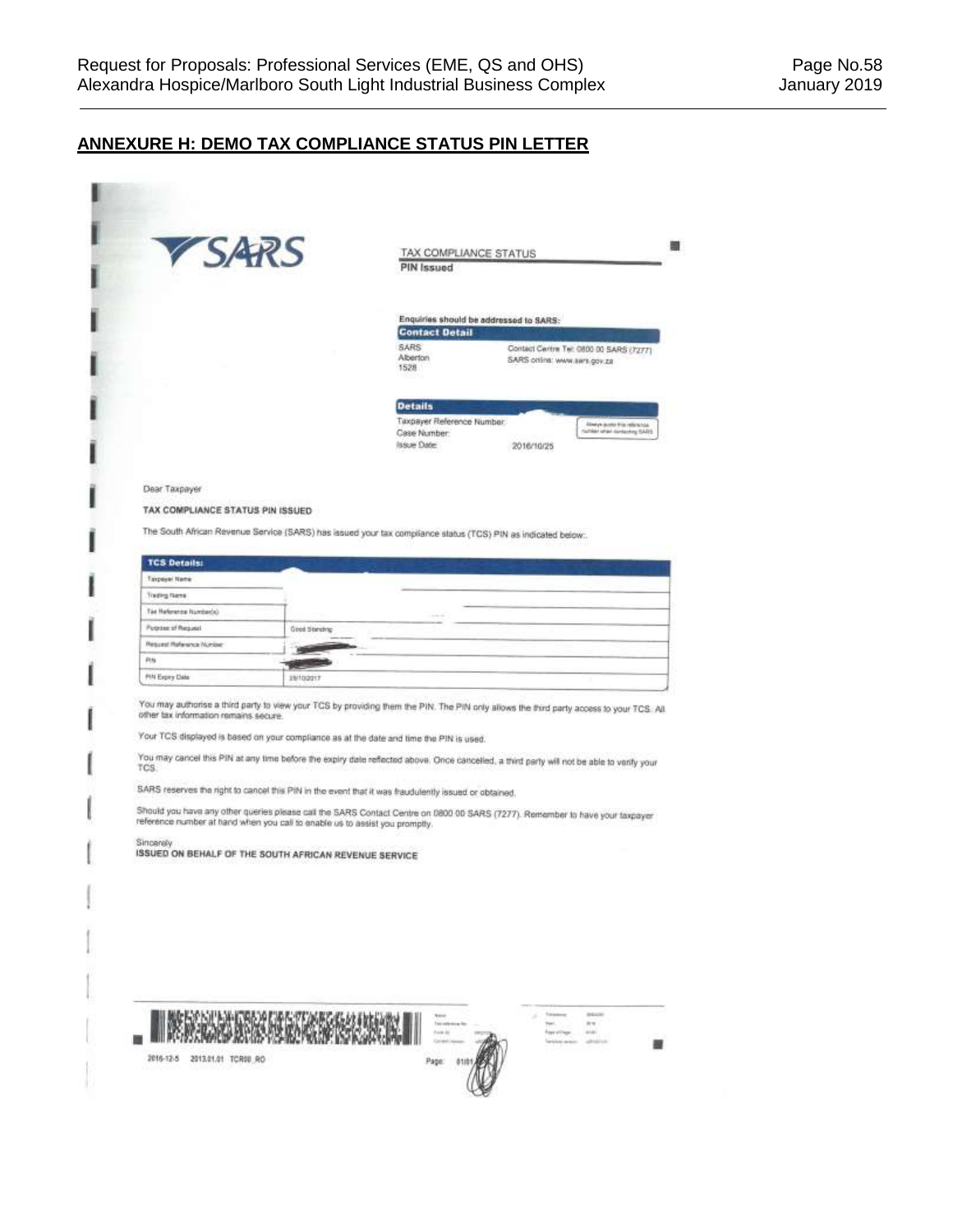## **ANNEXURE I : ORGANOGRAM**

The tenderer shall list below the key personnel proposed for this project in the discipline and designation being tendered for.

| <b>DESIGNATION</b>                        | <b>NAME AND NATIONALITY</b> | <b>SUMMARY OF QUALIFICATIONS &amp; EXPERIENCE</b> |
|-------------------------------------------|-----------------------------|---------------------------------------------------|
| <b>Lead Electrical &amp; Mechanical</b>   |                             |                                                   |
| <b>Engineer</b>                           |                             |                                                   |
| 1 resource required                       |                             |                                                   |
|                                           |                             |                                                   |
| Lead QS                                   |                             |                                                   |
| 1 resource required                       |                             |                                                   |
| <b>Lead OHS Consultant</b>                |                             |                                                   |
| 1 resource required                       |                             |                                                   |
| <b>Senior Electrical &amp; Mechanical</b> |                             |                                                   |
| Engineer                                  |                             |                                                   |
| 1 resource required                       |                             |                                                   |
|                                           |                             |                                                   |
| <b>Senior QS</b>                          |                             |                                                   |
| 1 resource required                       |                             |                                                   |
|                                           |                             |                                                   |
| <b>Senior OHS Consultant</b>              |                             |                                                   |
| 1 resource required                       |                             |                                                   |
|                                           |                             |                                                   |
| <b>Resident Electrical and</b>            |                             |                                                   |
| <b>Mechanical Engineer</b>                |                             |                                                   |
| 1 resource required                       |                             |                                                   |
|                                           |                             |                                                   |
|                                           |                             |                                                   |
|                                           |                             |                                                   |

**NOTE: Detailed Curriculum Vitae (CV's) of the above proposed candidates must be provided. Said CV's MUST indicate the name and description of the project, role played in the project, project value, and the start and end dates of the project. In addition proof of relevant qualifications and of memberships to relevant professional associations must also be provided for the above proposed candidates.**

Signature **Position** 

…………………………………………………….. ……………………………………………………..……..

……………………………………………………. ………………………………….

Name of Bidder Date Date Name of Bidder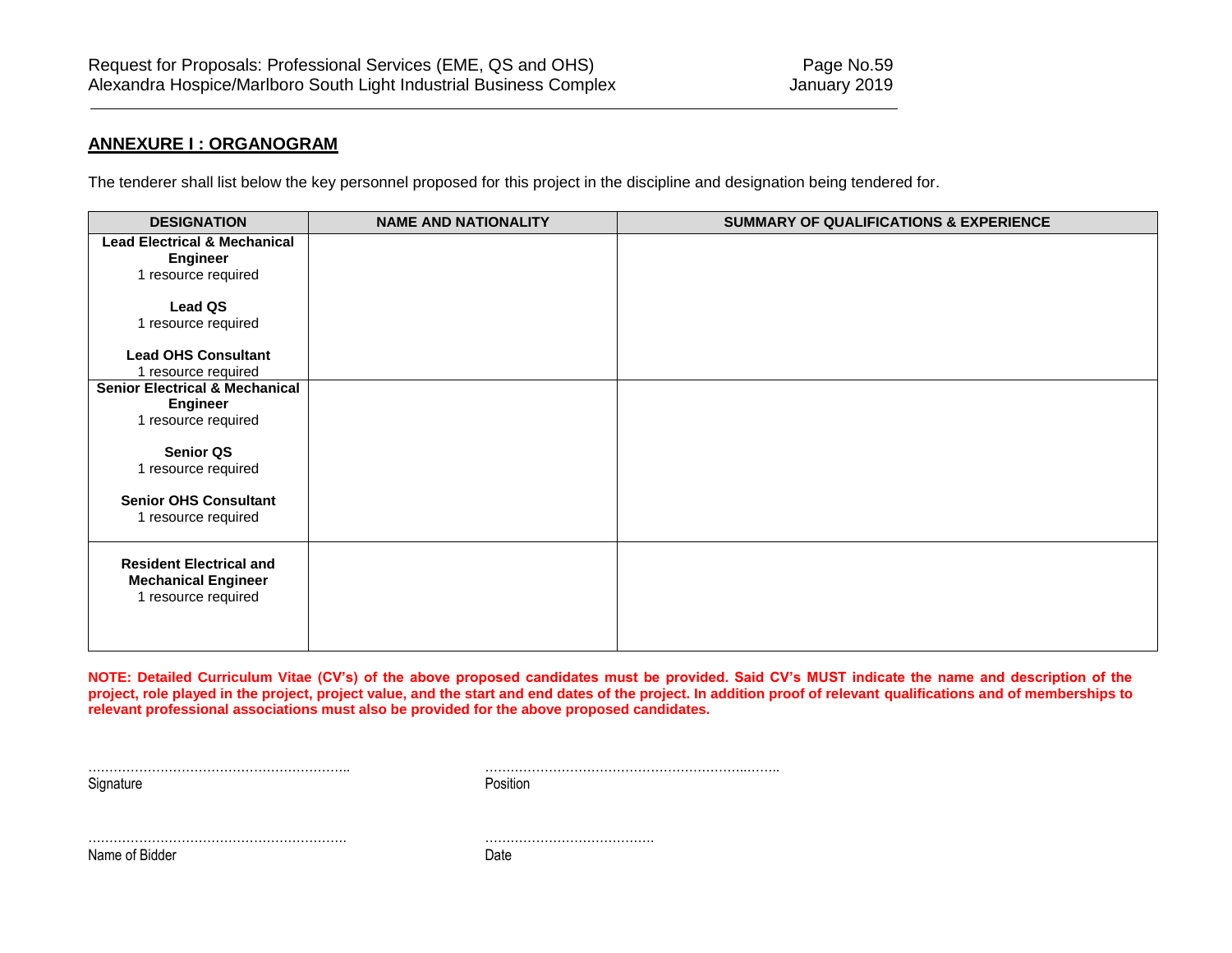# **ANNEXURE J : SCHEDULE OF COMPLETED CONTRACTS**

The tenderer shall list below a **maximum of 5 projects completed in the past 5 years of a similar nature and scale** to this project ie. building projects valued at a minimum of R30 million.

| <b>CLIENT</b> Company name and contact person's<br>name, tel, cell & e-mail address | <b>PROJECT</b><br>Name and description | <b>SERVICE RENDERED</b> | <b>CONSTRUCTION</b><br><b>VALUE</b> | <b>COMPLETION</b><br><b>DATE</b> |
|-------------------------------------------------------------------------------------|----------------------------------------|-------------------------|-------------------------------------|----------------------------------|
|                                                                                     |                                        |                         |                                     |                                  |
|                                                                                     |                                        |                         |                                     |                                  |
|                                                                                     |                                        |                         |                                     |                                  |
|                                                                                     |                                        |                         |                                     |                                  |
|                                                                                     |                                        |                         |                                     |                                  |
|                                                                                     |                                        |                         |                                     |                                  |
|                                                                                     |                                        |                         |                                     |                                  |
|                                                                                     |                                        |                         |                                     |                                  |
|                                                                                     |                                        |                         |                                     |                                  |
|                                                                                     |                                        |                         |                                     |                                  |

**NOTE: Contactable references for the above listed projects must be provided. Said references MUST be on the client's letter head or on a document stamped and signed by client and must confirm the name of the project, description of the project, description of the service rendered, the value of the project, the completion date, and it must rate the service rendered.** 

Signature **Position** 

…………………………………………………….. ……………………………………………………..……..

Name of Bidder Date

……………………………………………………. ………………………………….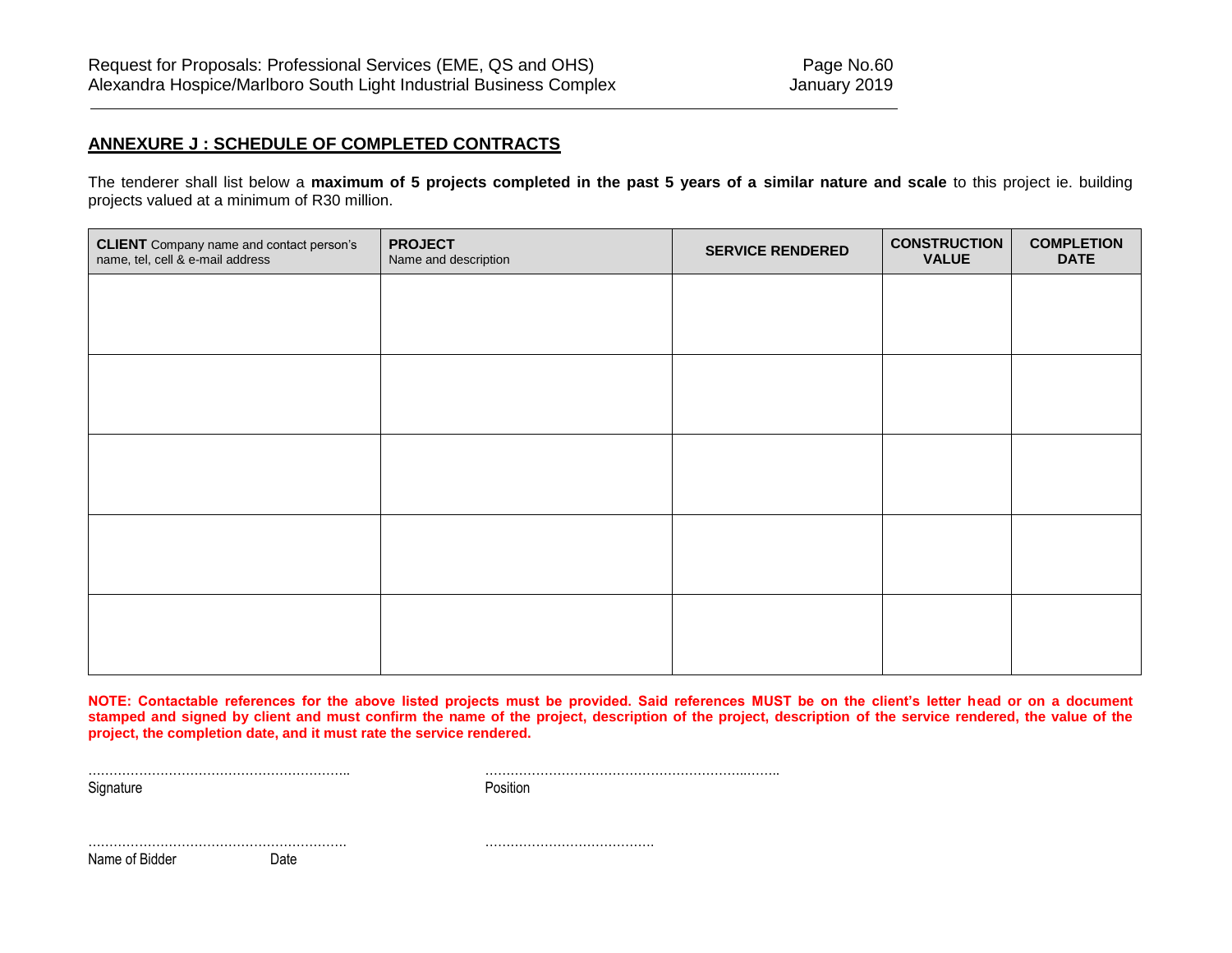## **ANNEXURE K: DECLARATION ON STATE OF MUNICIPAL ACCOUNTS**

- A Any bid will be rejected if: Any municipal rates and taxes or municipal service charges owed by the bidder or any of the directors to the municipality or a municipal entity, or to any other municipality or municipal entity, are in arrears for more than three months.
- B Bid Information
	- i. Name of bidder: ……………………………………………………………………………………..….
	- ii. Registration Number: ………………………………………………………………………………….……
	- iii. Municipality where business is situated

…………………………………………………………….….…

- iv. Municipal account number for rates: …………………………………………………………………..….
- v. Municipal account number for water and electricity: ……………………………………………….……
- vi. Names of all directors, their ID numbers and municipal account number.
	- 1. ………………………………………………………………………………………………….…………
	- 2. …………………………………………………………………………………………………………….
	- 3. …………………………………………………………………………………………………………….